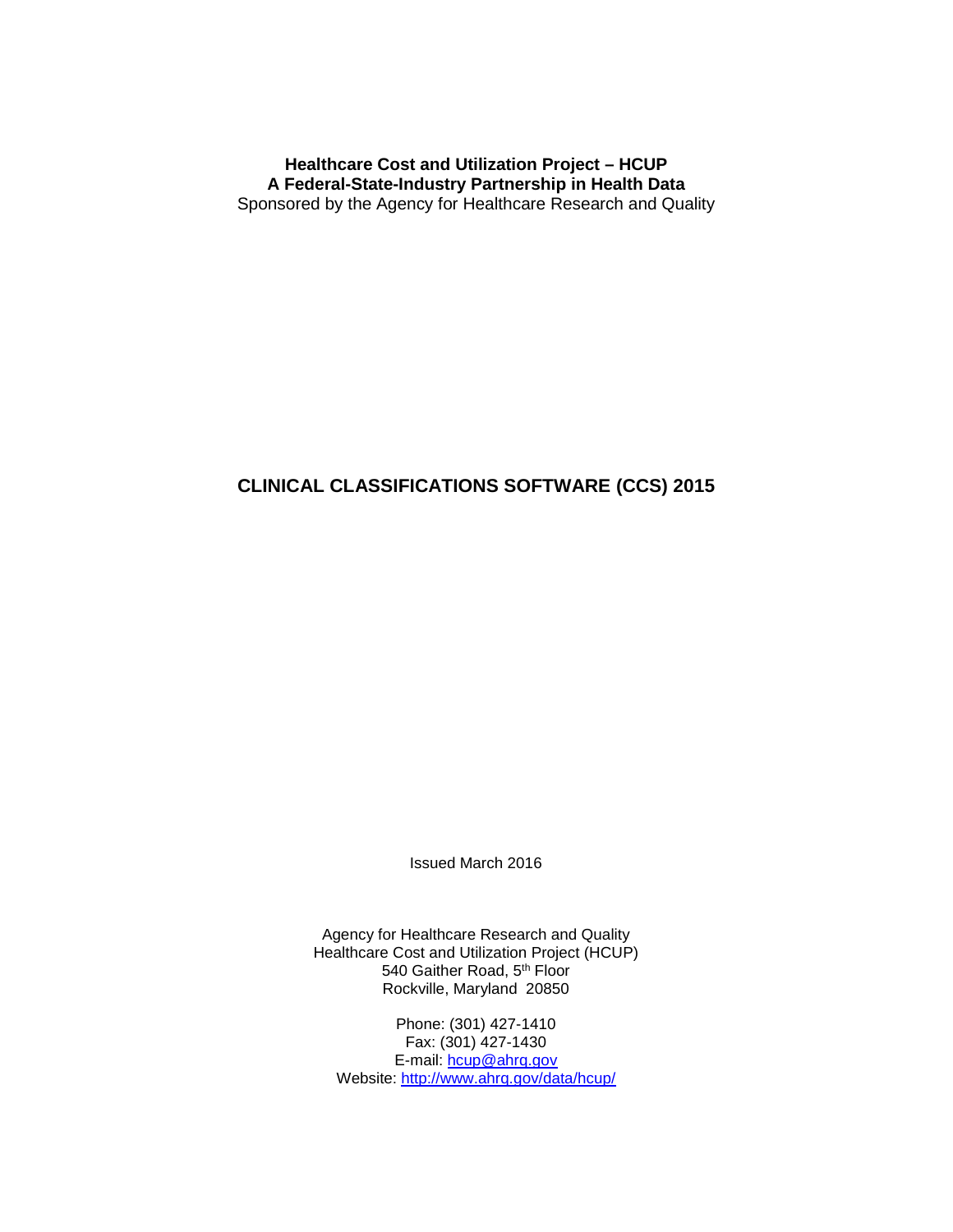# **Table of Contents**

| INTRODUCTION TO THE CLININCAL CLASSIFICATIONS SOFTWARE (CCS)3                                                                                                                                                        |  |
|----------------------------------------------------------------------------------------------------------------------------------------------------------------------------------------------------------------------|--|
|                                                                                                                                                                                                                      |  |
| NOTES ABOUT INTEGRATION WITH THE CCS-MHSA TOOL9                                                                                                                                                                      |  |
| NOTES ABOUT OPTIONAL CATEGORIES FOR SUICIDE E CODES9                                                                                                                                                                 |  |
|                                                                                                                                                                                                                      |  |
| REPRESENTATION OF ICD-9-CM DIAGNOSIS CODES14<br>REPRESENTATION OF ICD-9-CM PROCEDURE CODES15                                                                                                                         |  |
|                                                                                                                                                                                                                      |  |
| APPENDIX A1: SINGLE-LEVEL CCS DIAGNOSES LABELS17<br>APPENDIX B1: SINGLE-LEVEL CCS PROCEDURES LABELS23<br>APPENDIX D1: MULTI-LEVEL CCS PROCEDURES LABELS42<br>TABLE A: MAPPING CCS DIAGNOSIS CATEGORIES INTO ICD-9-CM |  |
| TABLE B: MAPPING CCS PROCEDURE CATEGORIES INTO ICD-9-CM                                                                                                                                                              |  |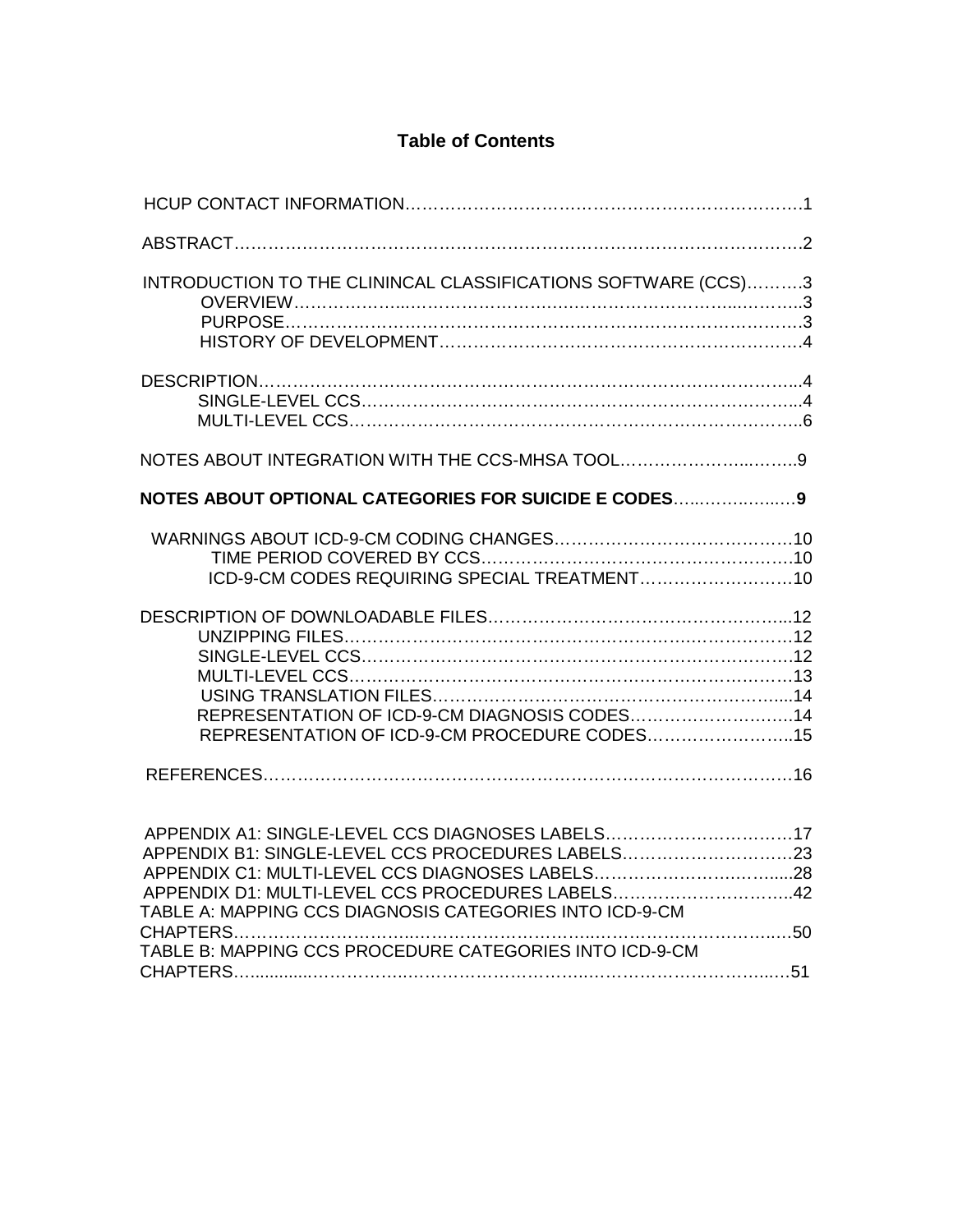## **HCUP CONTACT INFORMATION**

## **For AHRQ:**

Agency for Healthcare Research and Quality Healthcare Cost and Utilization Project (HCUP) 540 Gaither Road, 5<sup>th</sup> Floor Rockville, Maryland 20850

Phone: (301) 427-1410 Fax: (301) 427-1430 E-mail: [hcup@ahrq.gov](mailto:hcup@ahrq.gov) Website:<http://www.ahrq.gov/data/hcup/>

## **For Technical Assistance:**

Visit the AHRQ-sponsored HCUP User Support Website at:

[http://www.hcup-us.ahrq.gov](http://www.hcup-us.ahrq.gov/)

Or send an e-mail to HCUP User Support at:

[hcup@ahrq.gov](mailto:hcup@ahrq.gov)

#### **Suggested Citation:**

Elixhauser A, Steiner C, Palmer L. *Clinical Classifications Software (CCS), 2015*. U.S. Agency for Healthcare Research and Quality. Available: http://www.hcup-us.ahrq.gov/toolssoftware/ccs/ccs.jsp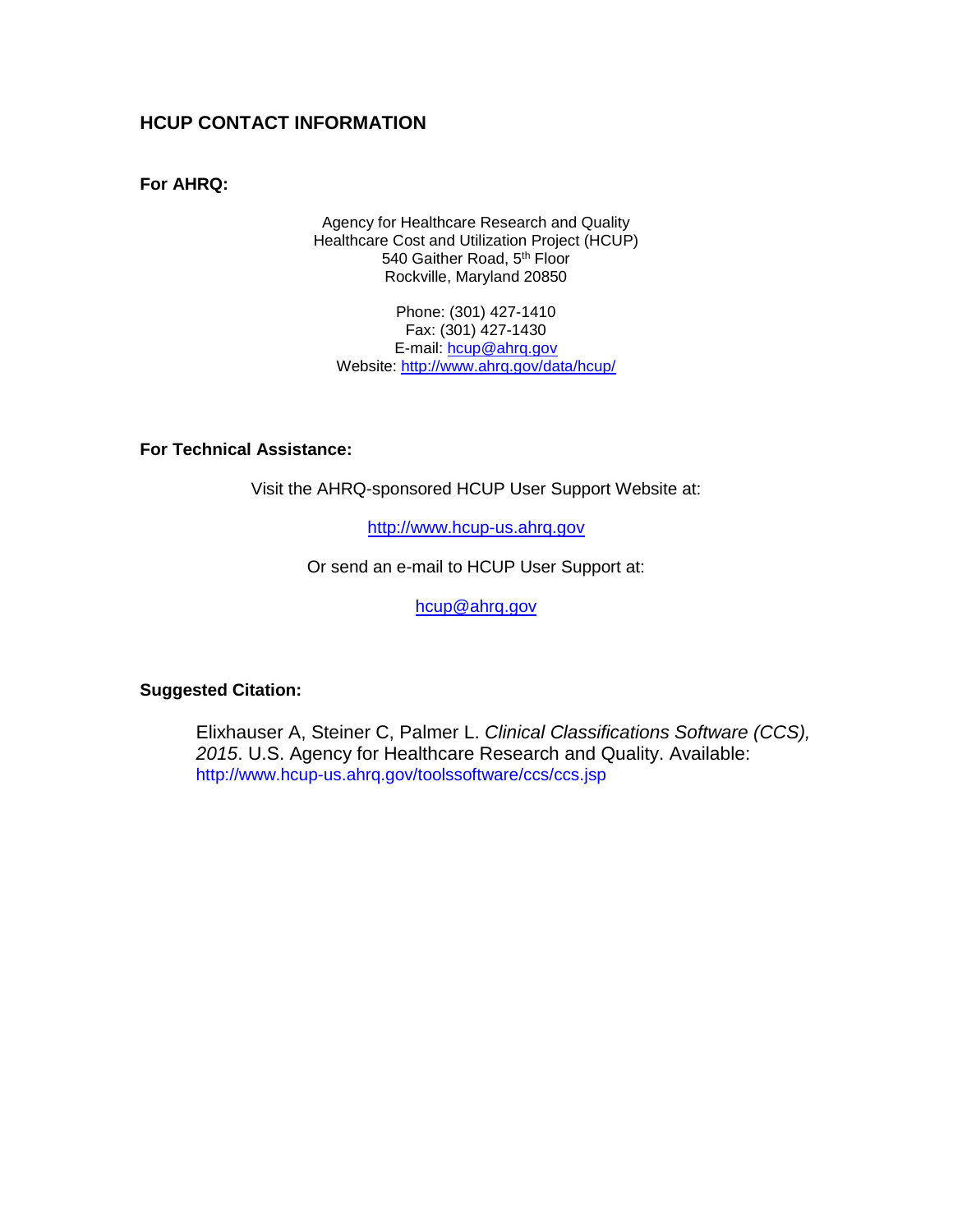# **ABSTRACT**

Developed at the Agency for Healthcare Research and Quality (AHRQ), the Clinical Classifications Software (CCS) is a tool for clustering patient diagnoses and procedures into a manageable number of clinically meaningful categories. CCS offers researchers the ability to group conditions and procedures without having to sort through thousands of codes. This "clinical grouper" makes it easier to quickly understand patterns of diagnoses and procedures so that health plans, policy makers, and researchers can analyze costs, utilization, and outcomes associated with particular illnesses and procedures.

CCS collapses diagnosis and procedure codes from the *International Classification of Diseases, 9th Revision, Clinical Modification* (IDC-9-CM), which contains more than 14,000 diagnosis codes and 3,900 procedure codes. Without the CCS tool, the large number of ICD-9-CM codes makes statistical analysis and reporting difficult and timeconsuming.

CCS consists of two related classification systems, single-level and multi-level, which are designed to meet different needs. *Single-level* CCS is most useful for ranking of diagnoses and procedures and for direct integration into risk adjustment and other software. *Multi-level* CCS is ideal for evaluating larger aggregations of conditions and procedures or exploring these groupings in greater detail.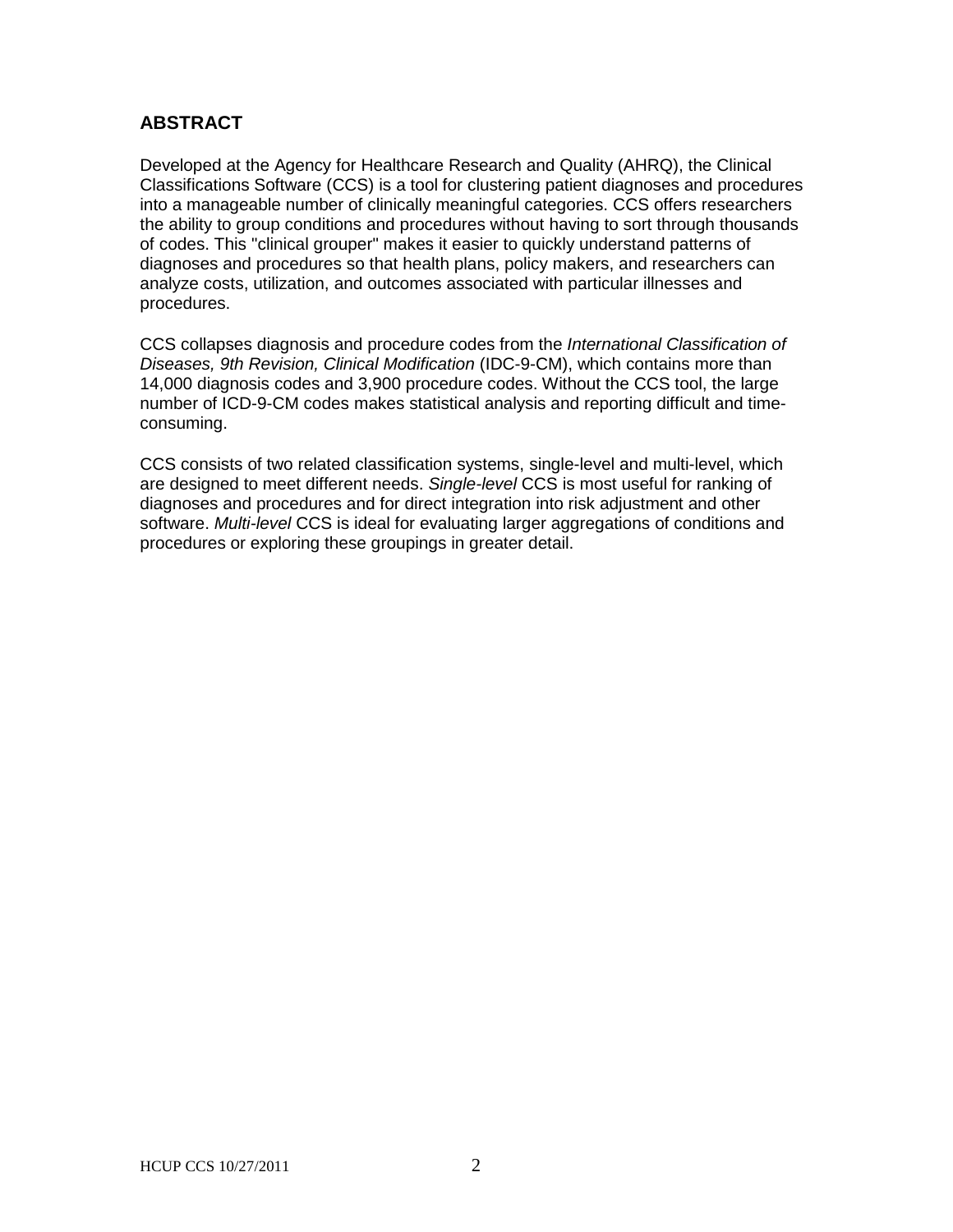# **INTRODUCTION TO THE CLINICAL CLASSIFCIATIONS SOFTWARE (CCS) 2015 User's Guide**

#### **Overview**

#### **ICD-9-CM codes were frozen in preparation for ICD-10 implementation and regular maintenance of the codes has been suspended. The CCS Tools for ICD-9-CM should only be used with data for discharges before 10/1/2015.**

Clinical Classifications Software provides a way to classify diagnoses and procedures into a limited number of categories by aggregating individual ICD-9-CM codes into broad diagnosis and procedure groups to facilitate statistical analysis and reporting. This document provides a description of the CCS categorization scheme. Electronic files containing the translation of ICD-9-CM diagnosis and procedure codes into CCS categories can be downloaded from this site. (CCS was formally called CCHPR, Clinical Classifications for Health Policy Research.)

The CCS tool is continually updated. The current version is based on ICD-9-CM codes that are valid for January 1980 through September 2015. Four new procedure codes were added for fiscal year 2014, and labels for CCS procedure categories 82,176, 207- 2011, and 227 were changed. The label for CCS diagnosis category 196 was changed as well. CCS consists of two related classification systems. The first system, called the *single-level CCS*, groups diagnoses into mutually exclusive categories. The single-level *diagnosis CCS* aggregates illnesses and conditions into 285 mutually exclusive categories. Similarly, the single-level *procedure CCS* aggregates procedures into 231 mutually exclusive categories, most of which are homogeneous.

The second system expands the single-level CCS into a hierarchical structure referred to as the *multi-level CCS*. This system groups single-level CCS into broader categories (e.g., Infectious Diseases, Mental Disorders, and Injury). It also splits single-level CCS categories to provide more detail about particular groupings of codes.

The CCS documentation provides researchers with a listing of the ICD-9-CM codes that are included in each CCS diagnosis and procedure category.

## **Purpose**

CCS categories can be employed in many types of projects analyzing data on diagnoses and procedures. For example, they can be used to:

- ♦ Identify cases for disease-specific or procedure-specific studies
- ♦ Gain a better understanding of an institution's or health plan's distribution of patients across disease or procedure groupings
- ♦ Provide statistical information on characteristics, such as charges and length of stay, about relatively specific conditions
- ♦ Cross-classify procedures by diagnoses to provide insight into the variety of procedures performed for particular diagnoses.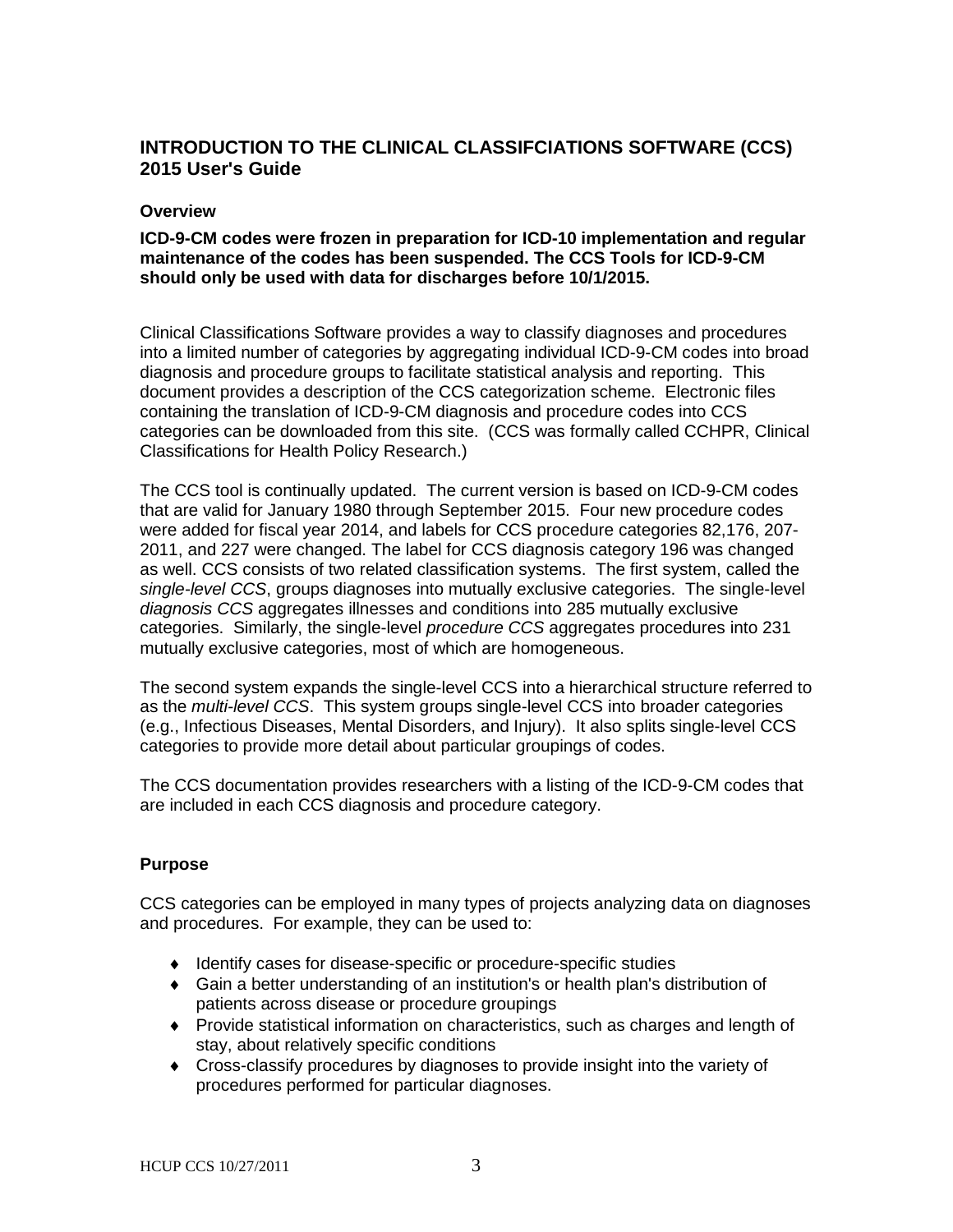Diagnoses and procedures for hospital inpatient stays are coded using the *International Classification of Diseases, 9th Revision, Clinical Modification* (ICD-9-CM, Fifth Edition). ICD-9-CM consists of about 14,000 diagnosis codes and 3,900 procedure codes. Although it is possible to present descriptive statistics for individual ICD-9-CM codes, it is often useful to aggregate codes into clinically meaningful categories that group similar conditions or procedures. Examples of the use of CCS categories can be found at [http://www.hcup-us.ahrq.gov/toolssoftware/ccs/ccs.jsp#pubs.](http://www.hcup-us.ahrq.gov/toolssoftware/ccs/ccs.jsp#pubs) These reports aggregate individual hospital stays into larger diagnosis and procedure groups for statistical analysis and reporting. CCS is unique as a grouping approach because it does not mix diagnoses with treatment; rather, it separates diagnoses and procedures into two different classifications.

### **History of Development**

Clinical Classifications for Health Policy Research (CCHPR) Version 1 represented AHRQ's initial effort to construct clinically meaningful categories of diagnoses and procedures. The key factor in creating these categories was the extent to which conditions and procedures could be grouped into relatively homogeneous clusters of interest to public policy researchers. CCHPR Version 1 consisted of 185 summary diagnosis categories and 172 summary procedure categories (Elixhauser, Andrews, and Fox, 1993).

CCHPR Version 2 was derived from the Version 1 summary diagnosis and procedure categories. Version 1 categories were modified on the basis of clinical homogeneity, frequency of occurrence in inpatient discharge data, and ICD-9-CM coding changes. The number of discharges in all categories was computed using 1991 California hospital inpatient data on all-listed diagnoses and all-listed procedures from the Healthcare Cost and Utilization Project State Inpatient Databases (SID).

The modified CCHPR schemes were reviewed by technical specialists who evaluated the categories and ICD-9-CM code assignments for accuracy and clinical significance. The reviews consisted of trained medical records personnel and a physician with experience in medical classification. During the review process, additional categories were created, other categories were collapsed, and codes were reassigned when appropriate.

Version 2 contained more categories than Version 1. Some conglomerate categories (e.g., "Other gastrointestinal procedures") and high-frequency categories (e.g., "Pregnancy-related conditions") were divided into smaller, more clinically homogeneous groups.

Beginning with the 1999 update, three important changes were introduced: an additional classification scheme (the multi-level CCS) was introduced; E codes (external causes of injury) received special treatment; and the name was changed to Clinical Classification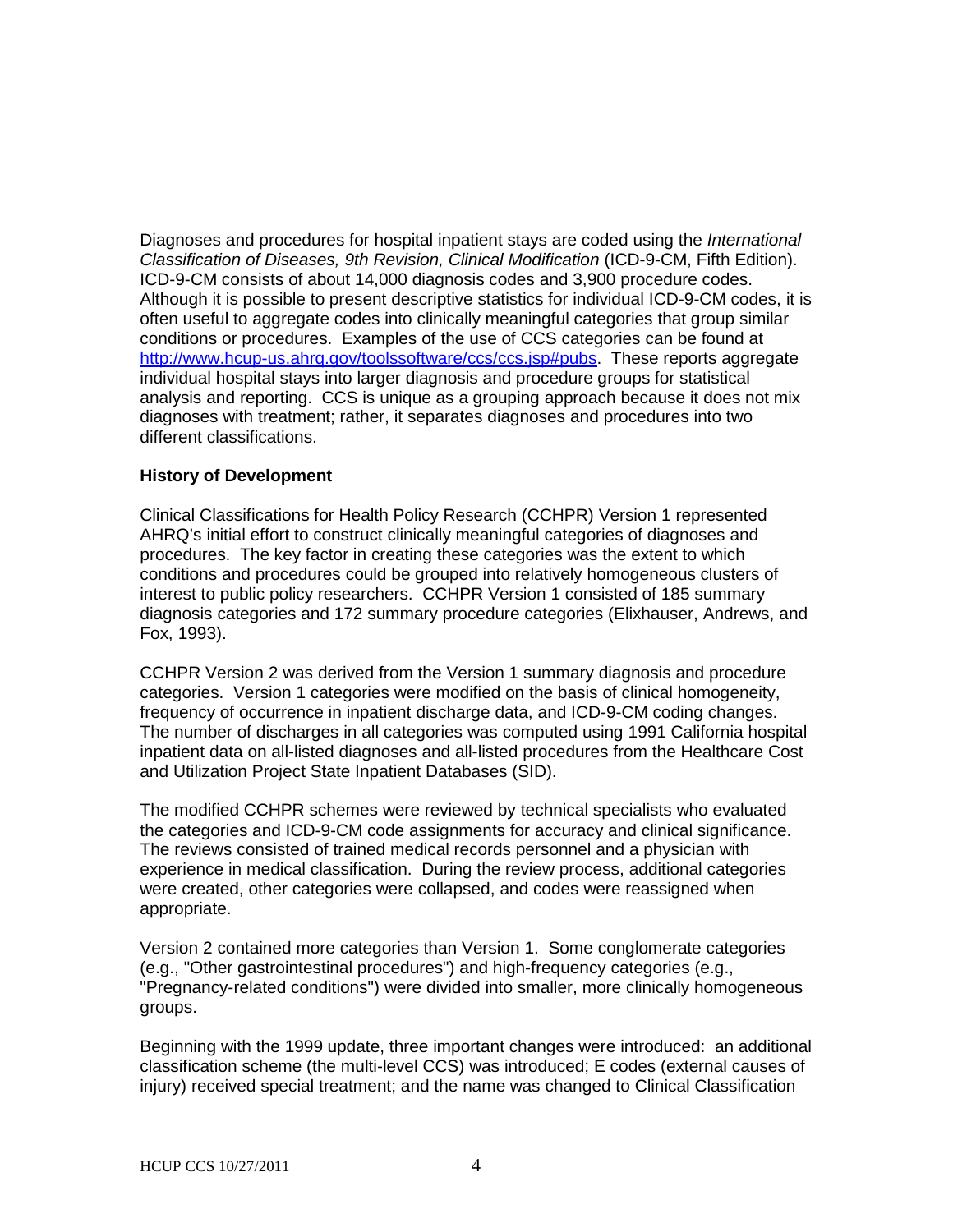Software (CCS), to reflect the broader use of the classifications beyond health policy research.

Beginning with the 2008 update, the mental health section of the CCS was replaced with the mental health categories from the CCS-Mental Health and Substance Abuse (MHSA). The CCS-MHSA is a stand-alone algorithm that was developed as an alternative to the mental health section of the CCS. While the CCS mental health categories were formed using the ICD-9-CM coding scheme as an organizing framework, the CCS-MHSA tool began with DSM-IV as the organizing framework and as such it better reflects psychiatric nosology. For more information, see the section below, entitled, "Notes About Integration with the CCS-MHSA Tool."

## **DESCRIPTION**

#### **Single-Level CCS**

#### *Diagnosis Codes*

The single-level diagnosis classification scheme aggregates illnesses and conditions into 285 mutually exclusive categories, most of which are clinically homogeneous. Some heterogeneous categories were necessary; these combine several less common individual conditions within a body system.

All codes in the diagnosis section of ICD-9-CM are classified. In previous versions of the system, E codes (External Causes of Injury and Poisoning) were not classified because they are used sporadically in inpatient data. Hence, they were aggregated into a single category (CCS 260). Beginning with the 1999 version of the CCS, a classification system for E codes was incorporated. The E code classification was developed by staff at the Centers for Disease and Control and Prevention (Centers for Disease Control, 1997). Examples of single-level CCS diagnosis categories are shown in Table 1.

| Table 1: Examples of single-level CCS diagnosis categories |                                 |              |
|------------------------------------------------------------|---------------------------------|--------------|
| Description                                                | ICD-9-CM <sup>1</sup> diagnosis | CCS category |
|                                                            | Codes used to map               |              |
| <b>Essential Hypertension</b>                              | 4011 4019                       | 98           |
|                                                            |                                 |              |
| Hypertension with                                          | 4010 40200 40201 40210 40211    | 99           |
| complications and secondary                                | 40290 40291 4030 40300 40301    |              |
| hypertension                                               | 4031 40310 40311 4039 40390     |              |
|                                                            | 40391 4040 40400 40401 40402    |              |
|                                                            | 40403 4041 40410 40411 40412    |              |
|                                                            | 40413 4049 40490 40491 40492    |              |
|                                                            | 40493 40501 40509 40511 40519   |              |

<span id="page-6-0"></span> $\frac{1}{1}$ <sup>1</sup>Additional information about the application of ICD-9-CM diagnosis and procedure codes is presented later in this document.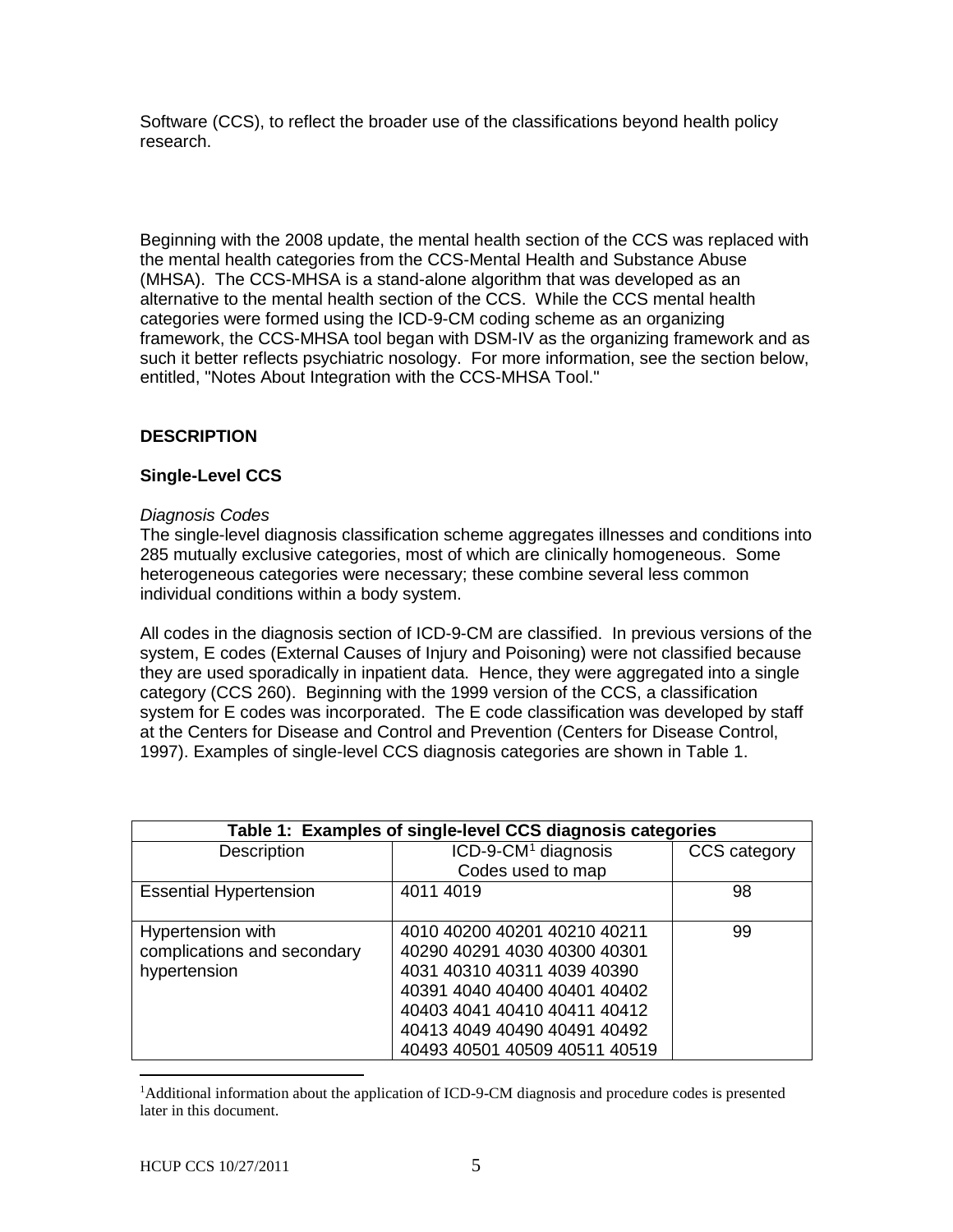ICD-9-CM codes for the single-level diagnosis CCS categories are presented in Appendix A. The ICD-9-CM code assignments to each category are viewable in the accompanying executable file that provides the crosswalk from ICD-9-CM diagnosis codes to single-level CCS categories.

Labels for the single-level CCS diagnoses are available in Appendix A1.

### *Procedure Codes*

The single-level procedure classification scheme contains 231 mutually exclusive categories. Many of the categories represent single procedures; however, some procedures that occur infrequently are grouped according to three dimensions: 1) the relevant body system; 2) whether they are used for diagnostic or therapeutic purposes; and 3) whether they are considered operating room or non-operating room procedures, according to diagnosis related groups (DRG) definitions. Examples of single-level CCS procedure categories are illustrated in Table 2.

| Table 2: Examples of single-level CCS procedure categories |                               |                     |
|------------------------------------------------------------|-------------------------------|---------------------|
| Description                                                | ICD-9-CM procedure            | <b>CCS</b> category |
|                                                            | Codes used to map             |                     |
| Heart valve procedures                                     | 3500 3501 3502 3503 3504 3510 | 43                  |
|                                                            | 3511 3512 3513 3514 3520 3521 |                     |
|                                                            | 3522 3523 3524 3525 3526 3527 |                     |
|                                                            | 3528 3596 3599                |                     |
| Coronary artery bypass graft                               | 3610 3611 3612 3613 3614 3615 | 44                  |
| (CABG)                                                     | 3616 3617 3619 362 363 3631   |                     |
|                                                            | 3632 3639                     |                     |

ICD-9-CM codes for the single-level procedure CCS categories are presented in Appendix B. The ICD-9-CM code assignments to each category can be viewed in the accompanying executable files that provide the crosswalk from ICD-9-CM procedure codes to single-level CCS categories.

Labels for the single-level CCS procedures are available in Appendix B1.

## **Multi-level CCS**

The multi-level CCS is a hierarchical system that is defined using both single-level CCS groupings and ICD-9-CM codes. Four levels exist in the multi-level *diagnosis CCS*, while three levels exist in the multi-level *procedure CCS*. The first of the four levels in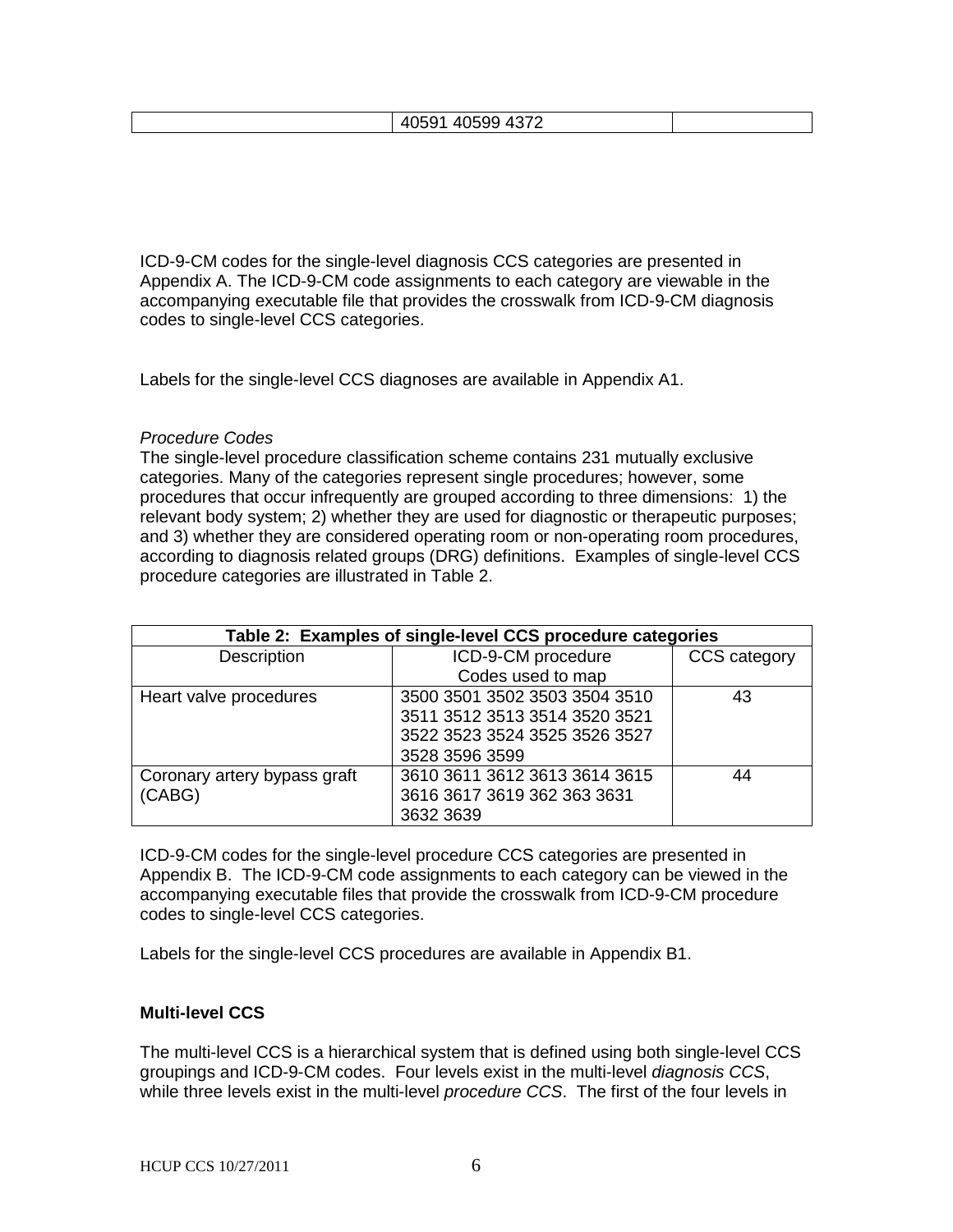the multi-level diagnosis CCS is broken into 18 categories. The first of the three levels in the multi-level procedure CCS is divided into 16 categories. These categories broadly group the single-level CCS and ICD-9-CM codes into 17 diagnosis and 16 procedure body systems (e.g., "Diseases of the Circulatory System").

The specificity of categories increases with the higher levels, such that second-level categories are more specific than first-level categories, third-level categories are more specific than second-level categories, and fourth-level categories are more specific than third-level categories.

The first-level categories are identified by one whole digit (1-18), second-level categories include one decimal point, third-level categories have two decimal places and fourthlevel categories have three decimal places.

Table 3 provides an example of multi-level CCS for diagnoses, revealing how singlelevel CCS category 99 (from single-level CCS example in Table 1) is further subdivided into the more specific levels in the multi-level system.

| Table 3: Examples of multi-level CCS diagnosis categories |                                                                           |                                                                                                                                                                                                    |                                                                                                                 |
|-----------------------------------------------------------|---------------------------------------------------------------------------|----------------------------------------------------------------------------------------------------------------------------------------------------------------------------------------------------|-----------------------------------------------------------------------------------------------------------------|
| Multi-level CCS                                           | Description                                                               | ICD-9-CM diagnoses used                                                                                                                                                                            | Single-level CCS used to                                                                                        |
| category                                                  |                                                                           | to map                                                                                                                                                                                             | map                                                                                                             |
| $\overline{7}$                                            | Diseases of<br>the<br>circulatory<br>system                               |                                                                                                                                                                                                    | 96 97 98 99 100 101 102<br>103 104 105 106 107<br>108 109 110 111 112<br>113 114 115 116 117<br>118 119 120 121 |
| 7.1                                                       | Hypertension                                                              |                                                                                                                                                                                                    | 98 99                                                                                                           |
| 7.1.1                                                     | Essential<br>hypertension                                                 | --                                                                                                                                                                                                 | 98                                                                                                              |
| 7.1.2                                                     | Hypertension<br>with<br>complications<br>and<br>secondary<br>hypertension | --                                                                                                                                                                                                 | 99                                                                                                              |
| 7.1.2.1                                                   | Hypertensive<br>heart and/or<br>renal disease                             | 40200 40201 40210 40211<br>40290 40291 4030 40300<br>40301 4031 40310 40311<br>4039 40390 40391 4040<br>40400 40401 40402 40403<br>4041 40410 40411 40412<br>40413 4049 40490 40491<br>40492 40493 | --                                                                                                              |
| 7.1.2.2                                                   | Other<br>hypertensive<br>complications                                    | 4010 40501 40509 40511<br>40519 40591 40599 4372                                                                                                                                                   | --                                                                                                              |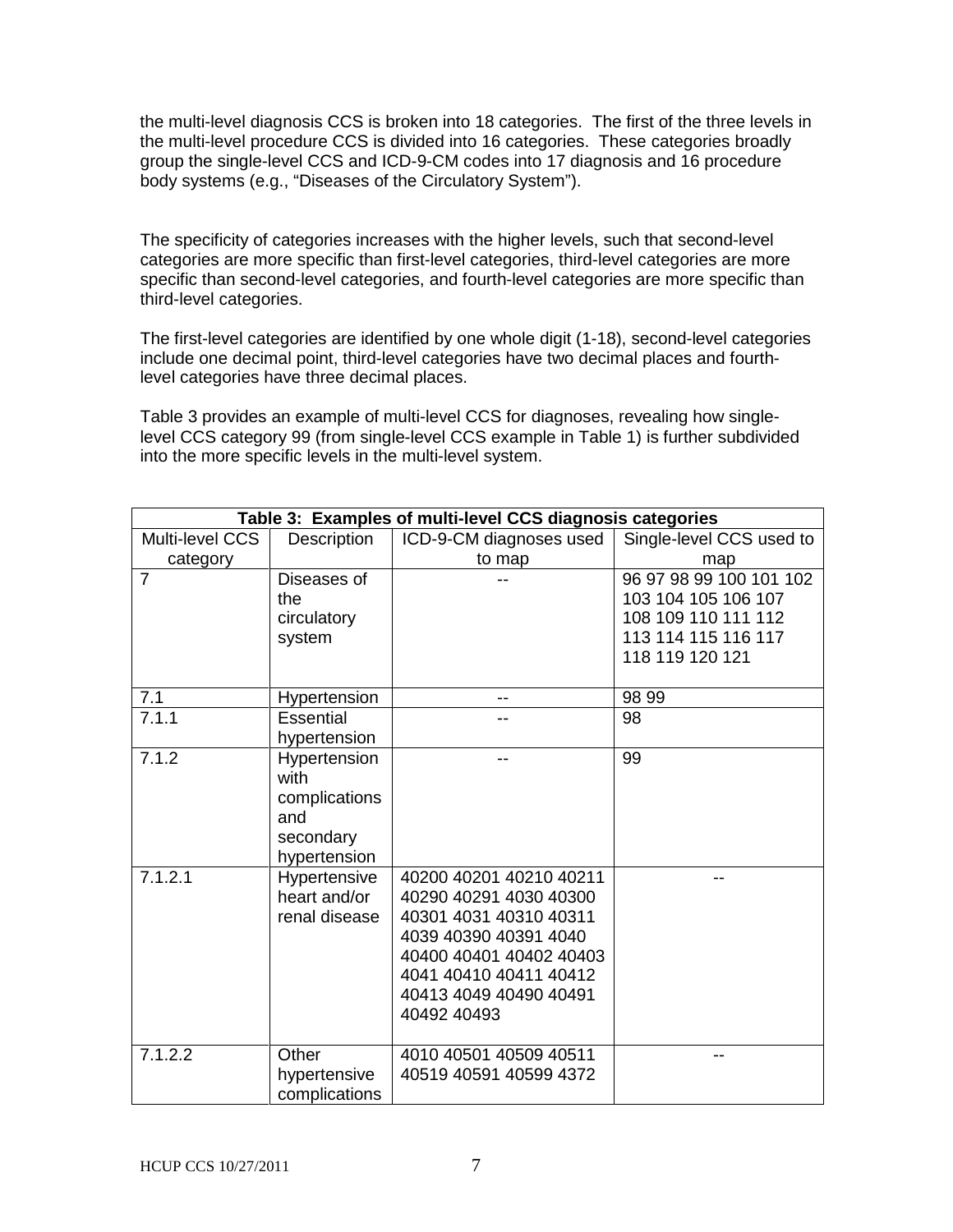ICD-9-CM codes for the multi-level diagnosis CCS categories are presented in Appendix C.

Labels for the multi-level CCS diagnoses are available in Appendix C1.

## *Procedure Codes*

Only three levels exist in the multi-level procedure CCS. The specificity of the procedure categories increases with the higher levels, such that second-level categories are more specific than first-level categories and third-level categories are more specific than second-level categories.

The first-level categories are identified by one whole digit (1-16), second-level categories include one decimal point, and third-level categories have two decimal places.

Table 4 provides an example of multi-level CCS for procedures, revealing how singlelevel CCS category 44 (from single-level CCS example in Table 2) is further subdivided into the more specific levels in the multi-level system.

| Table 4: Examples of multi-level CCS procedure categories |                                               |                                                       |                                                                      |
|-----------------------------------------------------------|-----------------------------------------------|-------------------------------------------------------|----------------------------------------------------------------------|
| Multi-level CCS                                           | Description                                   | ICD-9-CM diagnoses                                    | Single-level CCS used                                                |
| category                                                  |                                               | used to map                                           | to map                                                               |
| $\overline{7}$                                            | Operations on the<br>cardiovascular<br>system |                                                       | 43 44 45 46 47 48 49<br>50 51 52 53 54 55 56<br>57 58 59 60 61 62 63 |
| 7.1                                                       | Heart valve<br>procedures                     |                                                       | 43                                                                   |
| 7.2                                                       | Coronary artery<br>bypass graft (CABG)        |                                                       | 44                                                                   |
| 7.2.1                                                     | Bypass of one<br>coronary artery              | 3611                                                  |                                                                      |
| 7.2.2                                                     | Bypass of two<br>coronary arteries            | 3612                                                  |                                                                      |
| 7.2.3                                                     | Bypass of three<br>coronary arteries          | 3613                                                  | --                                                                   |
| 7.2.4                                                     | Bypass of four<br>coronary arteries           | 3614                                                  | --                                                                   |
| 7.2.5                                                     | Other bypass of<br>coronary arteries          | 3610 3615 3616<br>3617 3619 362 363<br>3631 3632 3639 |                                                                      |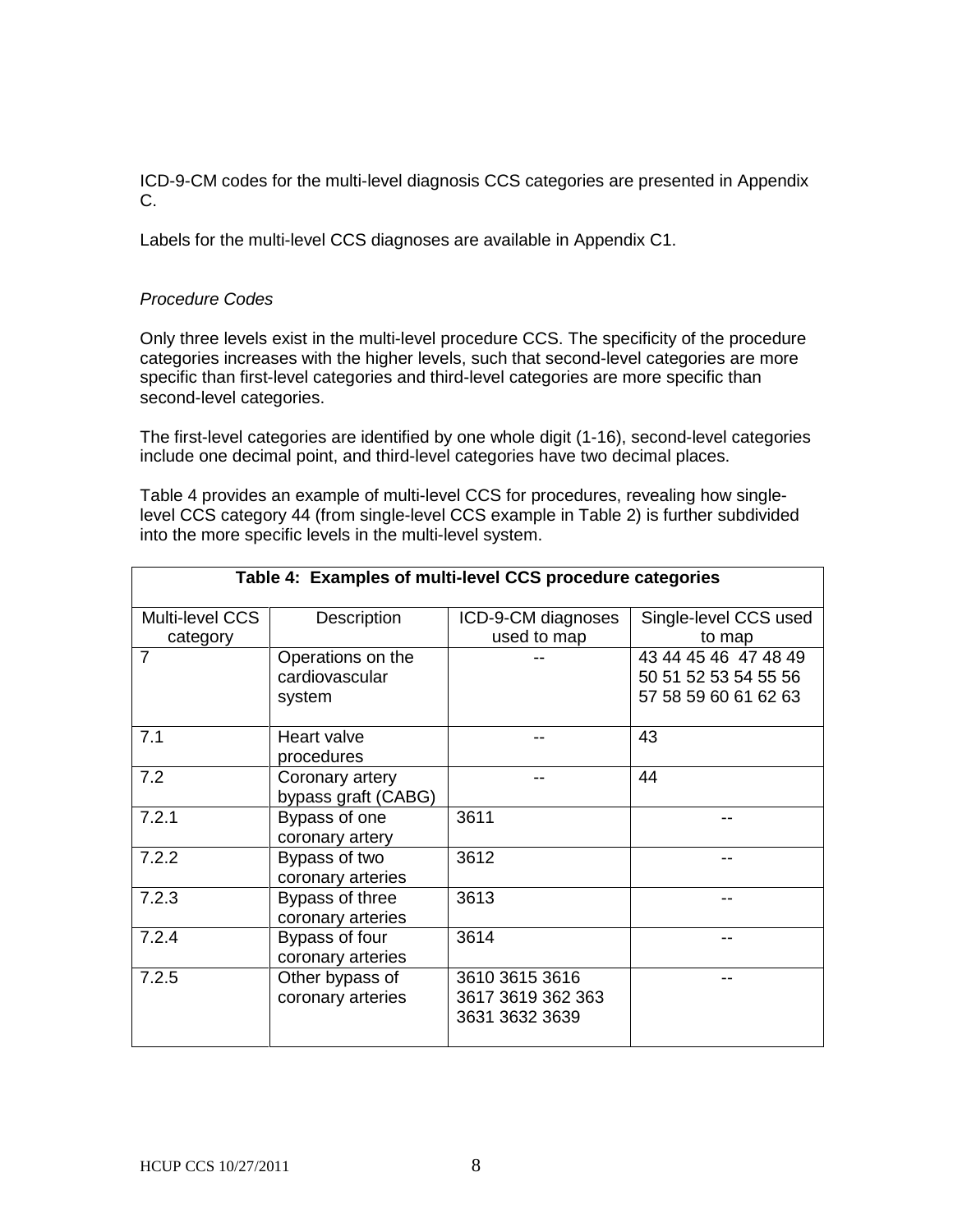ICD-9-CM codes for the multi-level procedure CCS categories are presented in Appendix D.

Labels for the multi-level CCS procedures are available in Appendix D1. In addition to the appendices, the CCS User's Guide contains two tables (Table A and Table B) that researchers may find useful. These tables group the CCS categories into body systems. Another system for grouping CCS categories can be found at [http://www.meps.ahrq.gov/mepsweb/data\\_stats/conditions.shtml.](http://www.meps.ahrq.gov/mepsweb/data_stats/conditions.shtml) This system groups the diagnosis categories into 61 broader categories.

## **NOTES ABOUT INTEGRATION WITH THE CCS-MHSA TOOL**

In 2008 the Mental Health Substance Abuse Clinical Classification Software (CCS-MHSA) tool was integrated into the CCS. As a starting point for development of the CCS-MHSA, we used the Diagnostic and Statistical Manual of Mental Disorders, Fourth Edition (APA, 1994). In addition, we consulted the ICD-9-CM code lists and classifications used in discussions with staff at the National Institutes for Mental Health (personal communication, NIMH, 2002), the Substance Abuse and Mental Health Services Administration (personal communication, SAMHSA, 2005), a peer-reviewed journal article (Pottick et al., 2000) and an algorithm developed by Billings (2004). A complete review of ICD-9-CM diagnosis codes was conducted in order to identify any diagnosis code that reflects a mental health or substance abuse condition.

In general, we followed the categorization of mental health and substance abuse conditions and code assignments outlined in the DSM-IV. Additional codes, such as mental disorders in pregnancy (64840-64844), drug dependency in pregnancy (64830- 64834), and additional V codes, were included as a result of communications with NIMH and SAMHSA and a review of the Billings algorithm. External cause of injury codes (E codes) that indicated the injury was self-inflicted or related to a suicide attempt were also incorporated in accordance with the Billings algorithm.

The integration affected both the single-level and multi-level CCS tools for diagnoses. The CCS-MHSA general tool consists of 15 categories numbered 650-663 and 670. These categories replaced the original CCS single-level categories 65-75. See Appendix A1 below for more information on the single-level integration. The CCS-MHSA specific tool consists of 27 classifications which replaced the old CCS multi-level categories found under "5" (mental health). Refer to Appendix C1 for more details on the multi-level integration. The CCS-MHSA categories function in the same way as the CCS; they can be used with any data that include ICD-9-CM diagnosis information concerned with mental health and/or substance abuse conditions.

Incorporation of the CCS-MHSA into the original CCS required reassignment of several codes not originally found in the CCS mental health categories. For example, maternal codes for mental health and substance abuse were originally included in CCS categories for pregnancy complications; however, with the revised CCS, these codes have been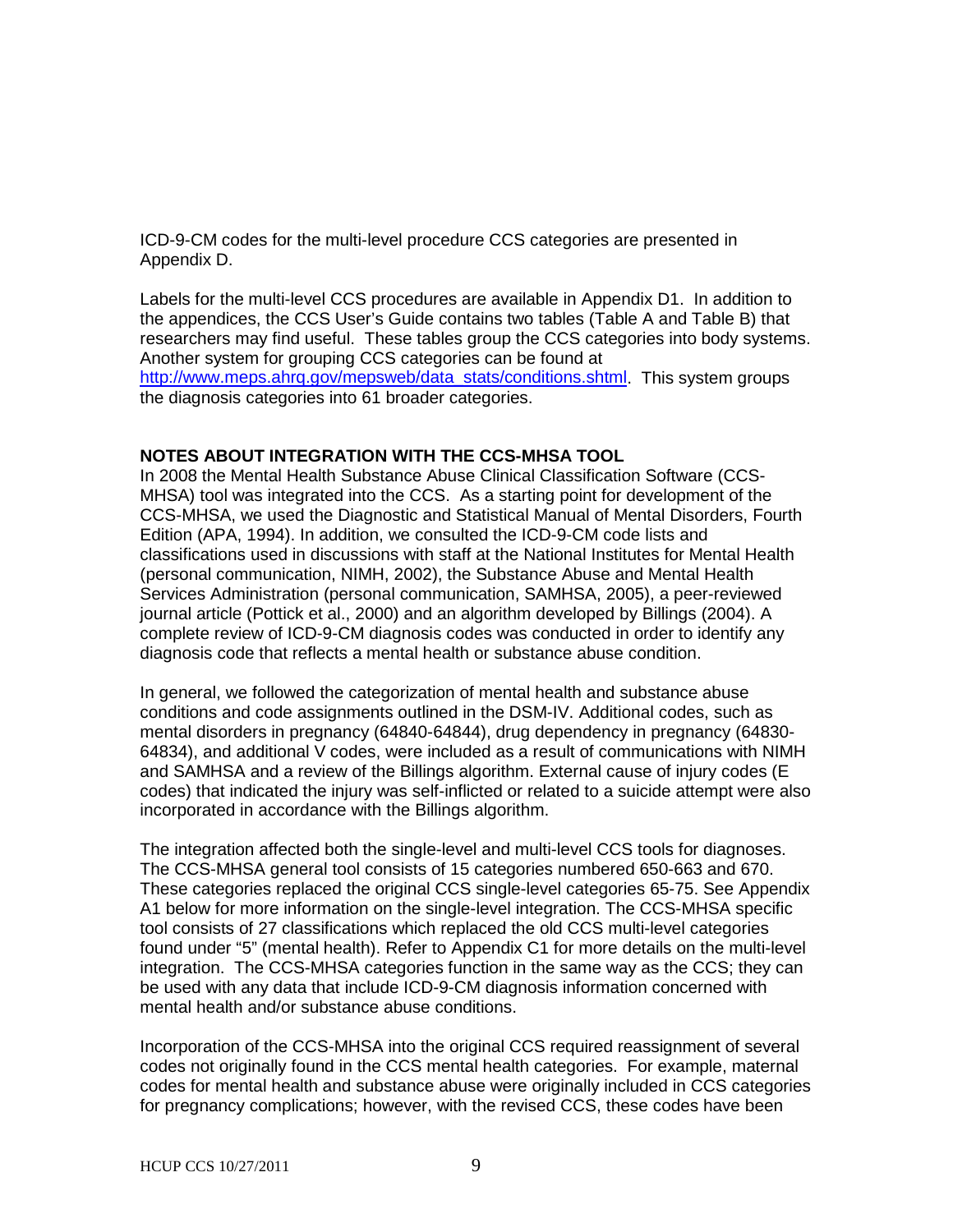placed into mental health and substance categories. Similarly, E codes for suicide and self-inflicted injury were originally placed into the E code categories at the end of the CCS based on the mechanism of injury. With the revised CCS, suicide and self-inflicted injury E codes are grouped into a separate category in the mental health series of CCS categories.

#### **NOTES ABOUT OPTIONAL SUICIDE E CODE CATEGORIES**

Suicide E Codes (external cause of injury codes) are assigned to CCS category 662, "Suicide and Self-Inflicted Injury". However, for users who wish to assign these E codes to a mechanism of injury CCS, an optional CCS category has been provided in the single-level diagnosis tool (\$dxref 2015.csv) for each code. These optional CCS categories follow the CDC's classification of E codes into mechanism of injury categories such as firearm or poisoning, Interested users should simply reassign suicide codes from category 662 to the optional secondary CCS categories as detailed in column five of \$DXREF 2015.csv. The code below gives an example of the reassignment process. Similar code can be used to reassign the CCS label:

```
Filename inraw "c:\tools\ccs\$DXREF 2015.csv";
/*****************************************/
/* Make a SAS format Using the Optional */
/* Suicide Mechansism CCS Category. */
/*****************************************/
data new;
   infile inraw dsd dlm=',' end = eof firstobs=3 missover;
       input start : $char5.
        Oldccs : $char4.
             Value1 : $char70.
            Value2 : $char70.
            Label : $char4.
            Value3 : $char70.
 ;
     retain hlo " ";
   fmtname = "$ccs" ;
    type = " " ;
    output;
    if eof then do ;
      start = " " ;
       label = " " ;
      hlo = "o";
      output ;
    end ;
run;
proc format cntlin = new ;
run;
/*****************************************/
/* Reassign CCS to the Optional CCS for */
/* Suicide mechanism using SAS format. */
/*****************************************/
data test;
   Set ecodedata;
    Ccs = put(ecode,$ccs.)
run;
```
## **EMPTY CATEGORIES:**

Please note that because of revisions to the CCS, single-level category 150 and multilevel categories 11.3.7.3 and 9.8.1 do not contain any diagnosis codes as of FY 2008.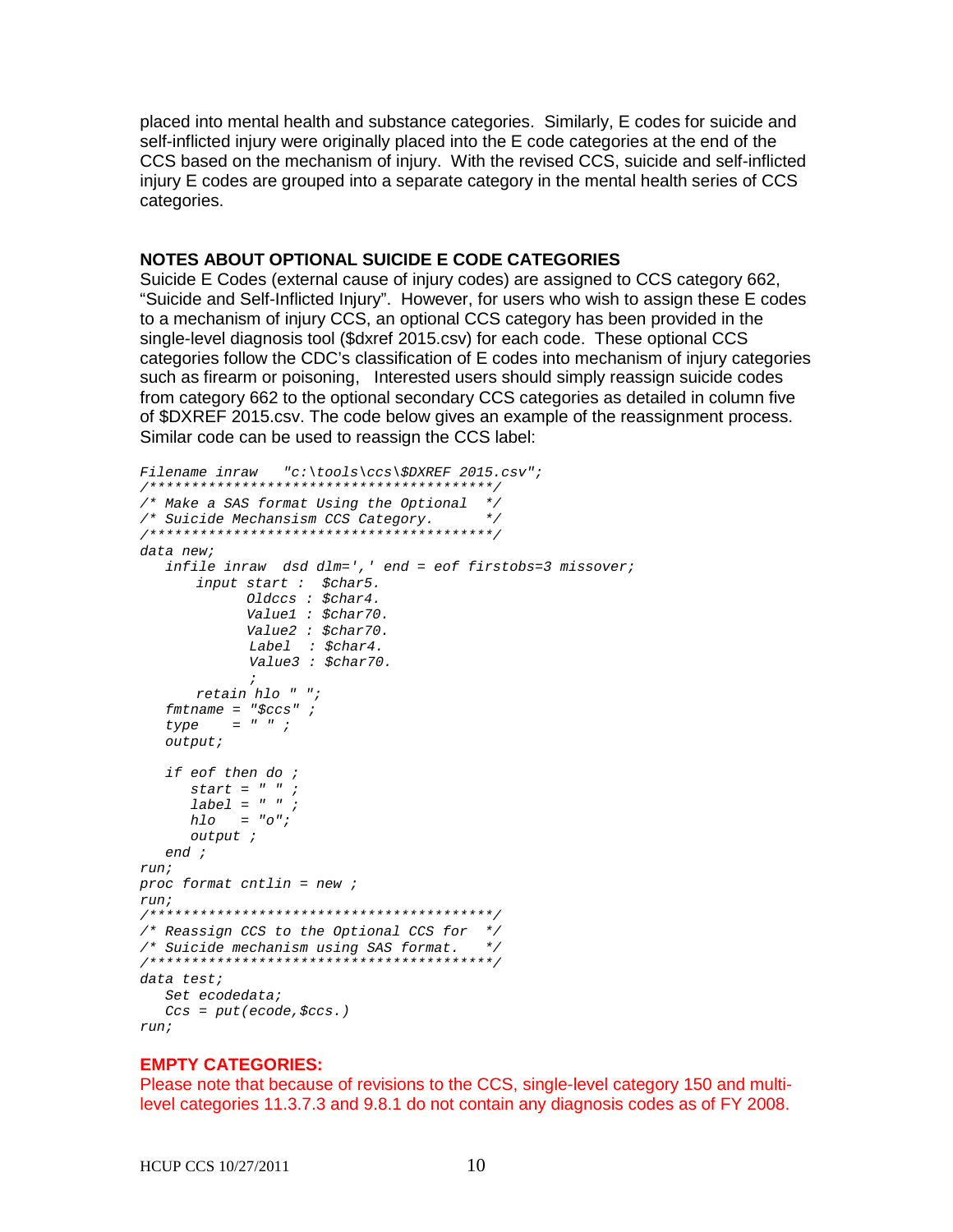Also, single-level category 260 does not contain any E Codes as of FY 2005.

## **NOTES ABOUT ICD-9-CM CODING CHANGES**

**Time period covered by CCS**

**ICD-9-CM codes were frozen in preparation for ICD-10 implementation and regular maintenance of the codes has been suspended. The CCS tools for ICD-9-CM should only be used with data for discharges before 10/1/2015.** 

*The 2015 version of the CCS is valid for the time period January 1980 through September 2015.* There were four new procedure codes in 2014. Using these CCS categories with data outside this time frame will result in misclassification of ICD-9-CM codes.

## **ICD-9-CM codes requiring special treatment**

CCS accounts for all changes in ICD-9-CM coding definitions during this time period, with the exception of several codes whose meaning changed to such an extent that the CCS category assignment changed, as well. These codes must be explicitly assigned by the user when working with older data. If you use more recent data (as described below), no special treatment is necessary because the codes are correctly assigned in the CCS program.

Assignment of these codes requires information on the year and quarter of service. When using data that span the time periods described below, these ICD-9-CM codes must be explicitly assigned to CCS categories according to the year and quarter of the data.

♦ Special treatment is required for the following diagnosis code:

From January 1980 to September 1993, ICD-9-CM diagnosis code '2510 ' should appear in CCS diagnosis category 50 (Diabetes mellitus with complications).

Beginning in October 1993, ICD-9-CM diagnosis code '2510 ' appears in CCS diagnosis category 51 (Other endocrine disorders). The current CCS program assigns this code to category 51.

♦ Special treatment is required for the following procedure codes:

From January 1980 to September 1989, ICD-9-CM procedure code '8159' should appear in CCS procedure category 153 (Hip replacement, total and partial).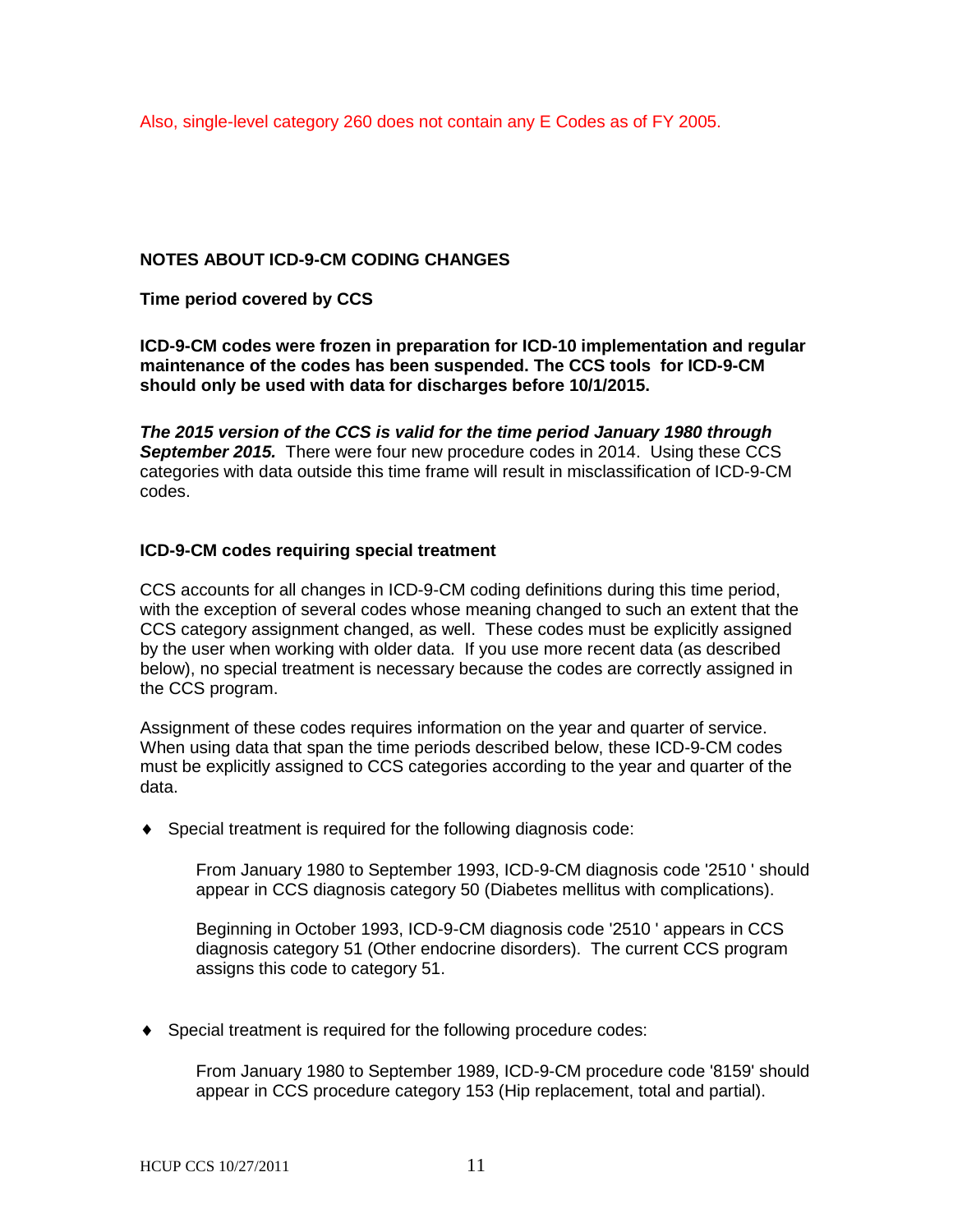Beginning in October 1989, ICD-9-CM procedure code '8159' appears in CCS procedure category 154 (Arthroplasty, other than hip or knee). The current CCS program assigns this code to category 154.

From January 1980 to September 1989, ICD-9-CM procedure codes '8162,' '8163,' and '8164' should appear in CCS procedure category 153 (Hip replacement, total and partial).

Beginning in October 2003, ICD-9-CM procedure codes '8162,' '8163,' and '8164' appear in CCS procedure category 158 (Spinal Fusion). The current CCS program assigns these codes to category 158.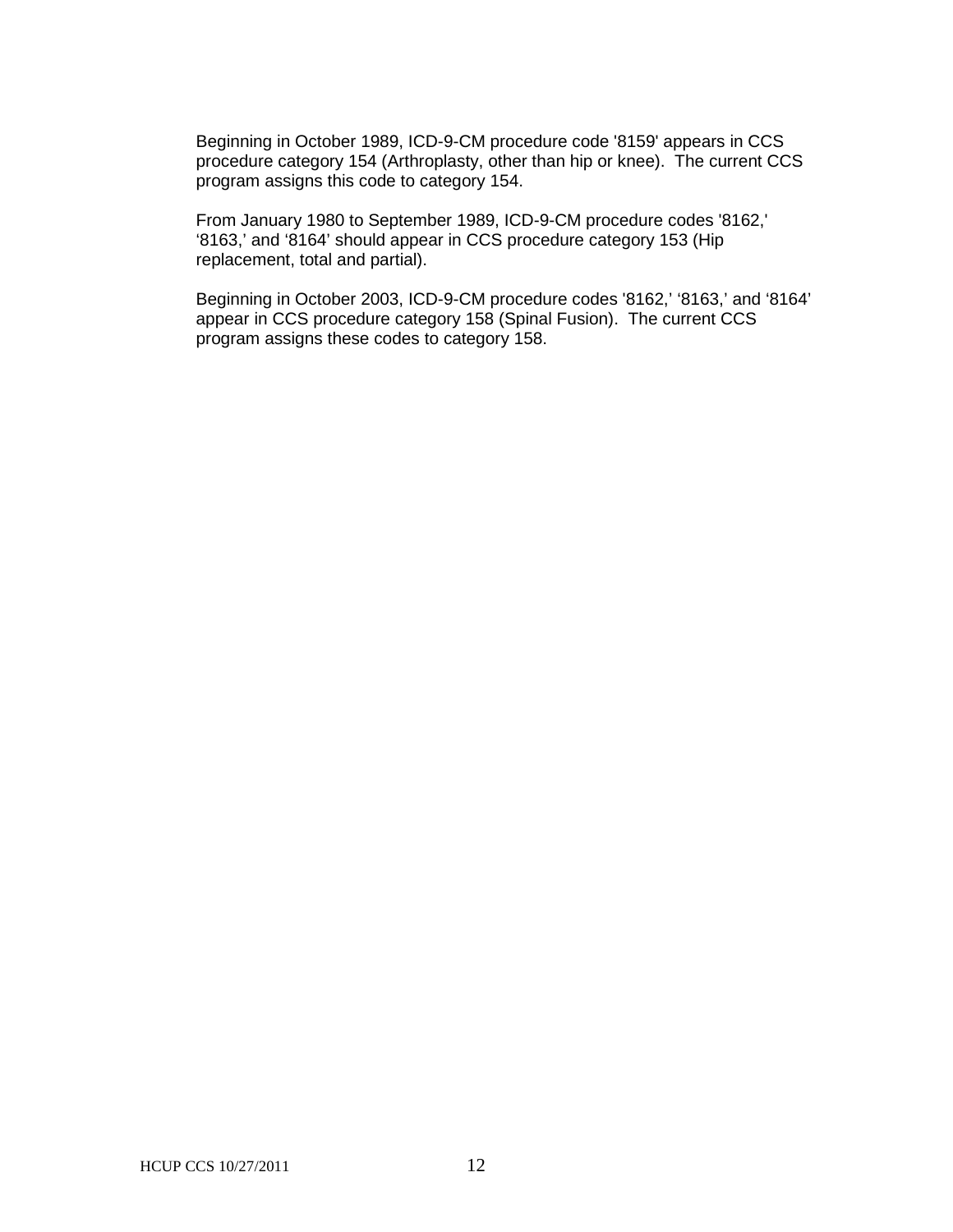## **DESCRIPTION OF DOWNLOADABLE FILES**

#### **System requirements**

In order to use the CCS files, you will need a program (such as WinZip®) that will allow you to decompress or "unzip" files. You will also need approximately 1.5 megabytes of disk space available on your hard drive to accommodate all the single-level CCS files. You will need approximately 2.5 megabytes available to accommodate all the multi-level CCS files after they are unzipped.

### **"Unzipping" files**

There are two downloadable files, both self-extracting zipped files, called Single\_Level\_CCS\_2015.zip (for the single-level CCS) and Multi\_Level\_CCS\_2015.zip (for the multi-level CCS).

### **Single-level CCS**

Single\_Level\_CCS\_2015.zip contains two comma delimited files (.csv) (Microsoft Excel text) that translate ICD-9-CM codes into single-level CCS categories and two comma delimited files (.csv) (Microsoft Excel text) that provide descriptive labels for the singlelevel CCS categories. To use these zipped files, you must do the following:

1. Create a subdirectory (or folder) called CCS on your hard drive (e.g., MD C:\CCS). You will need a total of approximately 1.5 megabytes to accommodate all the files after they are unzipped.

2. Download and save Single\_Level\_CCS\_2015.zip to this subdirectory.

3. Using WinZip (or comparable program), double click on Single Level CCS 2015.zip to expand the files.

The zipped file will unzip (expand for normal use) the files listed below. Note that the original file (Single\_Level\_CCS\_2015.zip) will remain intact.

| Filename                | Purpose                                                                                                                                                                              |
|-------------------------|--------------------------------------------------------------------------------------------------------------------------------------------------------------------------------------|
| Diagnosis CCS           |                                                                                                                                                                                      |
| \$DXREF 2015.csv        | Translation file that maps ICD-9-CM diagnosis codes into single-<br>level CCS diagnosis categories, with complete information about<br>each ICD-9-CM code and brief CCS labels.      |
| DXLABEL 2015.csv        | Label file contains the complete descriptive single-level CCS<br>diagnosis category names to use when reporting the diagnosis<br>categories. Category 158 label was changed in 2013. |
| Procedure CCS           |                                                                                                                                                                                      |
| <b>\$PRREF 2015.csv</b> | Translation file that maps ICD-9-CM procedure codes into<br>single-level CCS procedure categories, with complete<br>information about each ICD-9-CM code and brief CCS labels.       |
| PRLABEL 2014.csv        | Label file contains the complete descriptive single-level CCS                                                                                                                        |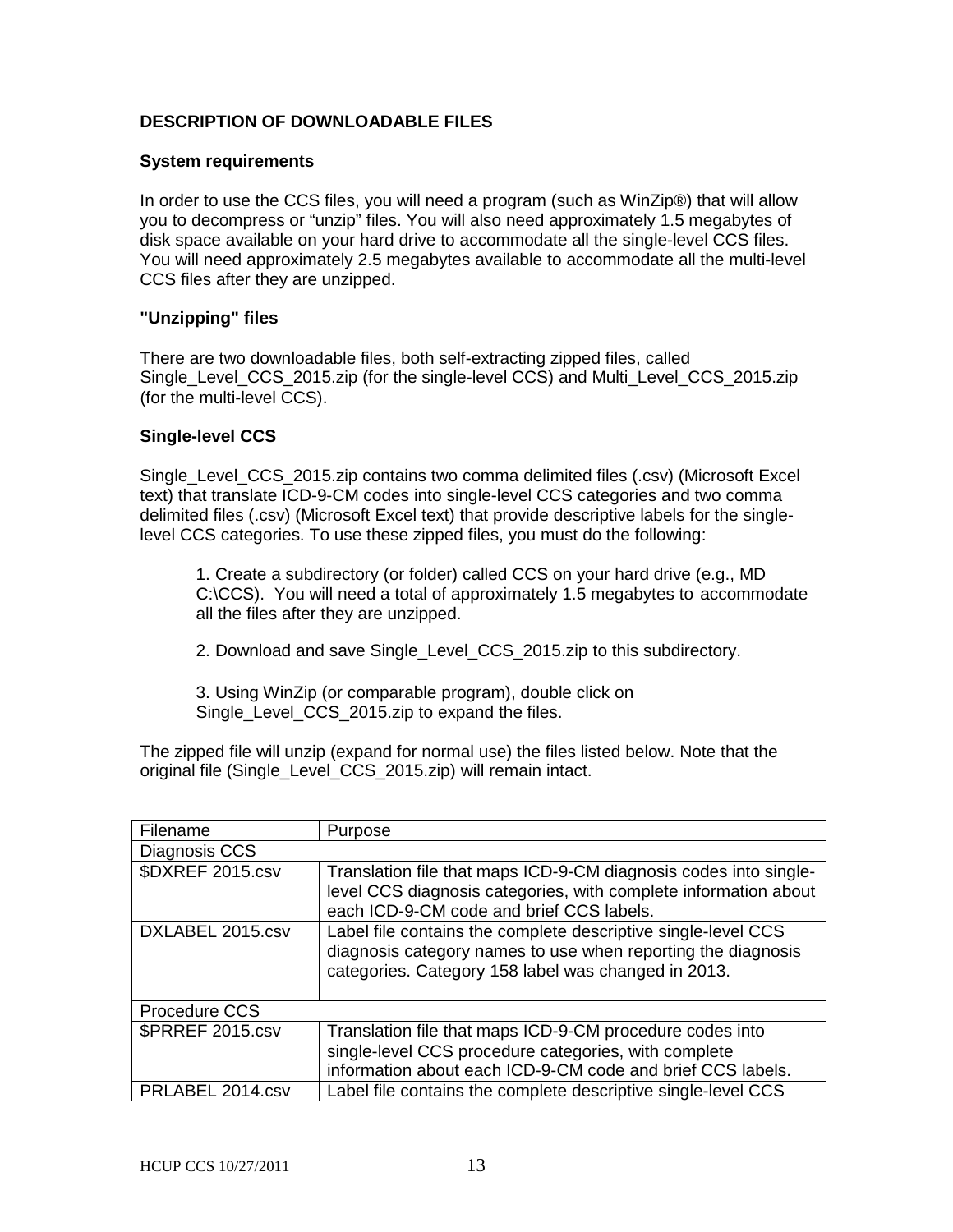| procedure category names to use when reporting the procedure<br>categories. |
|-----------------------------------------------------------------------------|
|                                                                             |

## **Multi-level CCS**

Multi\_Level\_CCS\_2015.zip contains two comma delimited files (.csv) (Microsoft Excel text) that translate ICD-9-CM codes into multi-level CCS categories, and two comma delimited files (.csv) (Microsoft Excel text) that provide descriptive labels for the multilevel CCS categories. *Multi\_Level\_CCS\_2015.zip also contains two SAS programs: Multi\_CCS\_Load\_Program.sas allows users to load the multi-level CCS categories for both diagnosis and procedures. Multi\_CCS\_Summary\_Program.sas generates a frequency report of multi-level CCS categories for either the primary diagnosis or primary procedure.* To use this zipped file, you must do the following:

- 1. Create a new subdirectory (or folder) on your hard drive. You will need a total of approximately 2.5 megabytes free to accommodate all the files after they are unzipped.
- 2. Download and save Multi\_Level\_CCS\_2015.zip to this subdirectory.
- 3. Using WinZip (or comparable program), double click on Multi<sub>Level</sub> CCS 2015.zip to expand the files.

The self-extracting zipped file will unzip (expand for normal use) the files described below. Note that the original file (Multi\_Level\_CCS\_2015.zip) will remain intact.

| Filename                    | Purpose                                                                                                                                          |
|-----------------------------|--------------------------------------------------------------------------------------------------------------------------------------------------|
| Multi-level Diagnosis CCS   |                                                                                                                                                  |
| CCS MULTI DX TOOL 2015.csv  | Translation file that maps diagnosis codes into<br>level 1-4 multi-level CCS categories.                                                         |
| DXMLABEL-13.csv             | Label file that contains the complete descriptive<br>multi-level CCS diagnosis category names to use<br>when reporting the diagnosis categories. |
| Multi-level Procedure CCS   |                                                                                                                                                  |
| CCS MULTI PR TOOL 2015.csv  | Translation file that maps procedure codes into<br>level 1-3 multi-level procedure CCS categories.                                               |
| PRMLABEL-09.csv             | Label file that contains the complete descriptive<br>multi-level CCS procedure category names to use<br>when reporting the procedure categories. |
| <b>SAS Utility Programs</b> |                                                                                                                                                  |
| Multi_CCS_Load_Program.sas  | SAS program file that loads the multi-level CCS<br>categories for diagnosis and procedures.                                                      |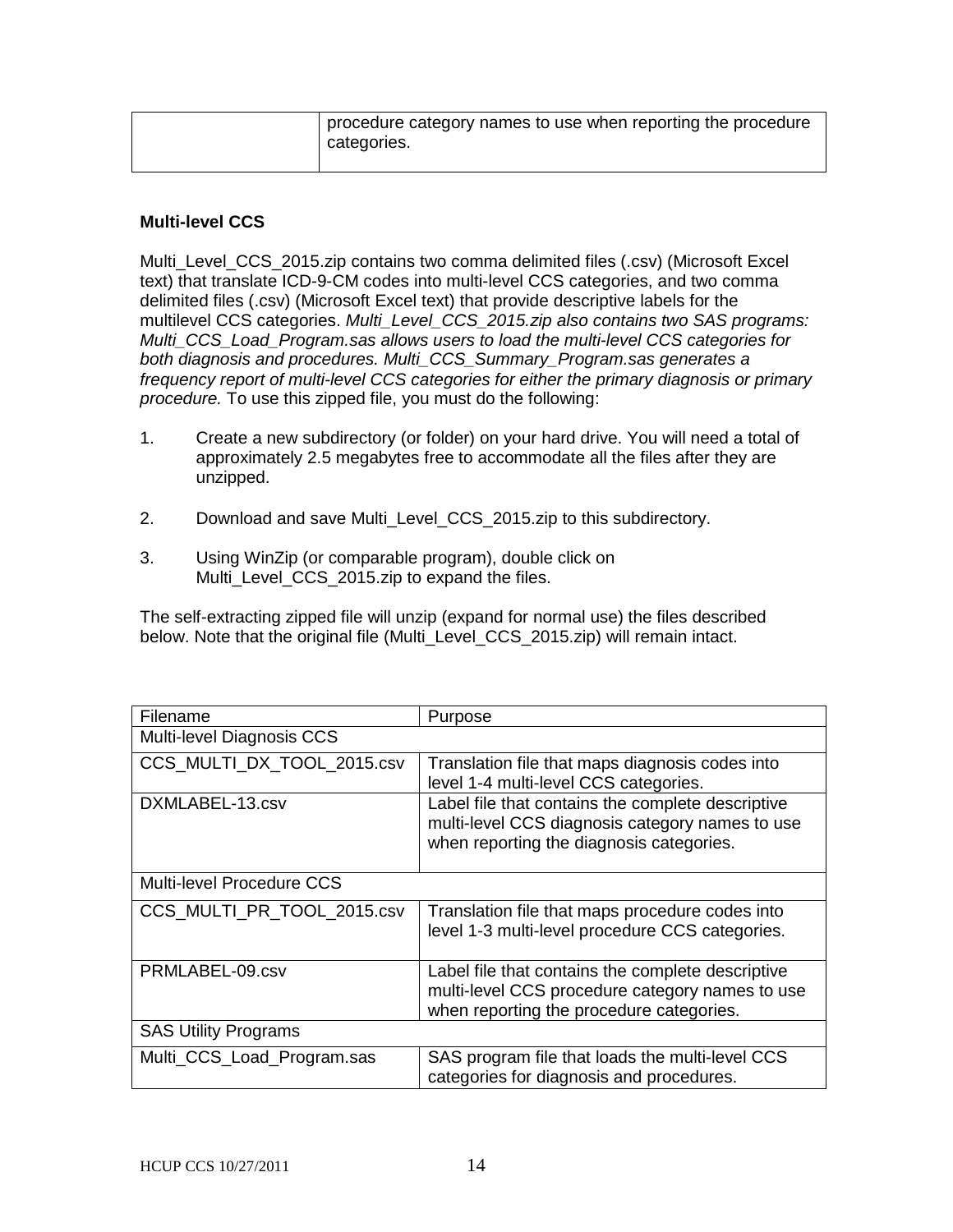| Multi_CCS_Summary_Program.sas   SAS program file that produces a frequency report |
|-----------------------------------------------------------------------------------|
| of the multi-level CCS categories for either the                                  |
| primary diagnosis or primary procedure.                                           |

### **Using translation files**

For the single-level CCS, the translation files translate specific ICD-9-CM codes into CCS categories. The new multi-level CCS translation files map ICD-9-CM codes directly into CCS Level 1, 2, 3, or 4 categories.

The program called "Multi\_CCS\_Load\_Program.sas" can be used to create the multilevel CCS categories. This is recommended for users who have not already developed custom SAS code to load the multi-level categories.

How you use these files will depend on the software system being utilized. For example, if you are using SAS, you can adapt these translations to create a SAS PROC FORMAT. If you are working with SPSS, you can adapt these translations into VALUE LABELS or into a series of recodes.

### **Representation of ICD-9-CM diagnosis codes**

In practice, ICD-9-CM diagnoses are represented by 3- to 5-character codes with explicit decimals. In the files you downloaded and in the vast majority of data files, ICD-9-CM diagnoses are represented as 5-character alphanumeric codes with implicit decimals. (Alphanumeric codes are always enclosed in quotation marks.) Examples are given below.

| Condition                       | ICD-9-CM       | Alphanumeric code        |
|---------------------------------|----------------|--------------------------|
|                                 | diagnosis code | (with implicit decimals) |
| Pneumococcal pneumonia          | 481            | '481                     |
|                                 |                |                          |
| Pneumonia due to Klebsiella     | 482.0          | '4820'                   |
| pneumoniae                      |                |                          |
| Pneumonia due to                | 482.82         | '48282'                  |
| Escherichia coli                |                |                          |
| Single liveborn infant, born in | V30.01         | 'V3001'                  |
| hospital, delivered by          |                |                          |
| cesarean delivery               |                |                          |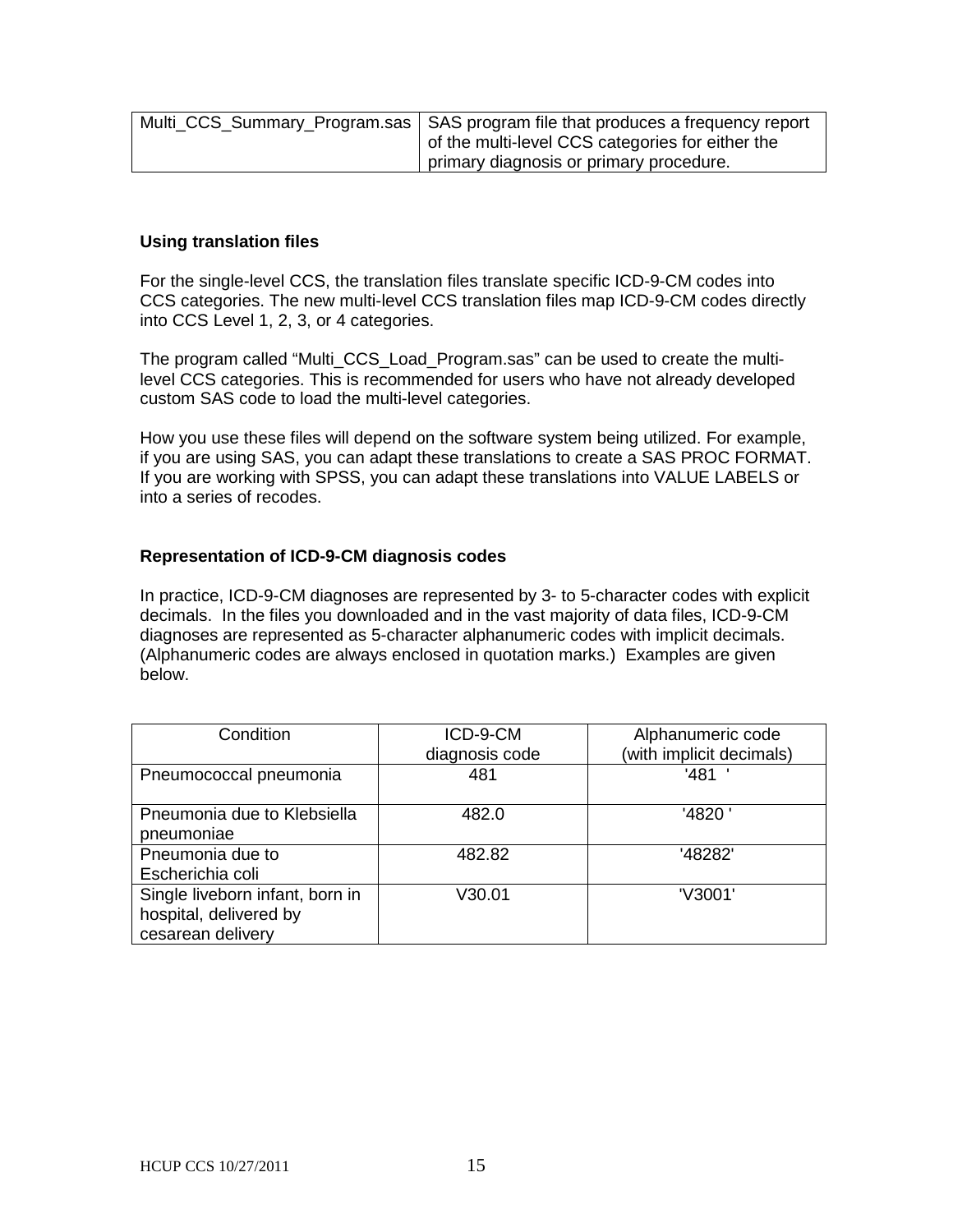For proper handling of diagnosis codes:

- ♦ Alphanumeric diagnosis codes must be left-justified so that there are 2 spaces following a 3-character diagnosis code and 1 space following a 4-character diagnosis code. For example – '481 '.
- ♦ Trailing blanks should never be zero-padded (filled with zeroes so that all 5 characters are filled for codes that should be 3 or 4 characters long). For example – '481 ' should not be changed to '48100'.
- ♦ Leading zeroes must be preserved; they are significant.

### **Representation of ICD-9-CM procedure codes**

In practice, ICD-9-CM procedures are represented by 3- or 4-character codes with explicit decimals. In the accompanying files and in the vast majority of data files, ICD-9-CM procedures are represented as 4-character alphanumeric codes with implicit decimals. (Alphanumeric codes are always enclosed in quotation marks.) Examples are provided below.

| Condition                 | ICD-9-CM       | Alphanumeric code        |
|---------------------------|----------------|--------------------------|
|                           | procedure code | (with implicit decimals) |
| Incision of prostate      | 60.0           | '600 '                   |
| Closed biopsy of prostate | 60.11          | '6011'                   |

For proper handling of procedure codes:

- ♦ Alphanumeric procedure codes must be left-justified, so that there is always 1 space following a 3-character procedure code. For example – '600 '
- ♦ Trailing blanks should never be zero-padded (filled with zeroes so that all 4 characters are filled for codes that should be 3 characters long). For example – '600 ' should not be changed to '6000'.
- ♦ Leading zeroes must be preserved; they are significant.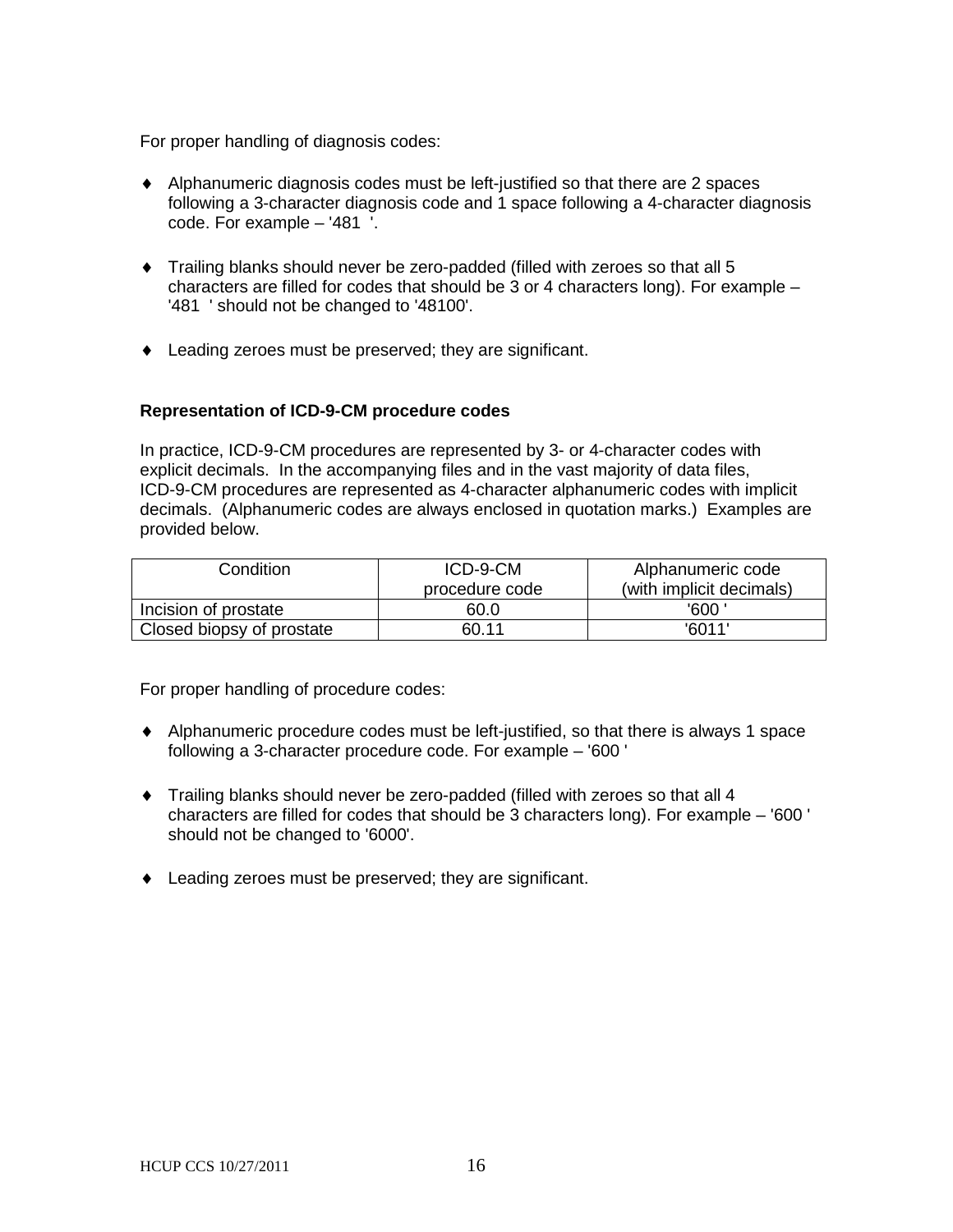## **REFERENCES**

Centers for Disease Control and Prevention. Recommended framework for presenting injury mortality data. *Morbidity and Mortality Weekly Report*, 1997, Aug 29; 46(no. RR14): 1-30.

*DRGs: Diagnosis related groups definitions manual, version 12.0*. Wallingford, CT: 3M Health Information Systems; 1994.

Elixhauser A, Andrews RM, Fox, S. *Clinical classifications for health policy research: Discharge statistics by principal diagnosis and procedure*. Provider Studies Research Note 17. Rockville, MD: Agency for Health Care Policy and Research; 1993. AHCPR Pub. No. 93-0043.

Public Health Service and Health Care Financing Administration. *International classification of diseases, 9th revision, clinical modification.* Vols. 1, 2, and 3; fifth edition. Washington, DC: Public Health Service; 1994. DHHS Publication No. (PHS) 94-1260.

American Psychiatric Association (APA). *Diagnostic and Statistical Manual of Mental Disorders*, Fourth Edition. Washington, DC, American Psychiatric Association, 1994.

Billings J. Software for Use of the Emergency Department Classification Algorithm. In *Tools for Monitoring the Health Care Safety Net*. (Ed. R. Weinick, J. Billings) AHRQ Publication No. 03-0027, September 2003. Agency for Healthcare Research and Quality, Rockville, MD. [http://www.ahrq.gov/data/safetynet/tools.htm, and](http://www.ahrq.gov/data/safetynet/tools.htm)  [http://www.ahrq.gov/data/safetynet/toolsoft.htm](http://www.ahrq.gov/data/safetynet/tools.htm) for a SAS program that includes ICD-9- CM codes for mental health and drug- or alcohol-related conditions).

Personal communication with staff at NIMH. In context of interagency collaboration on children's hospitalizations for mental health and substance abuse conditions. August, 2002.

Personal communication with staff at SAMHSA. In context of interagency collaboration on emergency department events for mental health and substance abuse conditions. Spring, 2005.

Pottick KJ, McAlpine DD, Andelman RB. *Changing patterns of psychiatric inpatient care for children and adolescents in general hospitals*, 1988-1995. Am J Psychiatry, 2000: 157(8): 1267-1273.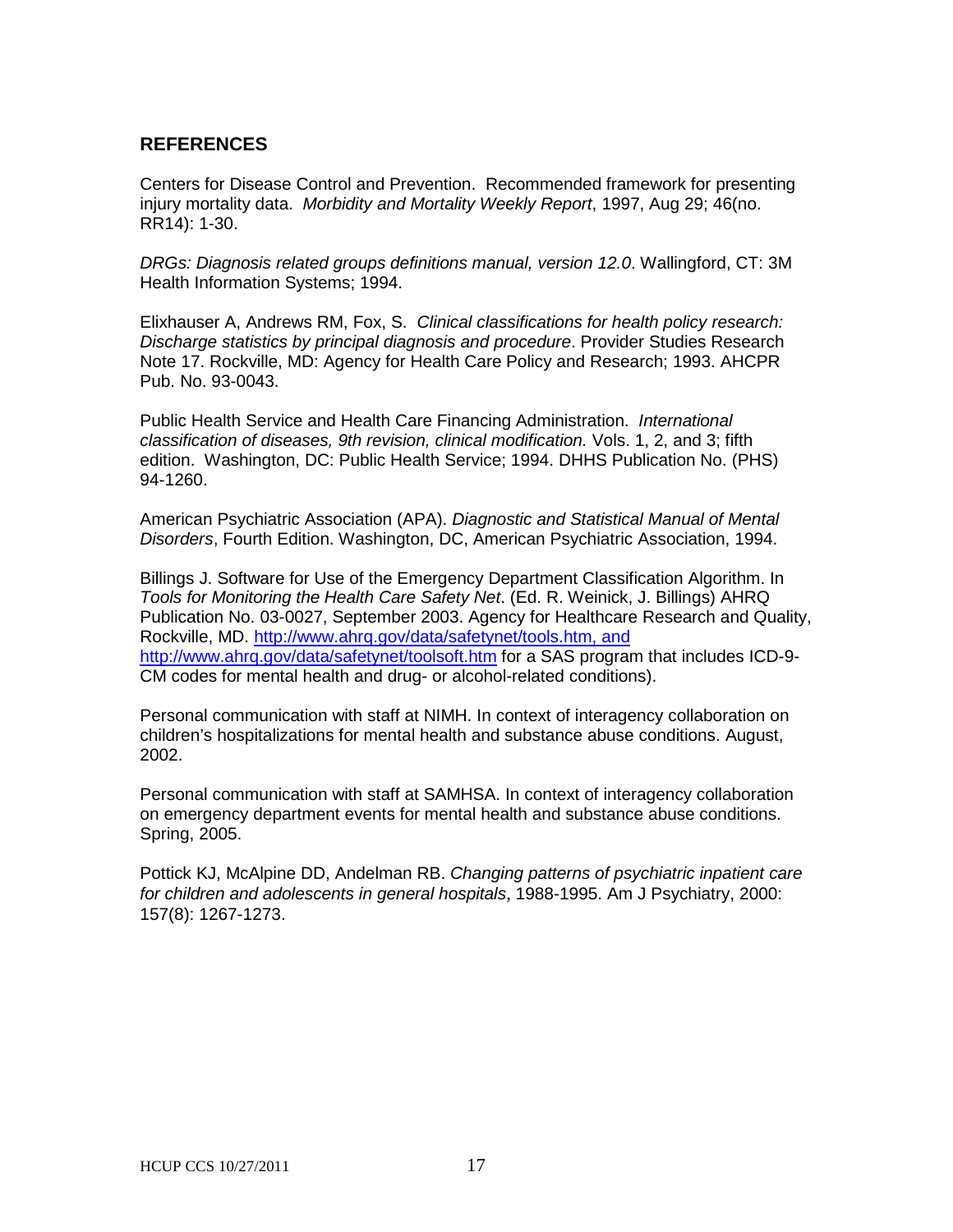# **Appendix A1**

# **Single-Level CCS – Diagnoses**

CATEGORY LABELS

1 Tuberculosis 2 Septicemia (except in labor) 3 Bacterial infection; unspecified site 4 Mycoses 5 HIV infection 6 Hepatitis 7 Viral infection 8 Other infections; including parasitic 9 Sexually transmitted infections (not HIV or hepatitis) 10 Immunizations and screening for infectious disease 11 Cancer of head and neck 12 Cancer of esophagus 13 Cancer of stomach 14 Cancer of colon 15 Cancer of rectum and anus 16 Cancer of liver and intrahepatic bile duct 17 Cancer of pancreas 18 Cancer of other GI organs; peritoneum 19 Cancer of bronchus; lung 20 Cancer; other respiratory and intrathoracic 21 Cancer of bone and connective tissue 22 Melanomas of skin 23 Other non-epithelial cancer of skin 24 Cancer of breast 25 Cancer of uterus 26 Cancer of cervix 27 Cancer of ovary 28 Cancer of other female genital organs 29 Cancer of prostate 30 Cancer of testis 31 Cancer of other male genital organs 32 Cancer of bladder 33 Cancer of kidney and renal pelvis 34 Cancer of other urinary organs 35 Cancer of brain and nervous system 36 Cancer of thyroid 37 Hodgkin`s disease 38 Non-Hodgkin`s lymphoma 39 Leukemias 40 Multiple myeloma 41 Cancer; other and unspecified primary 42 Secondary malignancies 43 Malignant neoplasm without specification of site 44 Neoplasms of unspecified nature or uncertain behavior 45 Maintenance chemotherapy; radiotherapy 46 Benign neoplasm of uterus 47 Other and unspecified benign neoplasm 48 Thyroid disorders 49 Diabetes mellitus without complication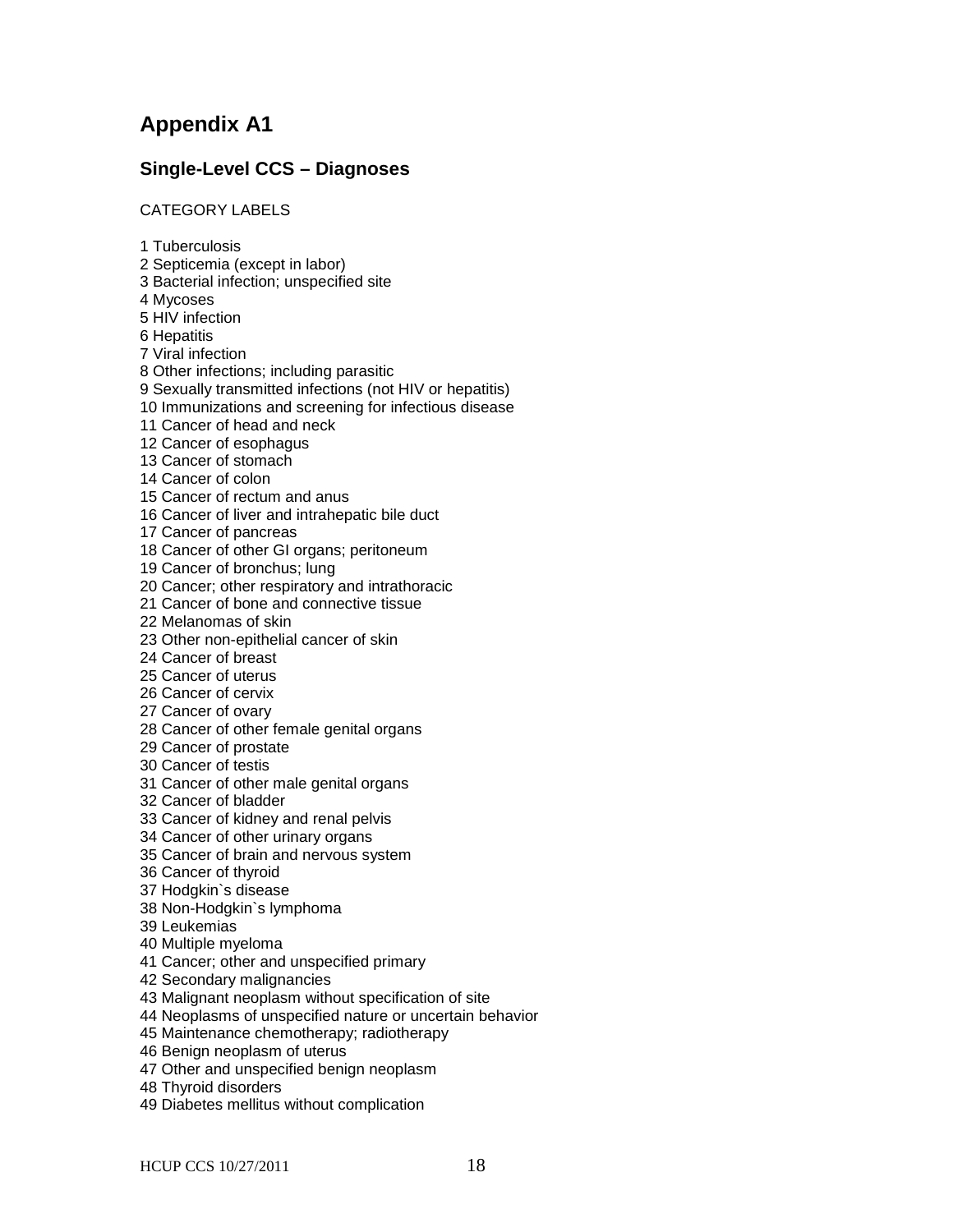50 Diabetes mellitus with complications

51 Other endocrine disorders

52 Nutritional deficiencies

53 Disorders of lipid metabolism

54 Gout and other crystal arthropathies

55 Fluid and electrolyte disorders

56 Cystic fibrosis

57 Immunity disorders

58 Other nutritional; endocrine; and metabolic disorders

59 Deficiency and other anemia

60 Acute posthemorrhagic anemia

61 Sickle cell anemia

62 Coagulation and hemorrhagic disorders

63 Diseases of white blood cells

64 Other hematologic conditions

#### **650 MHSA: Adjustment disorders**

**651 MHSA: Anxiety disorders**

**652 MHSA: Attention-deficit, conduct, and disruptive behavior disorders**

**653 MHSA: Delirium, dementia, and amnestic and other cognitive disorders**

**654 MHSA: Developmental disorders**

**655 MHSA: Disorders usually diagnosed in infancy, childhood, or adolescence**

**656 MHSA: Impulse control disorders, NEC**

**657 MHSA: Mood disorders**

**658 MHSA: Personality disorders**

**659 MHSA: Schizophrenia and other psychotic disorders**

**660 MHSA: Alcohol-related disorders**

**661 MHSA: Substance-related disorders**

**662 MHSA: Suicide and intentional self-inflicted injury**

**663 MHSA: Screening and history of mental health and substance abuse codes 670 MHSA: Miscellaneous mental health disorders**

76 Meningitis (except that caused by tuberculosis or sexually transmitted disease)

77 Encephalitis (except that caused by tuberculosis or sexually transmitted disease)

78 Other CNS infection and poliomyelitis

79 Parkinson`s disease

80 Multiple sclerosis

81 Other hereditary and degenerative nervous system conditions

82 Paralysis

83 Epilepsy; convulsions

84 Headache; including migraine

85 Coma; stupor; and brain damage

86 Cataract

87 Retinal detachments; defects; vascular occlusion; and retinopathy

88 Glaucoma

89 Blindness and vision defects

90Inflammation; infection of eye (except that caused by tuberculosis or sexually

transmitted disease)

91 Other eye disorders

92 Otitis media and related conditions

93 Conditions associated with dizziness or vertigo

94 Other ear and sense organ disorders

95 Other nervous system disorders

96 Heart valve disorders

97Peri-; endo-; and myocarditis; cardiomyopathy (except that caused by tuberculosis or

sexually transmitted disease)

98 Essential hypertension

99 Hypertension with complications and secondary hypertension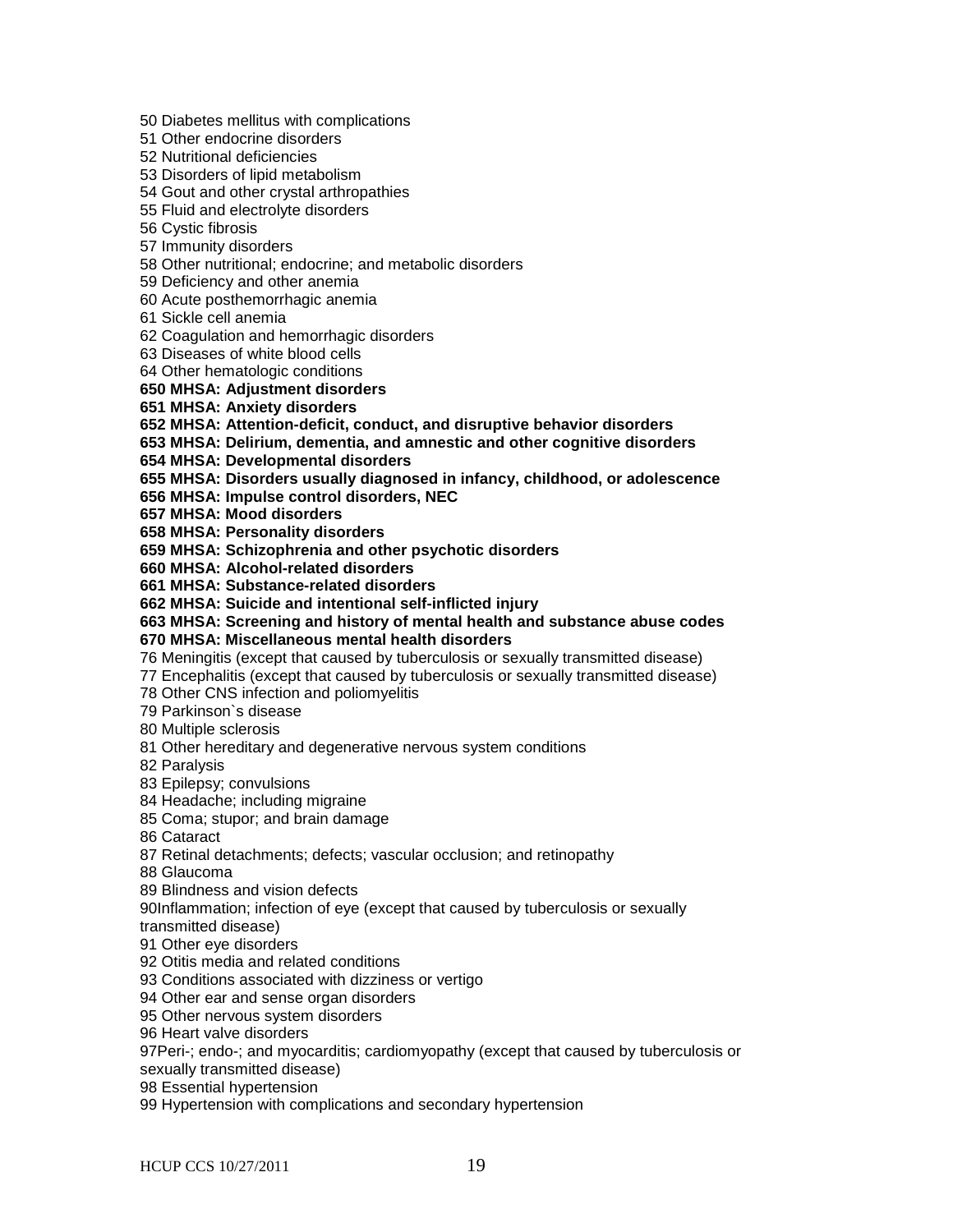100 Acute myocardial infarction

101 Coronary atherosclerosis and other heart disease

102 Nonspecific chest pain

103 Pulmonary heart disease

104 Other and ill-defined heart disease

105 Conduction disorders

106 Cardiac dysrhythmias

107 Cardiac arrest and ventricular fibrillation

108 Congestive heart failure; nonhypertensive

109 Acute cerebrovascular disease

110 Occlusion or stenosis of precerebral arteries

111 Other and ill-defined cerebrovascular disease

112 Transient cerebral ischemia

113 Late effects of cerebrovascular disease

114 Peripheral and visceral atherosclerosis

115 Aortic; peripheral; and visceral artery aneurysms

116 Aortic and peripheral arterial embolism or thrombosis

117 Other circulatory disease

118 Phlebitis; thrombophlebitis and thromboembolism

119 Varicose veins of lower extremity

120 Hemorrhoids

121 Other diseases of veins and lymphatics

122 Pneumonia (except that caused by tuberculosis or sexually transmitted disease)

123 Influenza

124 Acute and chronic tonsillitis

125 Acute bronchitis

126 Other upper respiratory infections

127 Chronic obstructive pulmonary disease and bronchiectasis

128 Asthma

129 Aspiration pneumonitis; food/vomitus

130 Pleurisy; pneumothorax; pulmonary collapse

131 Respiratory failure; insufficiency; arrest (adult)

132 Lung disease due to external agents

133 Other lower respiratory disease

134 Other upper respiratory disease

135 Intestinal infection

136 Disorders of teeth and jaw

137 Diseases of mouth; excluding dental

138 Esophageal disorders

139 Gastroduodenal ulcer (except hemorrhage)

140 Gastritis and duodenitis

141 Other disorders of stomach and duodenum

142 Appendicitis and other appendiceal conditions

143 Abdominal hernia

144 Regional enteritis and ulcerative colitis

145 Intestinal obstruction without hernia

146 Diverticulosis and diverticulitis

147 Anal and rectal conditions

148 Peritonitis and intestinal abscess

149 Biliary tract disease

150 Liver disease; alcohol-related

151 Other liver diseases

152 Pancreatic disorders (not diabetes)

153 Gastrointestinal hemorrhage

154 Noninfectious gastroenteritis

155 Other gastrointestinal disorders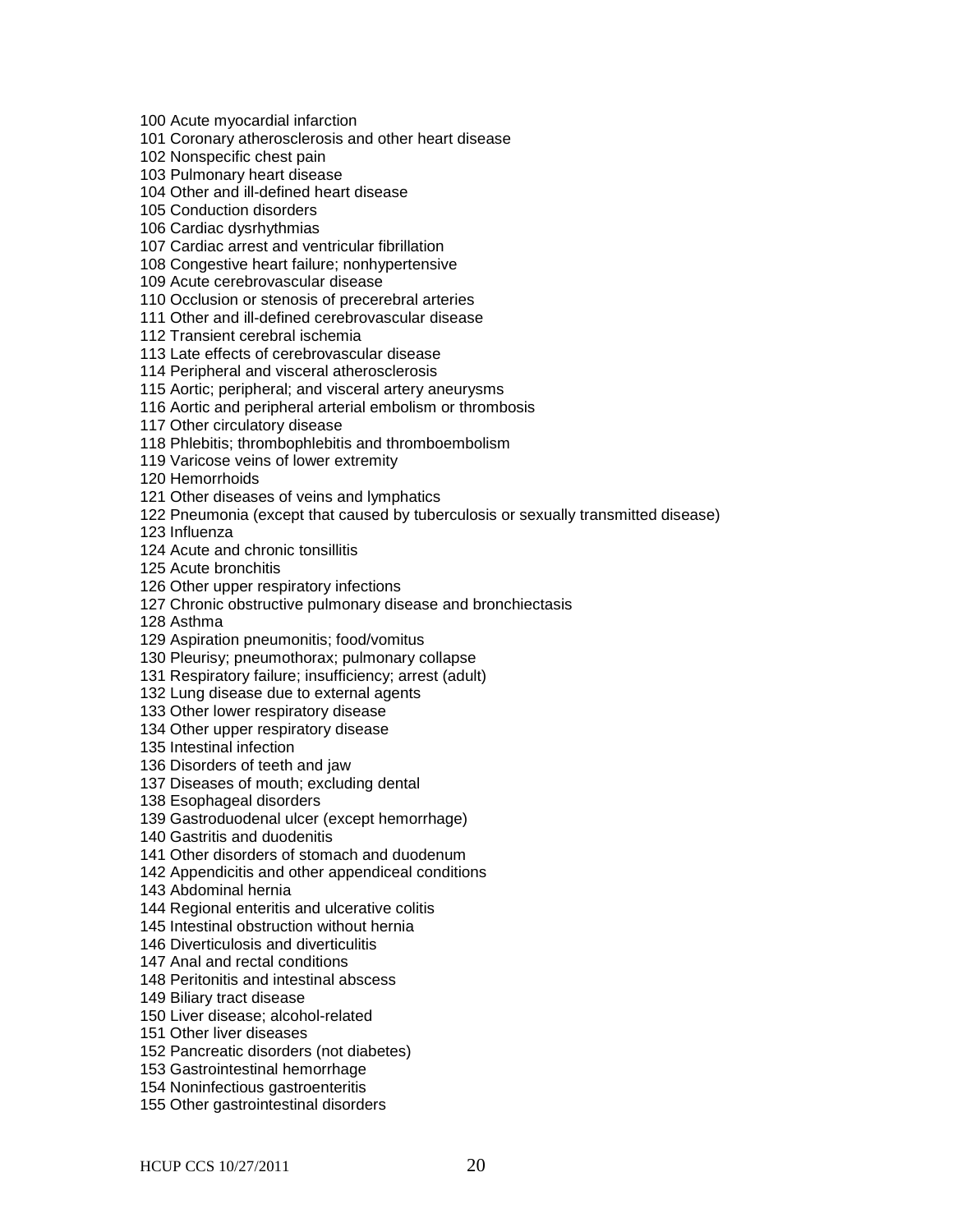156 Nephritis; nephrosis; renal sclerosis

157 Acute and unspecified renal failure

**158 Chronic kidney disease**

159 Urinary tract infections

160 Calculus of urinary tract

161 Other diseases of kidney and ureters

162 Other diseases of bladder and urethra

163 Genitourinary symptoms and ill-defined conditions

164 Hyperplasia of prostate

165 Inflammatory conditions of male genital organs

166 Other male genital disorders

167 Nonmalignant breast conditions

168 Inflammatory diseases of female pelvic organs

169 Endometriosis

170 Prolapse of female genital organs

171 Menstrual disorders

172 Ovarian cyst

173 Menopausal disorders

174 Female infertility

175 Other female genital disorders

176 Contraceptive and procreative management

177 Spontaneous abortion

178 Induced abortion

179 Postabortion complications

180 Ectopic pregnancy

181 Other complications of pregnancy

182 Hemorrhage during pregnancy; abruptio placenta; placenta previa

183 Hypertension complicating pregnancy; childbirth and the puerperium

184 Early or threatened labor

185 Prolonged pregnancy

186Diabetes or abnormal glucose tolerance complicating pregnancy; childbirth; or the

puerperium

187 Malposition; malpresentation

188 Fetopelvic disproportion; obstruction

189 Previous C-section

190 Fetal distress and abnormal forces of labor

191 Polyhydramnios and other problems of amniotic cavity

192 Umbilical cord complication

193 OB-related trauma to perineum and vulva

194 Forceps delivery

195 Other complications of birth; puerperium affecting management of mother

196 Other pregnancy and delivery including normal

197 Skin and subcutaneous tissue infections

198 Other inflammatory condition of skin

199 Chronic ulcer of skin

200 Other skin disorders

201Infective arthritis and osteomyelitis (except that caused by tuberculosis or sexually

transmitted disease)

202 Rheumatoid arthritis and related disease

203 Osteoarthritis

204 Other non-traumatic joint disorders

205 Spondylosis; intervertebral disc disorders; other back problems

206 Osteoporosis

207 Pathological fracture

208 Acquired foot deformities

209 Other acquired deformities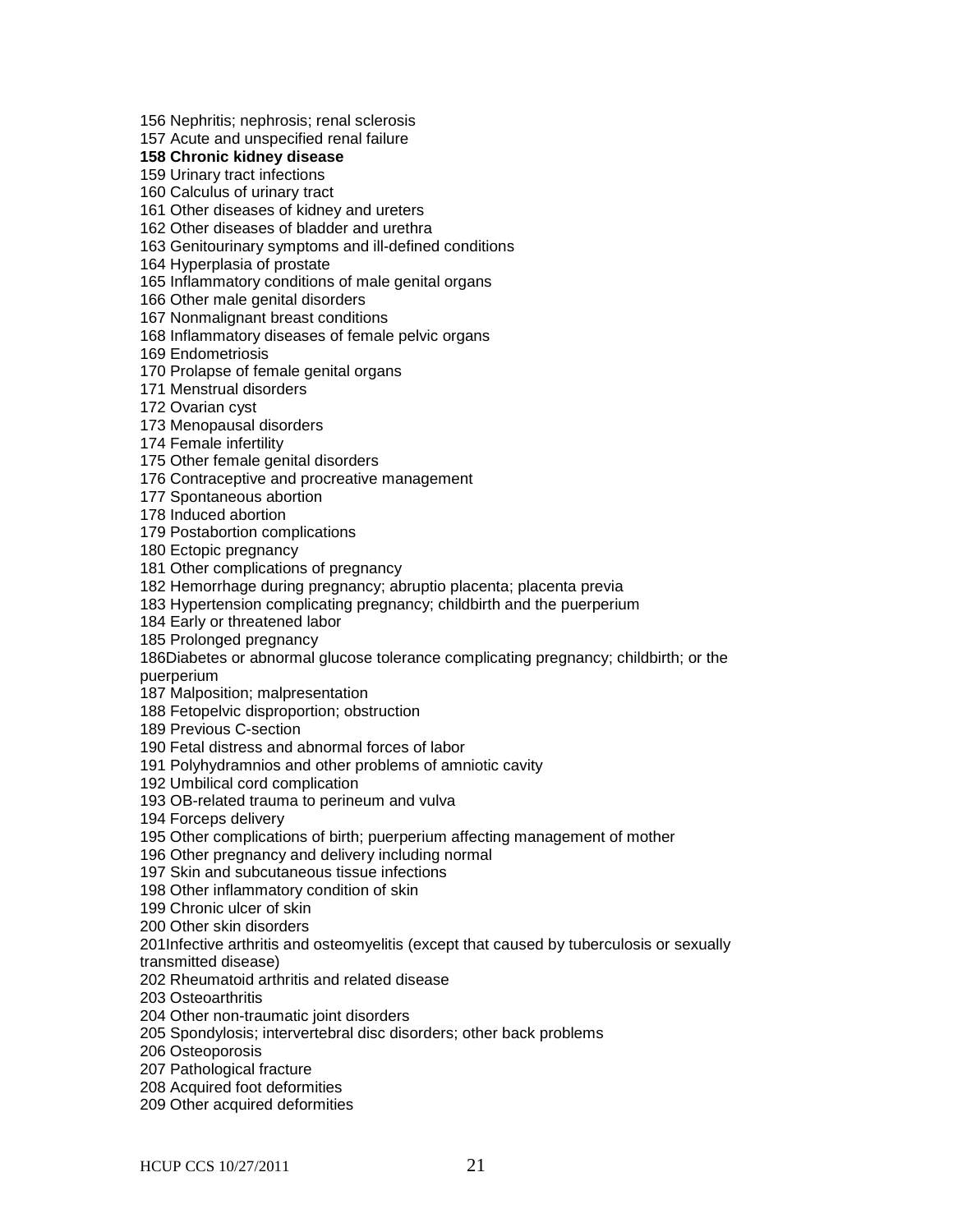210 Systemic lupus erythematosus and connective tissue disorders

211 Other connective tissue disease

212 Other bone disease and musculoskeletal deformities

213 Cardiac and circulatory congenital anomalies

214 Digestive congenital anomalies

215 Genitourinary congenital anomalies

216 Nervous system congenital anomalies

217 Other congenital anomalies

218 Liveborn

219 Short gestation; low birth weight; and fetal growth retardation

220 Intrauterine hypoxia and birth asphyxia

221 Respiratory distress syndrome

222 Hemolytic jaundice and perinatal jaundice

223 Birth trauma

224 Other perinatal conditions

225 Joint disorders and dislocations; trauma-related

226 Fracture of neck of femur (hip)

227 Spinal cord injury

228 Skull and face fractures

229 Fracture of upper limb

230 Fracture of lower limb

231 Other fractures

232 Sprains and strains

233 Intracranial injury

234 Crushing injury or internal injury

235 Open wounds of head; neck; and trunk

236 Open wounds of extremities

237 Complication of device; implant or graft

238 Complications of surgical procedures or medical care

239 Superficial injury; contusion

240 Burns

241 Poisoning by psychotropic agents

242 Poisoning by other medications and drugs

243 Poisoning by nonmedicinal substances

244 Other injuries and conditions due to external causes

245 Syncope

246 Fever of unknown origin

247 Lymphadenitis

248 Gangrene

249 Shock

250 Nausea and vomiting

251 Abdominal pain

252 Malaise and fatigue

253 Allergic reactions

254 Rehabilitation care; fitting of prostheses; and adjustment of devices

255 Administrative/social admission

256 Medical examination/evaluation

257 Other aftercare

258 Other screening for suspected conditions (not mental disorders or infectious disease)

259 Residual codes; unclassified

260 E Codes: All (external causes of injury and poisoning)

2601 E Codes: Cut/pierceb

2602 E Codes: Drowning/submersion

2603 E Codes: Fall

2604 E Codes: Fire/burn

2605 E Codes: Firearm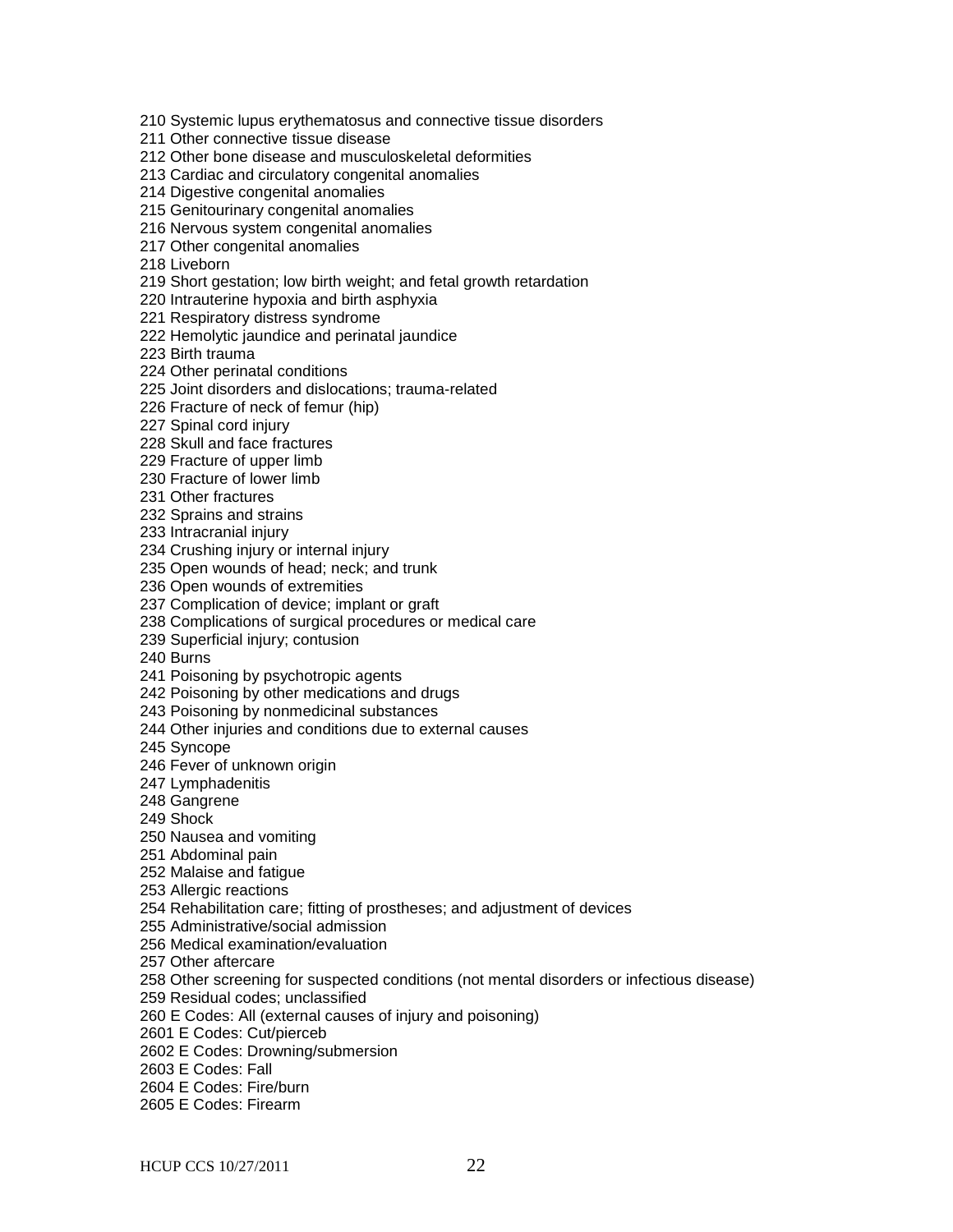2606 E Codes: Machinery

- 2607 E Codes: Motor vehicle traffic (MVT)
- 2608 E Codes: Pedal cyclist; not MVT
- 2609 E Codes: Pedestrian; not MVT
- 2610 E Codes: Transport; not MVT
- 2611 E Codes: Natural/environment
- 2612 E Codes: Overexertion
- 2613 E Codes: Poisoning
- 2614 E Codes: Struck by; against
- 2615 E Codes: Suffocation
- 2616 E Codes: Adverse effects of medical care
- 2617 E Codes: Adverse effects of medical drugs
- 2618 E Codes: Other specified and classifiable
- 2619 E Codes: Other specified; NEC
- 2620 E Codes: Unspecified
- 2621 E Codes: Place of occurrence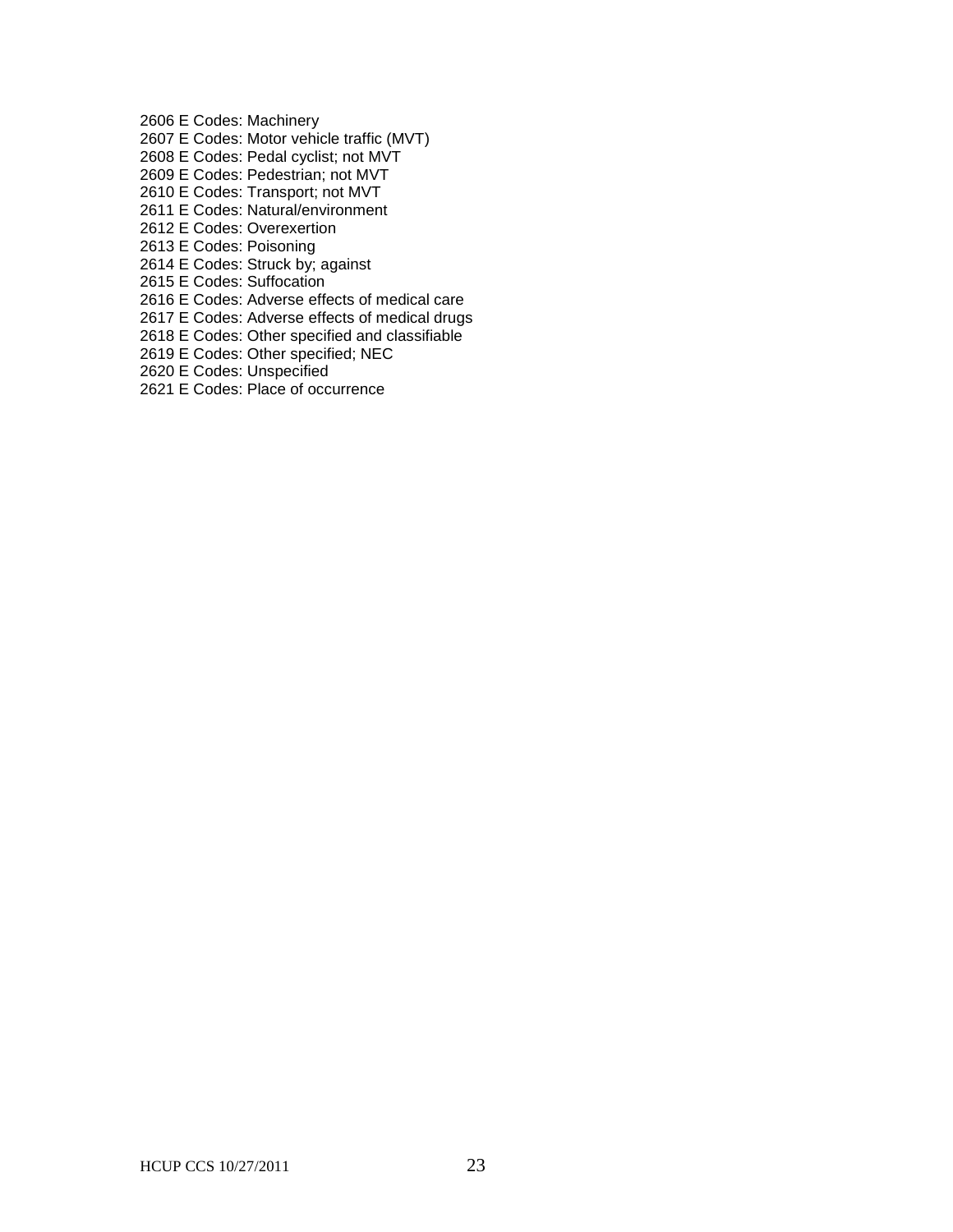# **Appendix B1**

# **Single-Level CCS - Procedures**

CATEGORY LABELS

1 Incision and excision of CNS

2 Insertion; replacement; or removal of extracranial ventricular shunt

3 Laminectomy; excision intervertebral disc

4 Diagnostic spinal tap

5 Insertion of catheter or spinal stimulator and injection into spinal canal

6 Decompression peripheral nerve

7 Other diagnostic nervous system procedures

8 Other non-OR or closed therapeutic nervous system procedures

9 Other OR therapeutic nervous system procedures

10 Thyroidectomy; partial or complete

11 Diagnostic endocrine procedures

12 Other therapeutic endocrine procedures

13 Corneal transplant

14 Glaucoma procedures

15 Lens and cataract procedures

16 Repair of retinal tear; detachment

17 Destruction of lesion of retina and choroid

18 Diagnostic procedures on eye

19 Other therapeutic procedures on eyelids; conjunctiva; cornea

20 Other intraocular therapeutic procedures

21 Other extraocular muscle and orbit therapeutic procedures

22 Tympanoplasty

23 Myringotomy

24 Mastoidectomy

25 Diagnostic procedures on ear

26 Other therapeutic ear procedures

27 Control of epistaxis

28 Plastic procedures on nose

29 Dental procedures

30 Tonsillectomy and/or adenoidectomy

31 Diagnostic procedures on nose; mouth and pharynx

32 Other non-OR therapeutic procedures on nose; mouth and pharynx

33 Other OR therapeutic procedures on nose; mouth and pharynx

34 Tracheostomy; temporary and permanent

35 Tracheoscopy and laryngoscopy with biopsy

36 Lobectomy or pneumonectomy

37 Diagnostic bronchoscopy and biopsy of bronchus

38 Other diagnostic procedures on lung and bronchus

39 Incision of pleura; thoracentesis; chest drainage

40 Other diagnostic procedures of respiratory tract and mediastinum

41 Other non-OR therapeutic procedures on respiratory system

42 Other OR therapeutic procedures on respiratory system and mediastinum

43 Heart valve procedures

44 Coronary artery bypass graft (CABG)

45 Percutaneous transluminal coronary angioplasty (PTCA)

46 Coronary thrombolysis

47 Diagnostic cardiac catheterization; coronary arteriography

48 Insertion; revision; replacement; removal of cardiac pacemaker or cardioverter/defibrillator

49 Other OR heart procedures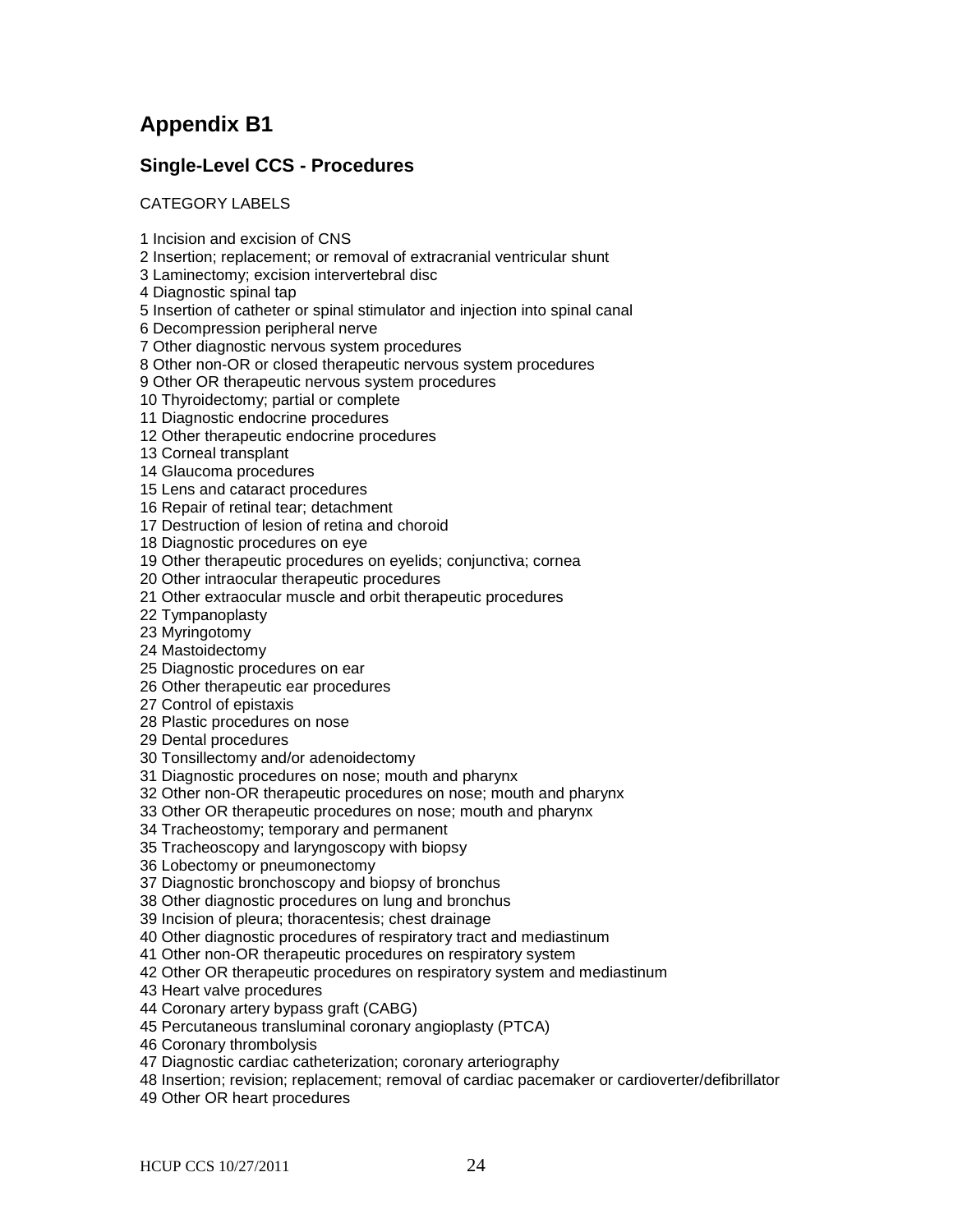50 Extracorporeal circulation auxiliary to open heart procedures

51 Endarterectomy; vessel of head and neck

52 Aortic resection; replacement or anastomosis

53 Varicose vein stripping; lower limb

54 Other vascular catheterization; not heart

55 Peripheral vascular bypass

56 Other vascular bypass and shunt; not heart

57Creation; revision and removal of arteriovenous fistula or vessel-to-vessel cannula for

dialysis

58 Hemodialysis

59 Other OR procedures on vessels of head and neck

60 Embolectomy and endarterectomy of lower limbs

61 Other OR procedures on vessels other than head and neck

62 Other diagnostic cardiovascular procedures

63 Other non-OR therapeutic cardiovascular procedures

64 Bone marrow transplant

65 Bone marrow biopsy

66 Procedures on spleen

67 Other therapeutic procedures; hemic and lymphatic system

68 Injection or ligation of esophageal varices

69 Esophageal dilatation

70 Upper gastrointestinal endoscopy; biopsy

71 Gastrostomy; temporary and permanent

72 Colostomy; temporary and permanent

73 Ileostomy and other enterostomy

74 Gastrectomy; partial and total

75 Small bowel resection

76 Colonoscopy and biopsy

77 Proctoscopy and anorectal biopsy

78 Colorectal resection

79 Local excision of large intestine lesion (not endoscopic)

80 Appendectomy

81 Hemorrhoid procedures

82 Fluoroscopy of the biliary and pancreatic ducts (ERCP, ERC and ERP)

83 Biopsy of liver

84 Cholecystectomy and common duct exploration

85 Inguinal and femoral hernia repair

86 Other hernia repair

87 Laparoscopy (GI only)

88 Abdominal paracentesis

89 Exploratory laparotomy

90 Excision; lysis peritoneal adhesions

91 Peritoneal dialysis

92 Other bowel diagnostic procedures

93 Other non-OR upper GI therapeutic procedures

94 Other OR upper GI therapeutic procedures

95 Other non-OR lower GI therapeutic procedures

96 Other OR lower GI therapeutic procedures

97 Other gastrointestinal diagnostic procedures

98 Other non-OR gastrointestinal therapeutic procedures

99 Other OR gastrointestinal therapeutic procedures

100 Endoscopy and endoscopic biopsy of the urinary tract

101 Transurethral excision; drainage; or removal urinary obstruction

102 Ureteral catheterization

103 Nephrotomy and nephrostomy

104 Nephrectomy; partial or complete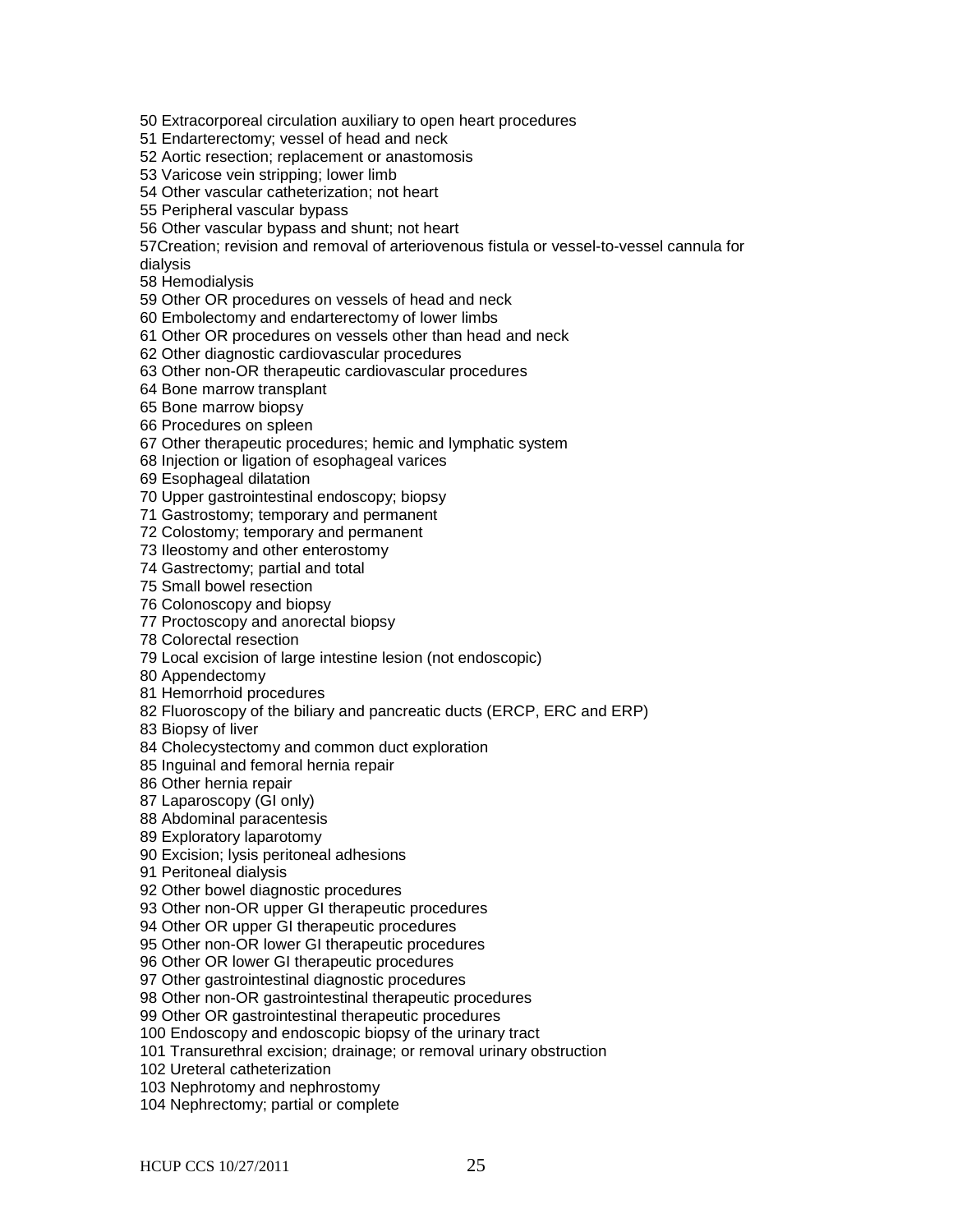105 Kidney transplant

106 Genitourinary incontinence procedures

107 Extracorporeal lithotripsy; urinary

108 Indwelling catheter

109 Procedures on the urethra

110 Other diagnostic procedures of urinary tract

111 Other non-OR therapeutic procedures of urinary tract

112 Other OR therapeutic procedures of urinary tract

113 Transurethral resection of prostate (TURP)

114 Open prostatectomy

115 Circumcision

116 Diagnostic procedures; male genital

117 Other non-OR therapeutic procedures; male genital

118 Other OR therapeutic procedures; male genital

119 Oophorectomy; unilateral and bilateral

120 Other operations on ovary

121 Ligation or occlusion of fallopian tubes

122 Removal of ectopic pregnancy

123 Other operations on fallopian tubes

124 Hysterectomy; abdominal and vaginal

125 Other excision of cervix and uterus

126 Abortion (termination of pregnancy)

127 Dilatation and curettage (D&C); aspiration after delivery or abortion

128 Diagnostic dilatation and curettage (D&C)

129 Repair of cystocele and rectocele; obliteration of vaginal vault

130 Other diagnostic procedures; female organs

131 Other non-OR therapeutic procedures; female organs

132 Other OR therapeutic procedures; female organs

133 Episiotomy

134 Cesarean section

135 Forceps; vacuum; and breech delivery

136 Artificial rupture of membranes to assist delivery

137 Other procedures to assist delivery

138 Diagnostic amniocentesis

139 Fetal monitoring

140 Repair of current obstetric laceration

141 Other therapeutic obstetrical procedures

142 Partial excision bone

143 Bunionectomy or repair of toe deformities

144 Treatment; facial fracture or dislocation

145 Treatment; fracture or dislocation of radius and ulna

146 Treatment; fracture or dislocation of hip and femur

147 Treatment; fracture or dislocation of lower extremity (other than hip or femur)

148 Other fracture and dislocation procedure

149 Arthroscopy

150 Division of joint capsule; ligament or cartilage

151 Excision of semilunar cartilage of knee

152 Arthroplasty knee

153 Hip replacement; total and partial

154 Arthroplasty other than hip or knee

155 Arthrocentesis

156 Injections and aspirations of muscles; tendons; bursa; joints and soft tissue

157 Amputation of lower extremity

158 Spinal fusion

159 Other diagnostic procedures on musculoskeletal system

160 Other therapeutic procedures on muscles and tendons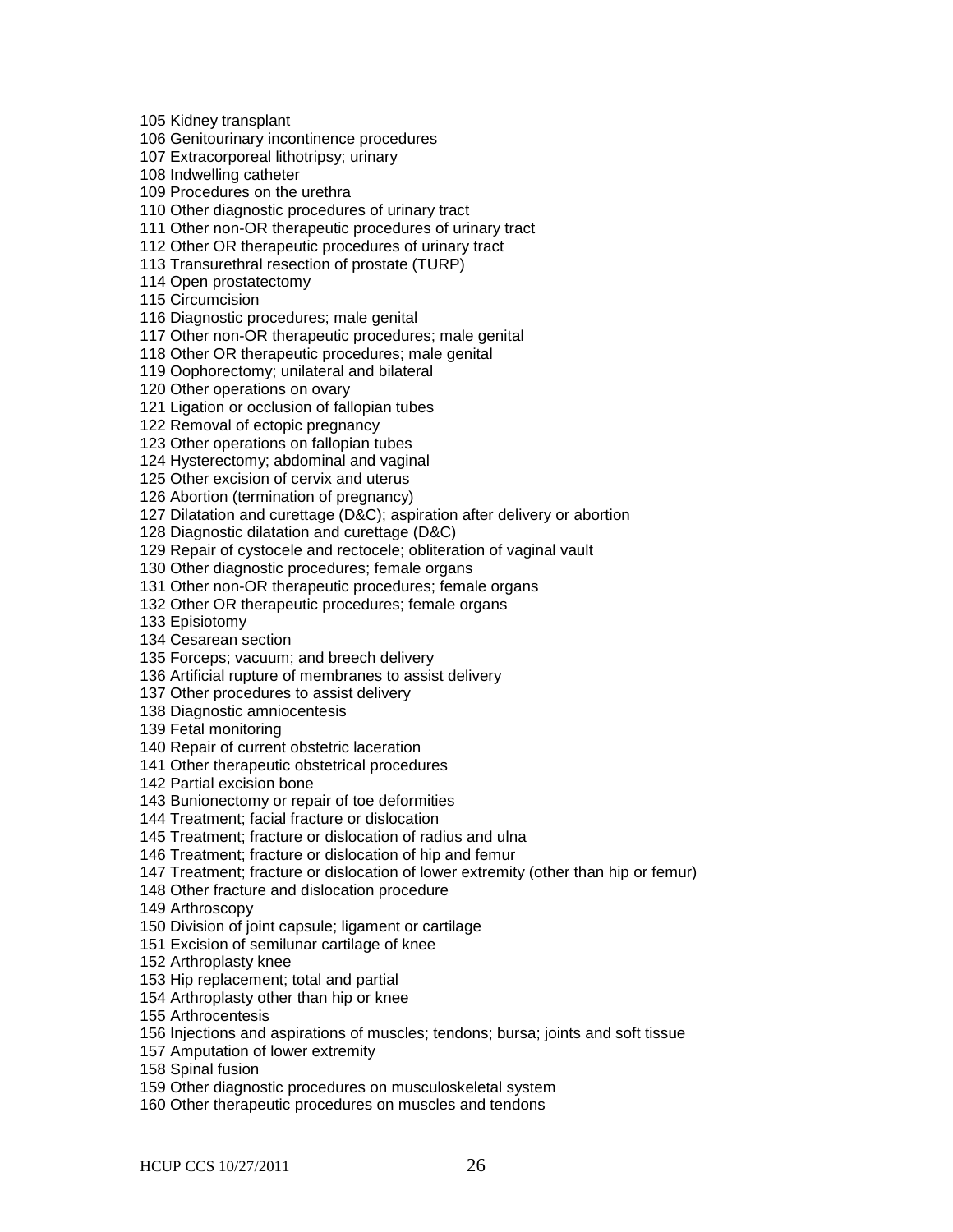161 Other OR therapeutic procedures on bone

162 Other OR therapeutic procedures on joints

163 Other non-OR therapeutic procedures on musculoskeletal system

164 Other OR therapeutic procedures on musculoskeletal system

165 Breast biopsy and other diagnostic procedures on breast

166 Lumpectomy; quadrantectomy of breast

167 Mastectomy

168 Incision and drainage; skin and subcutaneous tissue

169 Debridement of wound; infection or burn

170 Excision of skin lesion

171 Suture of skin and subcutaneous tissue

172 Skin graft

173 Other diagnostic procedures on skin and subcutaneous tissue

174 Other non-OR therapeutic procedures on skin and breast

175 Other OR therapeutic procedures on skin and breast

176 Organ transplantation (other than bone marrow, corneal or kidney)

177 Computerized axial tomography (CT) scan head

178 CT scan chest

179 CT scan abdomen

180 Other CT scan

181 Myelogram

182 Mammography

183 Routine chest X-ray

184 Intraoperative cholangiogram

185 Upper gastrointestinal X-ray

186 Lower gastrointestinal X-ray

187 Intravenous pyelogram

188 Cerebral arteriogram

189 Contrast aortogram

190 Contrast arteriogram of femoral and lower extremity arteries

191 Arterio- or venogram (not heart and head)

192 Diagnostic ultrasound of head and neck

193 Diagnostic ultrasound of heart (echocardiogram)

194 Diagnostic ultrasound of gastrointestinal tract

195 Diagnostic ultrasound of urinary tract

196 Diagnostic ultrasound of abdomen or retroperitoneum

197 Other diagnostic ultrasound

198 Magnetic resonance imaging

199 Electroencephalogram (EEG)

200 Nonoperative urinary system measurements

201 Cardiac stress tests

202 Electrocardiogram

203 Electrographic cardiac monitoring

204 Swan-Ganz catheterization for monitoring

205 Arterial blood gases

206 Microscopic examination (bacterial smear; culture; toxicology)

207 Nuclear medicine imaging of bone

208 Nuclear medicine imaging of pulmonary

209 Non-imaging nuclear medicine probe or assay

210 Other nuclear medicine imaging

211 Radiation therapy

212 Diagnostic physical therapy

213 Physical therapy exercises; manipulation; and other procedures

214 Traction; splints; and other wound care

215 Other physical therapy and rehabilitation

216 Respiratory intubation and mechanical ventilation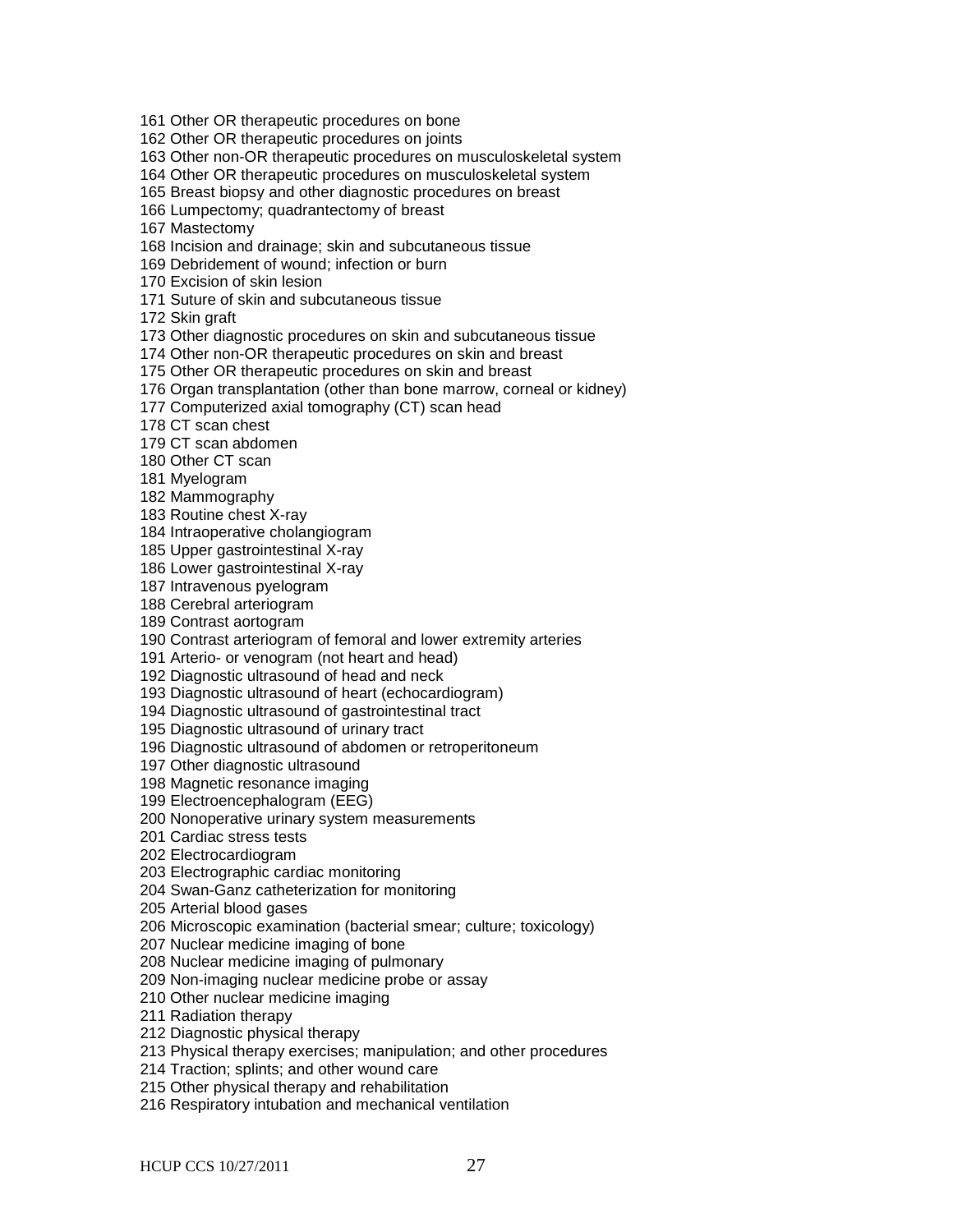217 Other respiratory therapy

218 Psychological and psychiatric evaluation and therapy

219 Alcohol and drug rehabilitation/detoxification

220 Ophthalmologic and otologic diagnosis and treatment

221 Nasogastric tube

222 Blood transfusion

223 Enteral and parenteral nutrition

224 Cancer chemotherapy

225 Conversion of cardiac rhythm

226 Other diagnostic radiology and related techniques

227 Other diagnostic procedures

228 Prophylactic vaccinations and inoculations

229 Nonoperative removal of foreign body

230 Extracorporeal shock wave, other than urinary

231 Other therapeutic procedures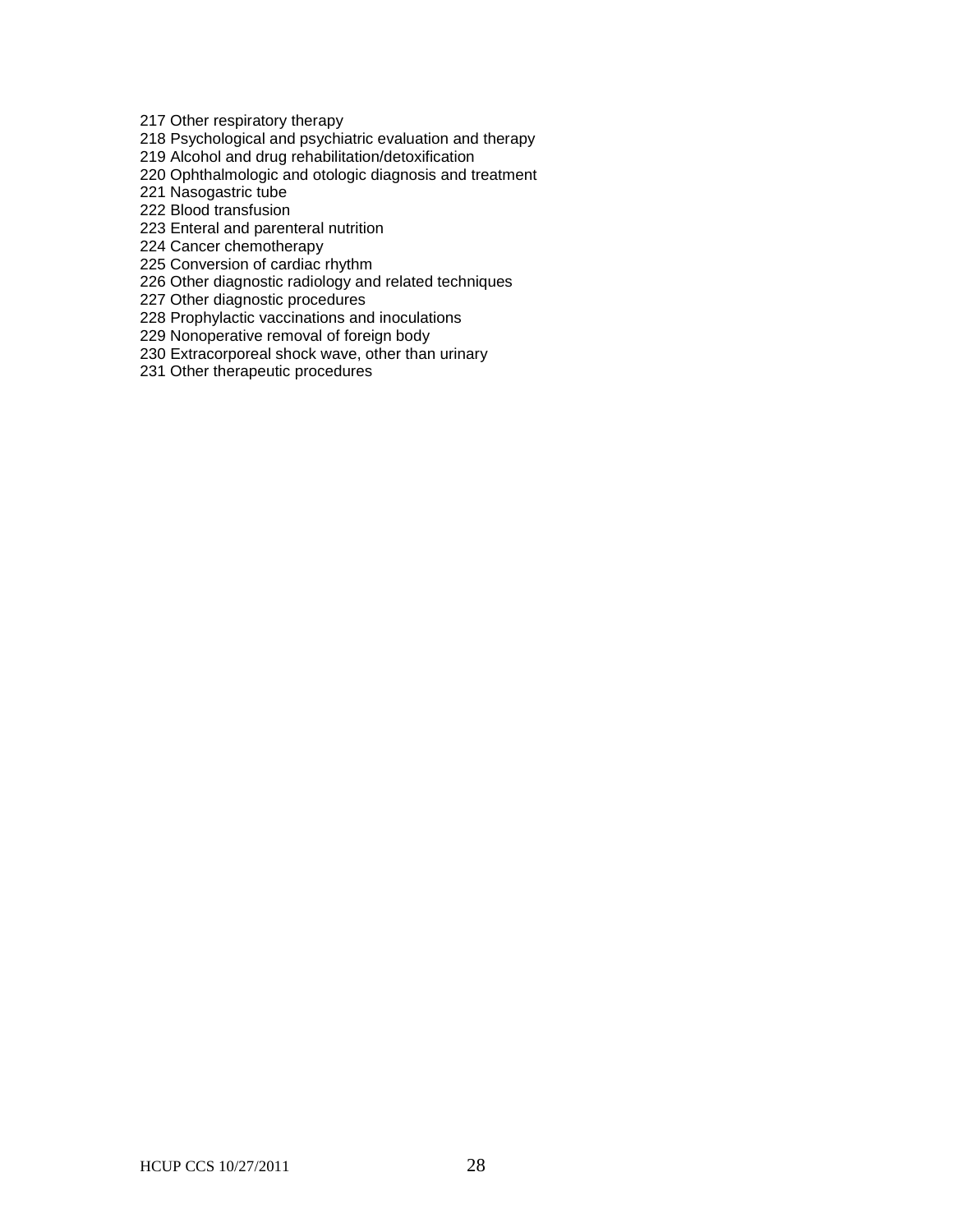# **Appendix C1**

## **Multi-Level CCS – Diagnoses**

MULTI-LEVEL CATEGORY LABELS [Single-Level CCS Diagnosis Category]

1 Infectious and parasitic diseases

1.1 Bacterial infection

1.1.1 Tuberculosis [1]

1.1.2 Septicemia (except in labor) [2]

1.1.2.1 Streptococcal septicemia

1.1.2.2 Staphylococcal septicemia

1.1.2.3 E Coli septicemia

1.1.2.4 Other gram negative septicemia

1.1.2.5 Other specified septicemia

1.1.2.6 Unspecified septicemia

1.1.3 Sexually transmitted infections (not HIV or hepatitis) [9]

1.1.4 Other bacterial infections [3]

1.2 Mycoses [4]

1.2.1 Candidiasis of the mouth (thrush)

1.2.2 Other mycoses

1.3 Viral infection

1.3.1 HIV infection [5]

1.3.2 Hepatitis [6]

1.3.3 Other viral infections [7]

1.3.3.1 Herpes zoster infection

1.3.3.2 Herpes simplex infection

1.3.3.3 Other and unspecified viral infection

1.4 Other infections; including parasitic [8]

1.5 Immunizations and screening for infectious disease [10]

2 Neoplasms

2.1 Colorectal cancer

2.1.1 Cancer of colon [14]

2.1.2 Cancer of rectum and anus [15]

2.2 Other gastrointestinal cancer

2.2.1 Cancer of esophagus [12]

2.2.2 Cancer of stomach [13]

2.2.3 Cancer of liver and intrahepatic bile duct [16]

2.2.4 Cancer of pancreas [17]

2.2.5 Cancer of other GI organs; peritoneum [18]

2.3 Cancer of bronchus; lung [19]

2.4 Cancer of skin

2.4.1 Melanomas of skin [22]

2.4.2 Other non-epithelial cancer of skin [23]

2.5 Cancer of breast [24]

2.6 Cancer of uterus and cervix

2.6.1 Cancer of uterus [25]

2.6.2 Cancer of cervix [26]

2.7 Cancer of ovary and other female genital organs

2.7.1 Cancer of ovary [27]

2.7.2 Cancer of other female genital organs [28]

2.8 Cancer of male genital organs

2.8.1 Cancer of prostate [29]

2.8.2 Cancer of testis [30]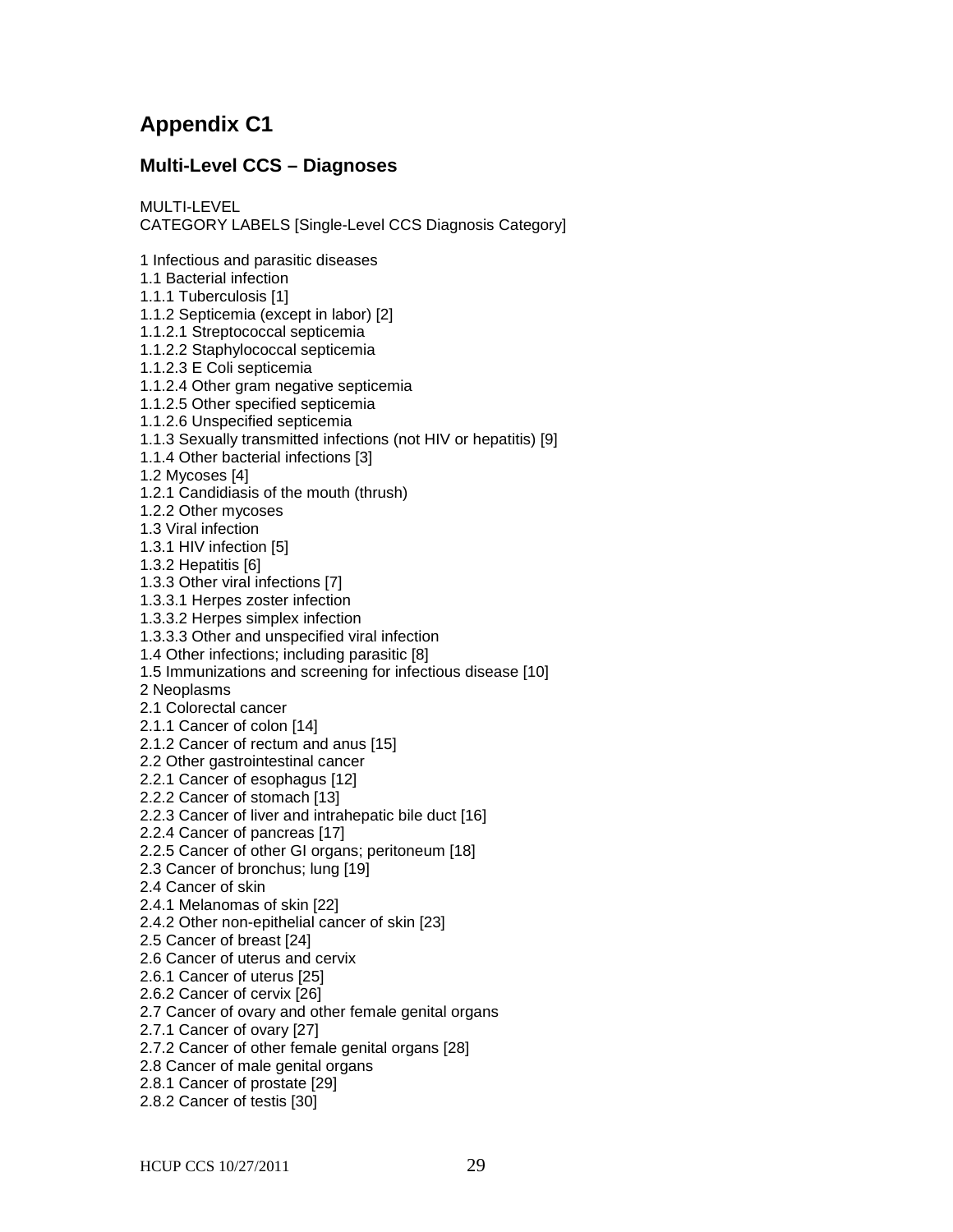2.8.3 Cancer of other male genital organs [31]

2.9 Cancer of urinary organs

2.9.1 Cancer of bladder [32]

2.9.2 Cancer of kidney and renal pelvis [33]

2.9.3 Cancer of other urinary organs [34]

2.1 Cancer of lymphatic and hematopoietic tissue

2.10.1 Hodgkins disease [37]

2.10.2 Non-Hodgkins lymphoma [38]

2.10.3 Leukemias [39]

2.10.4 Multiple myeloma [40]

2.11 Cancer; other primary

2.11.1 Cancer of head and neck [11]

2.11.2 Cancer; other respiratory and intrathoracic [20]

2.11.3 Cancer of bone and connective tissue [21]

2.11.4 Cancer of brain and nervous system [35]

2.11.5 Cancer of thyroid [36]

2.11.6 Cancer; other and unspecified primary [41]

2.12 Secondary malignancies [42]

2.12.1 Secondary malignancy of lymph nodes

2.12.2 Secondary malignancy of lung

2.12.3 Secondary malignancy of liver

2.12.4 Secondary malignancy of brain/spine

2.12.5 Secondary malignancy of bone

2.12.6 Other secondary malignancy

2.13 Malignant neoplasm without specification of site [43]

2.14 Neoplasms of unspecified nature or uncertain behavior [44]

2.15 Maintenance chemotherapy; radiotherapy [45]

2.15.1 Radiotherapy

2.15.2 Chemotherapy

2.16 Benign neoplasms

2.16.1 Benign neoplasm of uterus [46]

2.16.2 Other and unspecified benign neoplasm [47]

2.16.2.1 Benign neoplasm of ovary

2.16.2.2 Benign neoplasm of colon

2.16.2.3 Benign neoplasm of the thyroid

2.16.2.4 Benign neoplasm of cerebral meninges

2.16.2.5 Other and unspecified benign neoplasms

3 Endocrine; nutritional; and metabolic diseases and immunity disorders

3.1 Thyroid disorders [48]

3.1.1 Thyrotoxicosis with or without goiter

3.1.2 Other thyroid disorders

3.2 Diabetes mellitus without complication [49]

3.3 Diabetes mellitus with complications [50]

3.3.1 Diabetes with ketoacidosis or uncontrolled diabetes

3.3.2 Diabetes with renal manifestations

3.3.3 Diabetes with ophthalmic manifestations

3.3.4 Diabetes with neurological manifestations

3.3.5 Diabetes with circulatory manifestations

3.3.6 Diabetes with unspecified complications

3.3.7 Diabetes with other manifestations

3.4 Other endocrine disorders [51]

3.5 Nutritional deficiencies [52]

3.5.1 Unspecified protein-calorie malnutrition

3.5.2 Other malnutrition

3.6 Disorders of lipid metabolism [53]

3.7 Gout and other crystal arthropathies [54]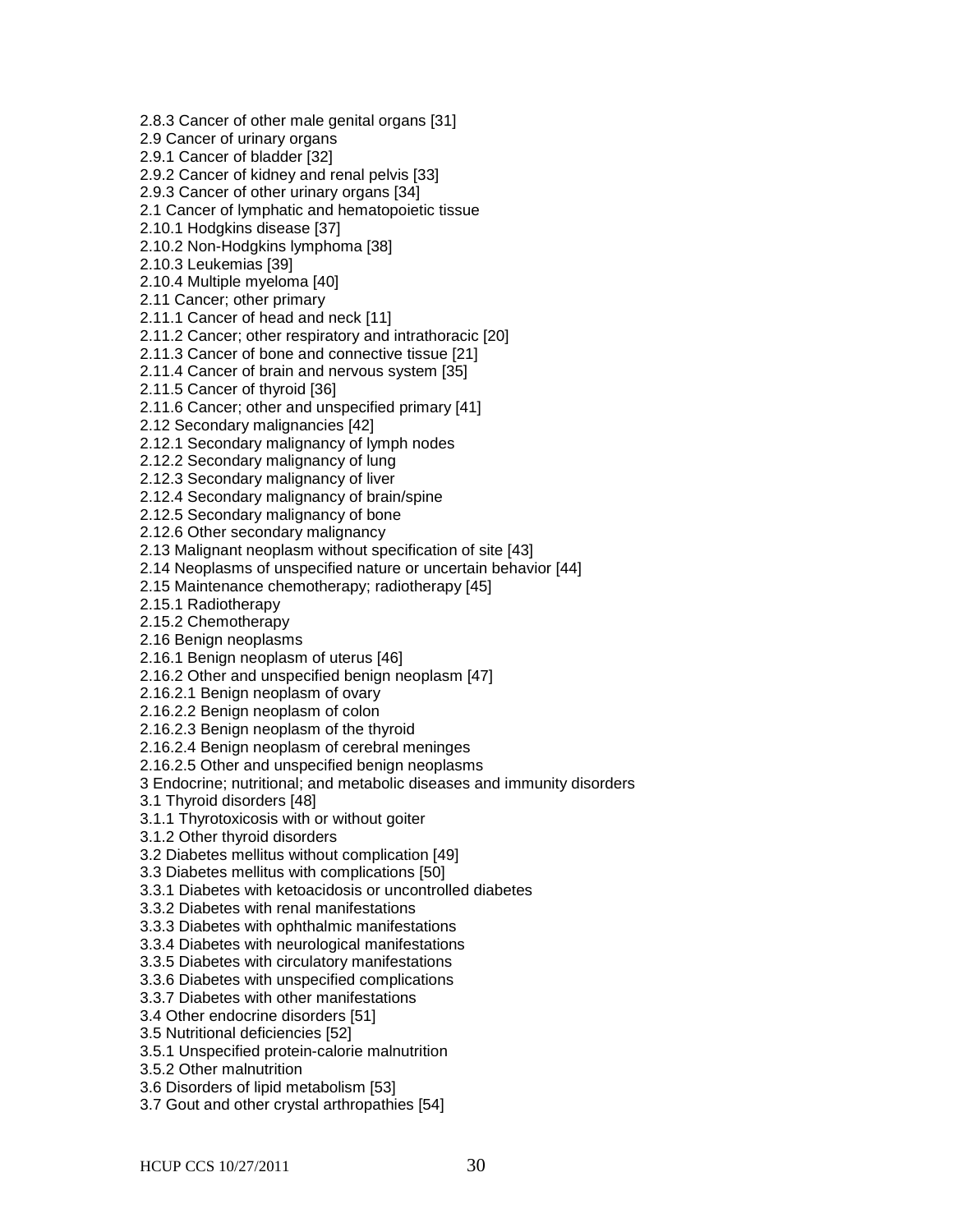3.8 Fluid and electrolyte disorders [55]

3.8.1 Hyposmolality

3.8.2 Hypovolemia

3.8.3 Hyperpotassemia

3.8.4 Hypopotassemia

3.8.5 Other fluid and electrolyte disorders

3.9 Cystic fibrosis [56]

3.1 Immunity disorders [57]

3.11 Other nutritional; endocrine; and metabolic disorders [58]

3.11.1 Disorders of mineral metabolism

3.11.2 Obesity

3.11.3 Other and unspecified metabolic; nutritional; and endocrine disorders

4 Diseases of the blood and blood-forming organs

4.1 Anemia

4.1.1 Acute posthemorrhagic anemia [60]

4.1.2 Sickle cell anemia [61]

4.1.3 Deficiency and other anemia [59]

4.1.3.1 Iron deficiency anemia

4.1.3.2 Other deficiency anemia

4.1.3.3 Aplastic anemia

4.1.3.4 Chronic blood loss anemia

4.1.3.5 Acquired hemolytic anemia

4.1.3.6 Other specified anemia

4.1.3.7 Anemia; unspecified

4.2 Coagulation and hemorrhagic disorders [62]

4.2.1 Coagulation defects

4.2.2 Thrombocytopenia

4.2.3 Other coagulation and hemorrhagic disorders

4.3 Diseases of white blood cells [63]

4.4 Other hematologic conditions [64]

**5 Mental Illness**

**5.1 Adjustment disorders [650]**

**5.2 Anxiety disorders [651]**

**5.3 Attention deficit conduct and disruptive behavior disorders [652]**

**5.3.1 Conduct disorder [6521]**

**5.3.2 Oppositional defiant disorder [6522]**

**5.3.3 Attention deficit disorder and Attention deficit hyperactivity disorder [6523]** 

**5.4 Delirium dementia and amnestic and other cognitive disorders [653]**

**5.5 Developmental disorders [654]**

**5.5.1 Communication disorders [6541]**

**5.5.2 Developmental disabilities [6542]**

**5.5.3 Intellectual disabilities [6543]**

**5.5.4 Learning disorders [6544]** 

**5.5.5 Motor skill disorders [6545]**

**5.6 Disorders usually diagnosed in infancy childhood or adolescence [655]**

**5.6.1 Elimination disorders [6551]**

**5.6.2 Other disorders of infancy childhood or adolescence [6552]**

**5.6.3 Pervasive developmental disorders [6553]**

**5.6.4 Tic disorders [6554]** 

**5.7 Impulse control disorders not elsewhere classified [656]**

**5.8 Mood disorders [657]**

**5.8.1 Bipolar disorders [6571]**

**5.8.2 Depressive disorders [6572]**

**5.9 Personality disorders [658]**

**5.10 Schizophrenia and other psychotic disorders [659]**

**5.11 Alcohol-related disorders [660]**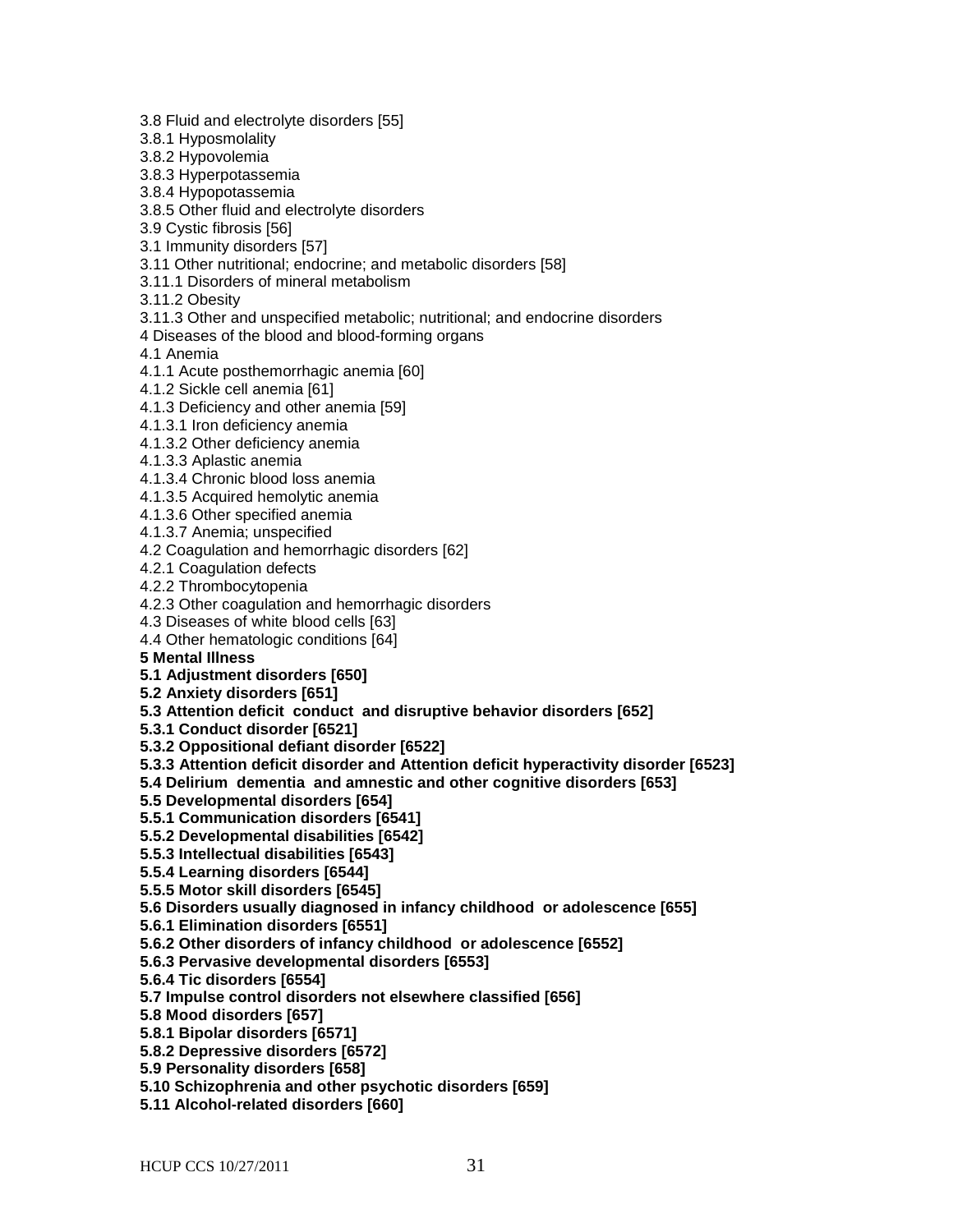**5.12 Substance-related disorders [661]**

**5.13 Suicide and intentional self-inflicted injury [662]**

**5.14 Screening and history of mental health and substance abuse codes [663]**

**5.14.1 Codes related to mental health disorders [6631]**

**5.14.2 Codes related to substance-related disorders [6632]**

**5.15 Miscellaneous mental health disorders [670]**

**5.15.1 Dissociative disorders [6701]**

**5.15.2 Eating disorders [6702]**

**5.15.3 Factitious disorders [6703]**

**5.15.4 Psychogenic disorders [6704]**

**5.15.5 Sexual and gender identity disorders [6705]**

**5.15.6 Sleep disorders [6706]**

**5.15.7 Somatoform disorders [6707]**

**5.15.8 Mental disorders due to general medical conditions not elsewhere classified [6708]**

**5.15.9 Other miscellaneous mental conditions [6709]**

6 Diseases of the nervous system and sense organs

6.1 Central nervous system infection

6.1.1 Meningitis (except that caused by TB or STD) [76]

6.1.2 Encephalitis (except that caused by TB or STD) [77]

6.1.3 Other CNS infection and poliomyelitis [78]

6.2 Hereditary and degenerative nervous system conditions

6.2.1 Parkinsons disease [79]

6.2.2 Multiple sclerosis [80]

6.2.3 Other hereditary and degenerative nervous system conditions [81]

6.2.3.1 Disorders of the autonomic nervous system

6.2.3.2 Other and unspecified hereditary and degenerative nervous conditions

6.3 Paralysis [82]

6.3.1 Hemiplegia

6.3.2 Other paralysis

6.4 Epilepsy; convulsions [83]

6.4.1 Epilepsy

6.4.2 Convulsions

6.5 Headache; including migraine [84]

6.5.1 Migraine

6.5.2 Other headache

6.6 Coma; stupor; and brain damage [85]

6.7 Eye disorders

6.7.1 Cataract [86]

6.7.2 Retinal detachments; defects; vascular occlusion; and retinopathy [87]

6.7.2.1 Retinal detachment with defect

6.7.2.2 Other retinal detachment or defect

6.7.2.3 Other retinal disorders

6.7.3 Glaucoma [88]

6.7.4 Blindness and vision defects [89]

6.7.5 Inflammation; infection of eye (except that caused by TB or STD) [90]

6.7.6 Other eye disorders [91]

6.8 Ear conditions

6.8.1 Otitis media and related conditions [92]

6.8.1.1 Suppurative and unspecified otitis media

6.8.1.2 Other otitis media and related conditions

6.8.2 Conditions associated with dizziness or vertigo [93]

6.8.3 Other ear and sense organ disorders [94]

6.9 Other nervous system disorders [95]

6.9.1 Disorders of the peripheral nervous system

6.9.2 Other central nervous system disorders

6.9.3 Other nervous system symptoms and disorders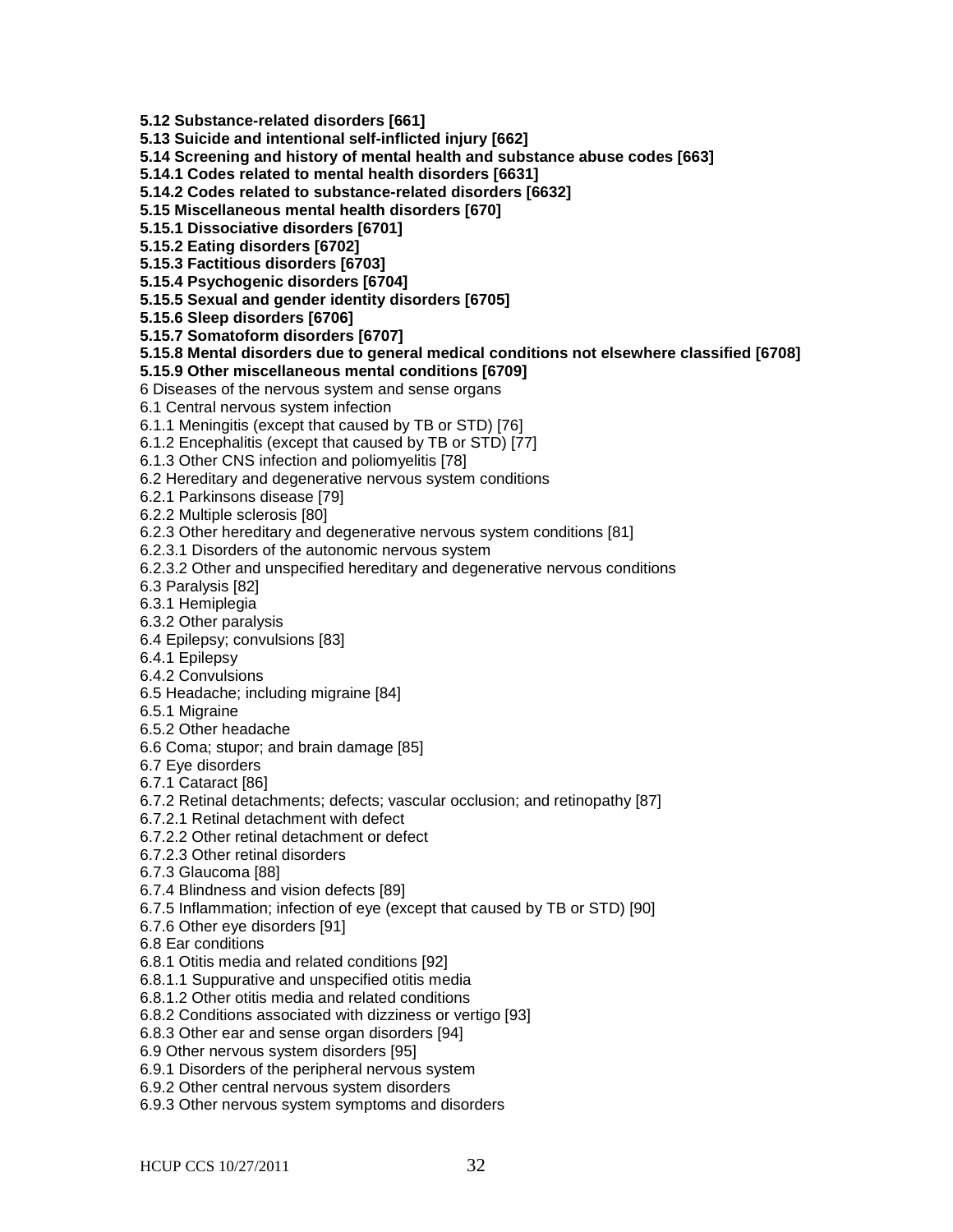7 Diseases of the circulatory system

7.1 Hypertension

7.1.1 Essential hypertension [98]

7.1.2 Hypertension with complications and secondary hypertension [99]

7.1.2.1 Hypertensive heart and/or renal disease

7.1.2.2 Other hypertensive complications

7.2 Diseases of the heart

7.2.1 Heart valve disorders [96]

7.2.1.1 Chronic rheumatic disease of the heart valves

7.2.1.2 Nonrheumatic mitral valve disorders

7.2.1.3 Nonrheumatic aortic valve disorders

7.2.1.4 Other heart valve disorders

7.2.2 Peri-; endo-; and myocarditis; cardiomyopathy (except that caused by TB or STD) [97]

7.2.2.1 Cardiomyopathy

7.2.2.2 Other peri-; endo-; and myocarditis

7.2.3 Acute myocardial infarction [100]

7.2.4 Coronary atherosclerosis and other heart disease [101]

7.2.4.1 Angina pectoris

7.2.4.2 Unstable angina (intermediate coronary syndrome)

7.2.4.3 Other acute and subacute forms of ischemic heart disease

7.2.4.4 Coronary atherosclerosis

7.2.4.5 Other forms of chronic heart disease

7.2.5 Nonspecific chest pain [102]

7.2.6 Pulmonary heart disease [103]

7.2.7 Other and ill-defined heart disease [104]

7.2.8 Conduction disorders [105]

7.2.8.1 Atrioventricular block

7.2.8.2 Bundle branch block

7.2.8.3 Anomalous atrioventricular excitation

7.2.8.4 Other conduction disorders

7.2.9 Cardiac dysrhythmias [106]

7.2.9.1 Paroxysmal supraventricular tachycardia

7.2.9.2 Paroxysmal ventricular tachycardia

7.2.9.3 Atrial fibrillation

7.2.9.4 Atrial flutter

7.2.9.5 Premature beats

7.2.9.6 Sinoatrial node dysfunction

7.2.9.7 Other cardiac dysrhythmias

7.2.10 Cardiac arrest and ventricular fibrillation [107]

7.2.11 Congestive heart failure; nonhypertensive [108]

7.2.11.1 Congestive heart failure

7.2.11.2 Heart failure

7.3 Cerebrovascular disease

7.3.1 Acute cerebrovascular disease [109]

7.3.1.1 Intracranial hemorrhage

7.3.1.2 Occlusion of cerebral arteries

7.3.1.3 Acute but ill-defined cerebrovascular accident

7.3.2 Occlusion or stenosis of precerebral arteries [110]

7.3.3 Other and ill-defined cerebrovascular disease [111]

7.3.4 Transient cerebral ischemia [112]

7.3.5 Late effects of cerebrovascular disease [113]

7.4 Diseases of arteries; arterioles; and capillaries

7.4.1 Peripheral and visceral atherosclerosis [114]

7.4.1.1 Atherosclerosis of arteries of extremities

7.4.1.2 Peripheral vascular disease unspecified

7.4.1.3 Other peripheral and visceral atherosclerosis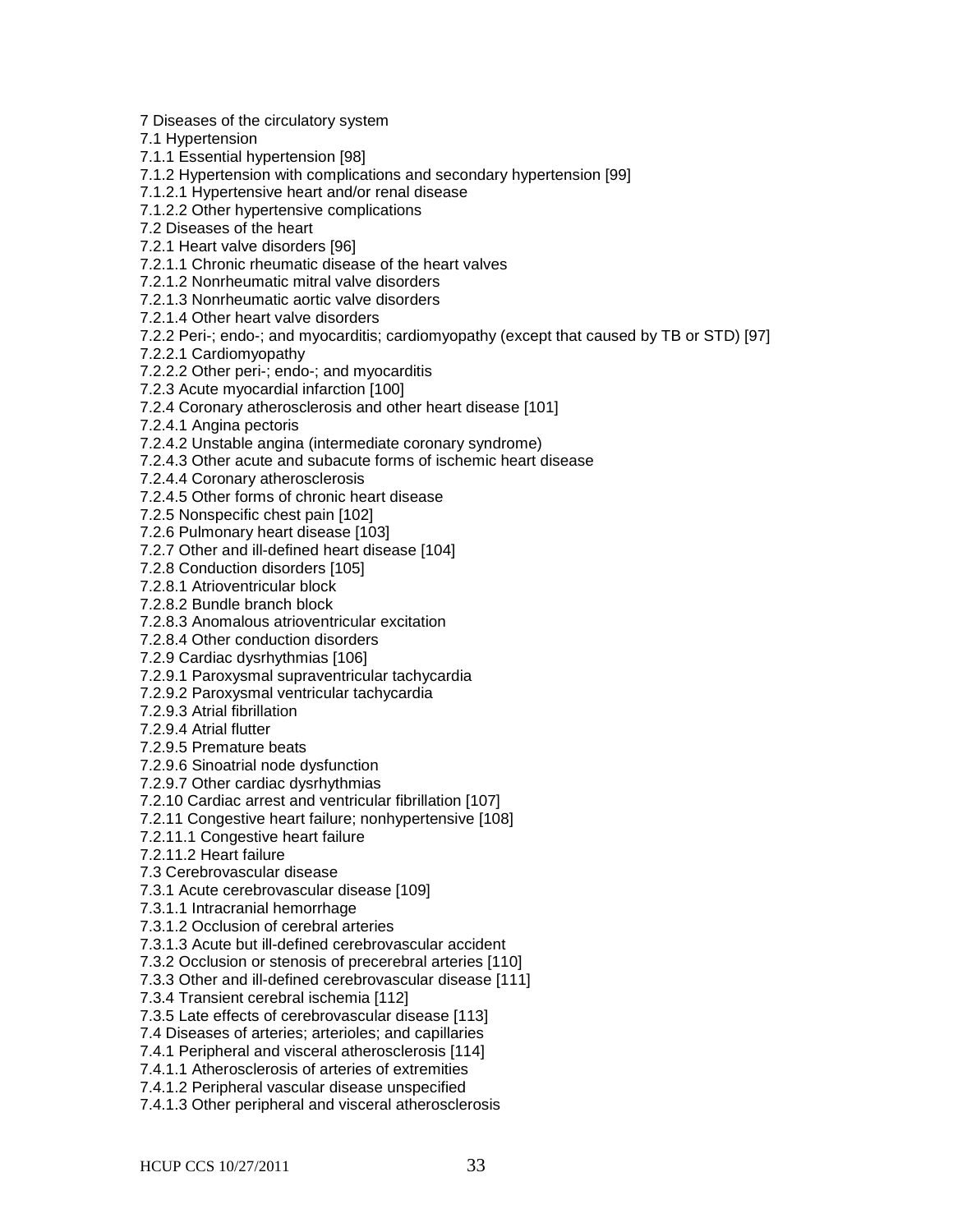7.4.2 Aortic; peripheral; and visceral artery aneurysms [115]

7.4.2.1 Abdominal aortic aneurysm; without rupture

7.4.2.2 Other aneurysm

7.4.3 Aortic and peripheral arterial embolism or thrombosis [116]

7.4.3.1 Arterial embolism and thrombosis of lower extremity artery

7.4.3.2 Other arterial embolism and thrombosis

7.4.4 Other circulatory disease [117]

7.4.4.1 Hypotension

7.4.4.2 Other and unspecified circulatory disease

7.5 Diseases of veins and lymphatics

7.5.1 Phlebitis; thrombophlebitis and thromboembolism [118]

7.5.1.1 Phlebitis and thrombophlebitis

7.5.1.2 Other venous embolism and thrombosis

7.5.2 Varicose veins of lower extremity [119]

7.5.3 Hemorrhoids [120]

7.5.4 Other diseases of veins and lymphatics [121]

8 Diseases of the respiratory system

8.1 Respiratory infections

8.1.1 Pneumonia (except that caused by TB or STD) [122]

8.1.1.1 Pneumococcal pneumonia

8.1.1.2 Other bacterial pneumonia

8.1.1.3 Pneumonia; organism unspecified

8.1.1.4 Other pneumonia

8.1.2 Influenza [123]

8.1.3 Acute and chronic tonsillitis [124]

8.1.4 Acute bronchitis [125]

8.1.5 Other upper respiratory infections [126]

8.1.5.1 Acute upper respiratory infections of multiple or unspecified sites

8.1.5.2 Chronic sinusitis

8.1.5.3 Croup

8.1.5.4 Other and unspecified upper respiratory infections

8.2 Chronic obstructive pulmonary disease and bronchiectasis [127]

8.2.1 Emphysema

8.2.2 Chronic airway obstruction; not otherwise specified

8.2.3 Obstructive chronic bronchitis

8.2.4 Other chronic pulmonary disease

8.3 Asthma [128]

8.3.1 Chronic obstructive asthma

8.3.1.1 Chronic obstructive asthma without status asthmaticus or exacerbation

8.3.1.2 Chronic obstructive asthma with status asthmaticus

8.3.1.3 Chronic obstructive asthma with acute exacerbation

8.3.2 Other and unspecified asthma

8.3.2.1 Other asthma without status asthmaticus or exacerbation

8.3.2.2 Other asthma with status asthmaticus

8.3.2.3 Other asthma with acute exacerbation

8.4 Aspiration pneumonitis; food/vomitus [129]

8.5 Pleurisy; pneumothorax; pulmonary collapse [130]

8.5.1 Pleurisy; pleural effusion

8.5.2 Pulmonary collapse; interstitial and compensatory emphysema

8.5.3 Empyema and pneumothorax

8.6 Respiratory failure; insufficiency; arrest (adult) [131]

8.6.1 Respiratory failure

8.6.2 Other respiratory insufficiency

8.7 Lung disease due to external agents [132]

8.8 Other lower respiratory disease [133]

8.8.1 Postinflammatory pulmonary fibrosis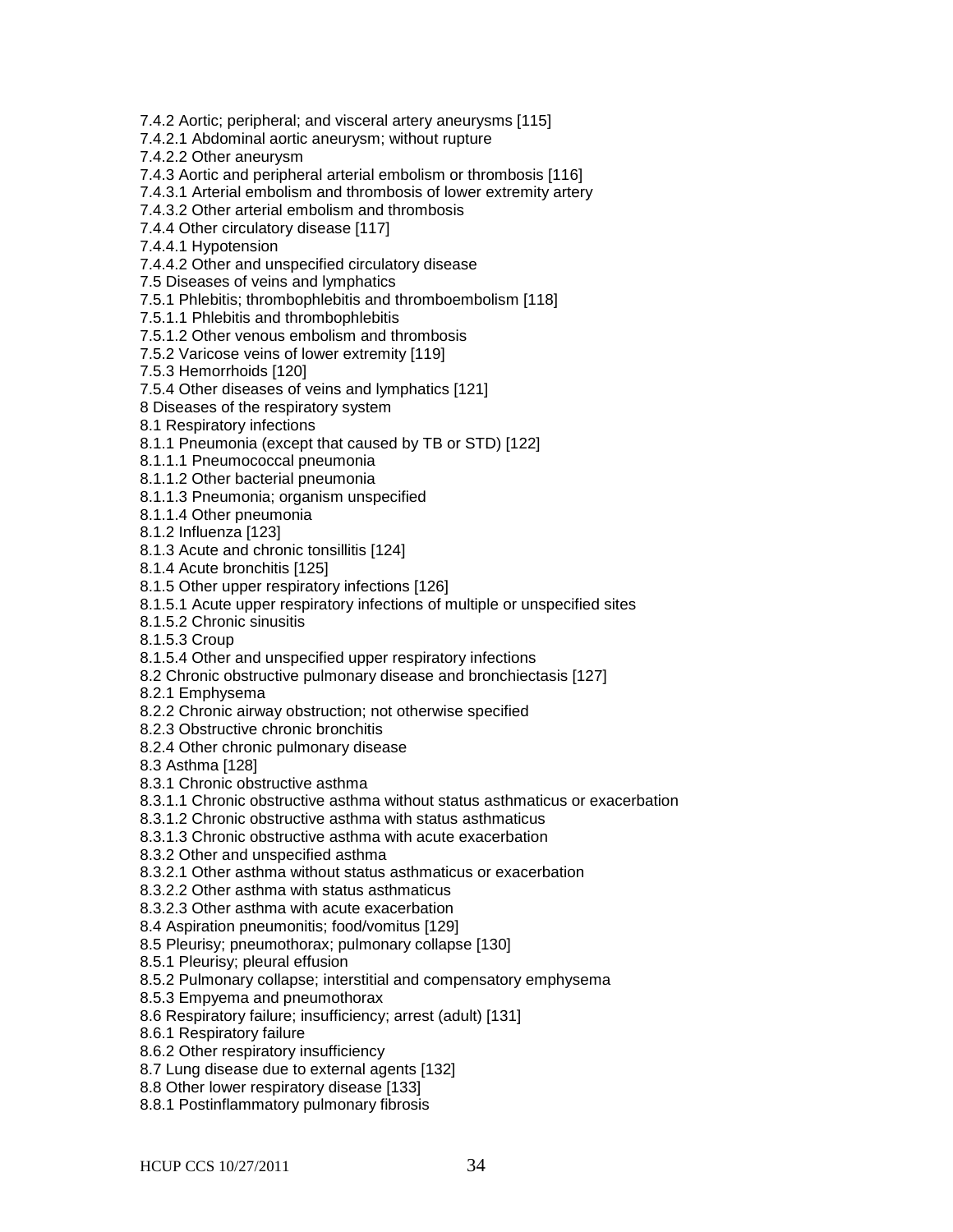8.8.2 Painful respiration

8.8.3 Other and unspecified lower respiratory disease

8.9 Other upper respiratory disease [134]

9 Diseases of the digestive system

9.1 Intestinal infection [135]

9.2 Disorders of teeth and jaw [136]

9.3 Diseases of mouth; excluding dental [137]

9.4 Upper gastrointestinal disorders

9.4.1 Esophageal disorders [138]

9.4.1.1 Esophagitis

9.4.1.2 Other esophageal disorders

9.4.2 Gastroduodenal ulcer (except hemorrhage) [139]

9.4.2.1 Gastric ulcer

9.4.2.2 Duodenal ulcer

9.4.2.3 Peptic ulcer; site unspecified

9.4.2.4 Gastrojejunal ulcer

9.4.3 Gastritis and duodenitis [140]

9.4.3.1 Acute gastritis

9.4.3.2 Other specified gastritis

9.4.3.3 Unspecified gastritis and gastroduodenitis

9.4.3.4 Duodenitis

9.4.4 Other disorders of stomach and duodenum [141]

9.5 Abdominal hernia [143]

9.5.1 Inguinal hernia

9.5.1.1 Inguinal hernia with obstruction or gangrene

9.5.1.2 Inguinal hernia without obstruction or gangrene

9.5.2 Diaphragmatic hernia

9.5.3 Other abdominal hernia

9.5.3.1 Femoral hernia with obstruction/gangrene

9.5.3.2 Femoral hernia without obstruction/gangrene

9.5.3.3 Umbilical hernia with obstruction/gangrene

9.5.3.4 Umbilical hernia without obstruction/gangrene

9.5.3.5 Ventral hernia with obstruction/gangrene

9.5.3.6 Ventral hernia without obstruction/gangrene

9.5.3.7 Incisional hernia with obstruction/gangrene

9.5.3.8 Incisional hernia without obstruction/gangrene

9.5.3.9 Other and unspecified hernia

9.6 Lower gastrointestinal disorders

9.6.1 Appendicitis and other appendiceal conditions [142]

9.6.1.1 Acute appendicitis with abscess or peritonitis

9.6.1.2 Acute appendicitis without abscess or peritonitis

9.6.1.3 Acute appendicitis; not otherwise specified

9.6.1.4 Other appendiceal conditions

9.6.2 Regional enteritis and ulcerative colitis [144]

9.6.3 Intestinal obstruction without hernia [145]

9.6.3.1 Paralytic ileus

9.6.3.2 Impaction of intestine

9.6.3.3 Peritoneal or intestinal adhesions

9.6.3.4 Other intestinal obstruction

9.6.4 Diverticulosis and diverticulitis [146]

9.6.4.1 Diverticulosis

9.6.4.2 Diverticulitis

9.6.5 Anal and rectal conditions [147]

9.6.6 Peritonitis and intestinal abscess [148]

9.7 Biliary tract disease [149]

9.7.1 Cholelithiasis with acute cholecystitis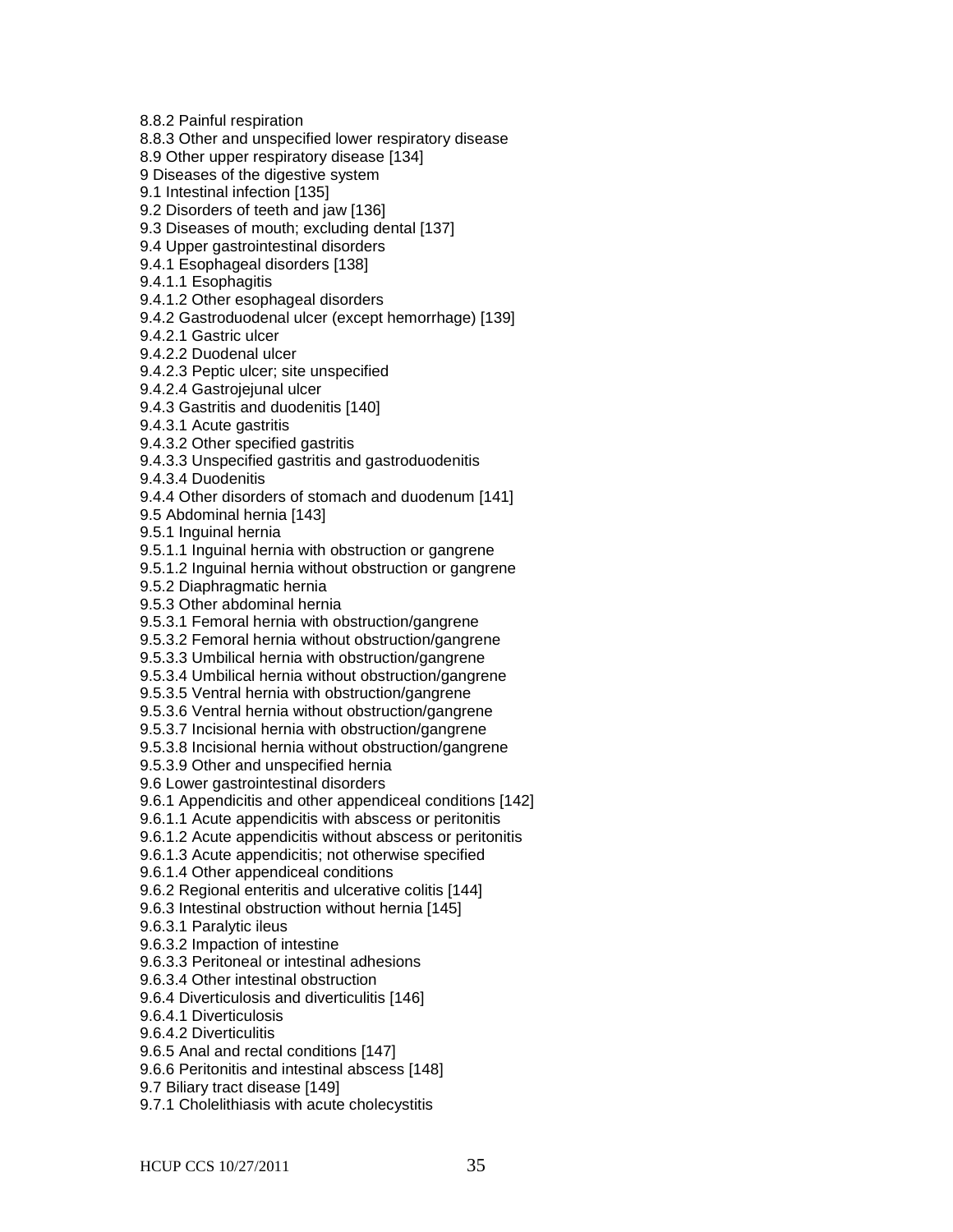9.7.2 Cholelithiasis with other cholecystitis

9.7.3 Cholelithiasis without mention of cholecystitis

9.7.4 Calculus of bile duct

9.7.5 Cholecystitis without cholelithiasis

9.7.6 Other biliary tract disease

9.8 Liver disease

9.8.1 Liver disease; alcohol-related [150]

9.8.2 Other liver diseases [151]

9.8.2.1 Cirrhosis of liver without mention of alcohol

9.8.2.2 Liver abscess and sequelae of chronic liver disease

9.8.2.3 Ascites

9.8.2.4 Other and unspecified liver disorders

9.9 Pancreatic disorders (not diabetes) [152]

9.9.1 Acute pancreatitis

9.9.2 Chronic pancreatitis

9.9.3 Other pancreatic disorders

9.1 Gastrointestinal hemorrhage [153]

9.10.1 Hemorrhage from gastrointestinal ulcer

9.10.2 Melena

9.10.3 Gastroesophageal laceration syndrome

9.10.4 Other esophageal bleeding

9.10.5 Hemorrhage of rectum and anus

9.10.6 Hematemesis

9.10.7 Hemorrhage of gastrointestinal tract

9.11 Noninfectious gastroenteritis [154]

9.12 Other gastrointestinal disorders [155]

9.12.1 Constipation

9.12.2 Dysphagia

9.12.3 Other and unspecified gastrointestinal disorders

10 Diseases of the genitourinary system

10.1 Diseases of the urinary system

10.1.1 Nephritis; nephrosis; renal sclerosis [156]

10.1.2 Acute and unspecified renal failure [157]

10.1.2.1 Acute renal failure

10.1.2.2 Unspecified renal failure

10.1.3 Chronic renal failure [158]

10.1.4 Urinary tract infections [159]

10.1.4.1 Infections of kidney

10.1.4.2 Cystitis and urethritis

10.1.4.3 Urinary tract infection; site not specified

10.1.5 Calculus of urinary tract [160]

10.1.5.1 Calculus of kidney

10.1.5.2 Calculus of ureter

10.1.5.3 Other and unspecified urinary calculus

10.1.6 Other diseases of kidney and ureters [161]

10.1.6.1 Hydronephrosis

10.1.6.2 Other and unspecified diseases of kidney and ureters

10.1.7 Other diseases of bladder and urethra [162]

10.1.7.1 Bladder neck obstruction

10.1.7.2 Other and unspecified diseases of bladder and urethra

10.1.8 Genitourinary symptoms and ill-defined conditions [163]

10.1.8.1 Hematuria

10.1.8.2 Retention of urine

10.1.8.3 Other and unspecified genitourinary symptoms

10.2 Diseases of male genital organs

10.2.1 Hyperplasia of prostate [164]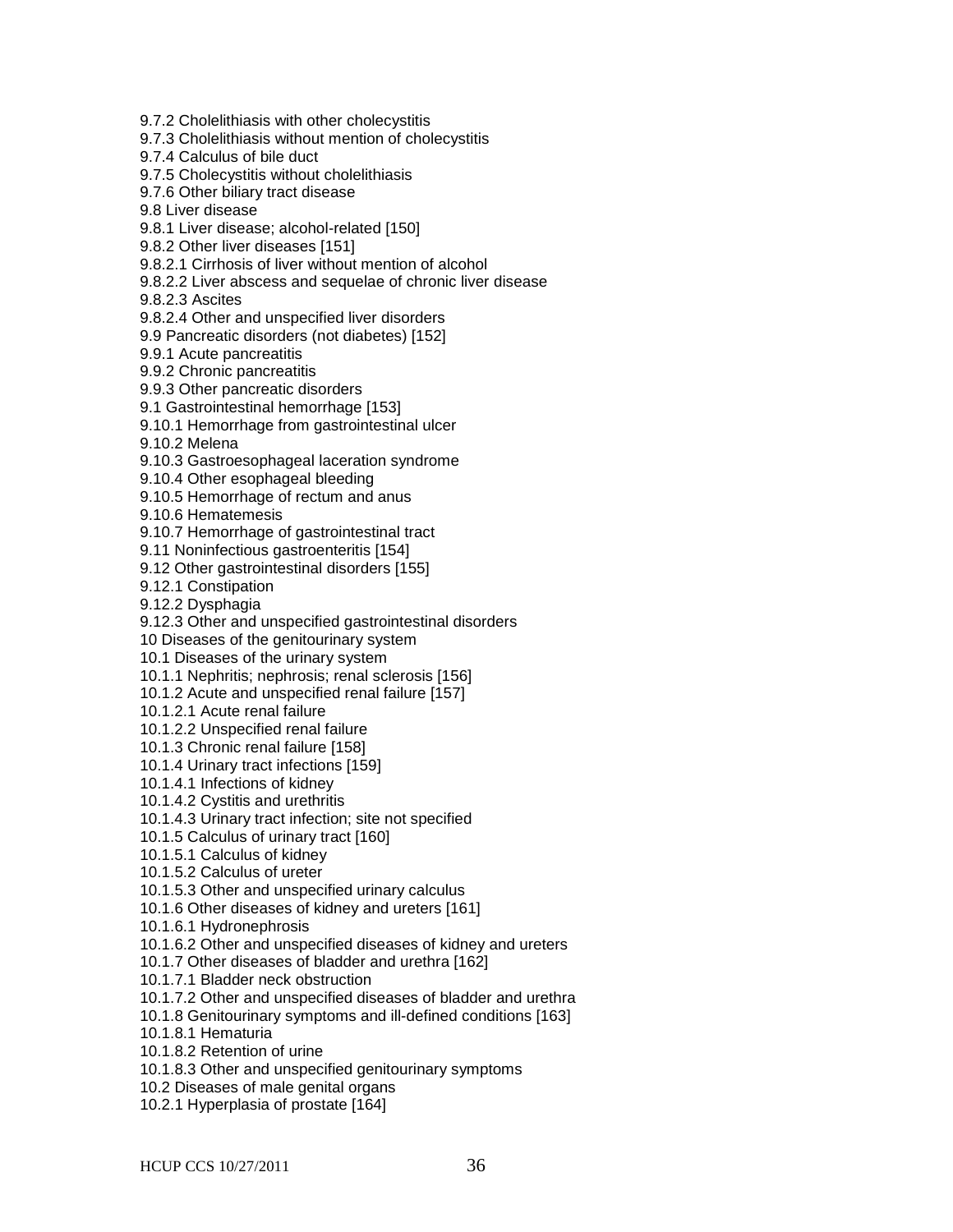10.2.2 Inflammatory conditions of male genital organs [165] 10.2.3 Other male genital disorders [166] 10.3 Diseases of female genital organs 10.3.1 Nonmalignant breast conditions [167] 10.3.2 Inflammatory diseases of female pelvic organs [168] 10.3.2.1 Pelvic peritoneal adhesions 10.3.2.2 Cervicitis and endocervicitis 10.3.2.3 Pelvic inflammatory disease (PID) 10.3.2.4 Other inflammatory diseases of female pelvic organs 10.3.3 Endometriosis [169] 10.3.4 Prolapse of female genital organs [170] 10.3.5 Menstrual disorders [171]

10.3.6 Ovarian cyst [172]

10.3.7 Menopausal disorders [173]

10.3.8 Female infertility [174]

10.3.9 Other female genital disorders [175]

10.3.9.1 Female genital pain and other symptoms

10.3.9.2 Other and unspecified female genital disorders

11 Complications of pregnancy; childbirth; and the puerperium

11.1 Contraceptive and procreative management [176]

11.1.1 Sterilization

11.1.2 Other contraceptive and procreation management

11.2 Abortion-related disorders

11.2.1 Spontaneous abortion [177]

11.2.2 Induced abortion [178]

11.2.3 Postabortion complications [179]

11.3 Complications mainly related to pregnancy

11.3.1 Ectopic pregnancy [180]

11.3.2 Hemorrhage during pregnancy; abruptio placenta; placenta previa [182]

11.3.2.1 Placenta previa

11.3.2.2 Abruptio placenta

11.3.2.3 Other hemorrhage during pregnancy; childbirth and the puerperium

11.3.3 Hypertension complicating pregnancy; childbirth and the puerperium [183]

11.3.3.1 Preeclampsia and eclampsia

11.3.3.2 Other hypertension in pregnancy

11.3.4 Early or threatened labor [184]

11.3.4.1 Threatened premature labor

11.3.4.2 Early onset of delivery

11.3.4.3 Other early or threatened labor

11.3.5 Prolonged pregnancy [185]

11.3.6Diabetes or abnormal glucose tolerance complicating pregnancy; childbirth; or the puerperium [186]

11.3.7 Other complications of pregnancy [181]

11.3.7.1 Infections of genitourinary tract during pregnancy

11.3.7.2 Anemia during pregnancy

11.3.7.3 Mental disorders during pregnancy

11.3.7.4 Missed abortion

11.3.7.5 Hyperemesis gravidarum

11.3.7.6 Infectious and parasitic complications in mother affecting pregnancy

11.3.7.7 Other and unspecified complications of pregnancy

11.4 Indications for care in pregnancy; labor; and delivery

11.4.1 Malposition; malpresentation [187]

11.4.1.1 Breech presentation

11.4.1.2 Other malposition; malpresentation

11.4.2 Fetopelvic disproportion; obstruction [188]

11.4.2.1 Fetopelvic disproportion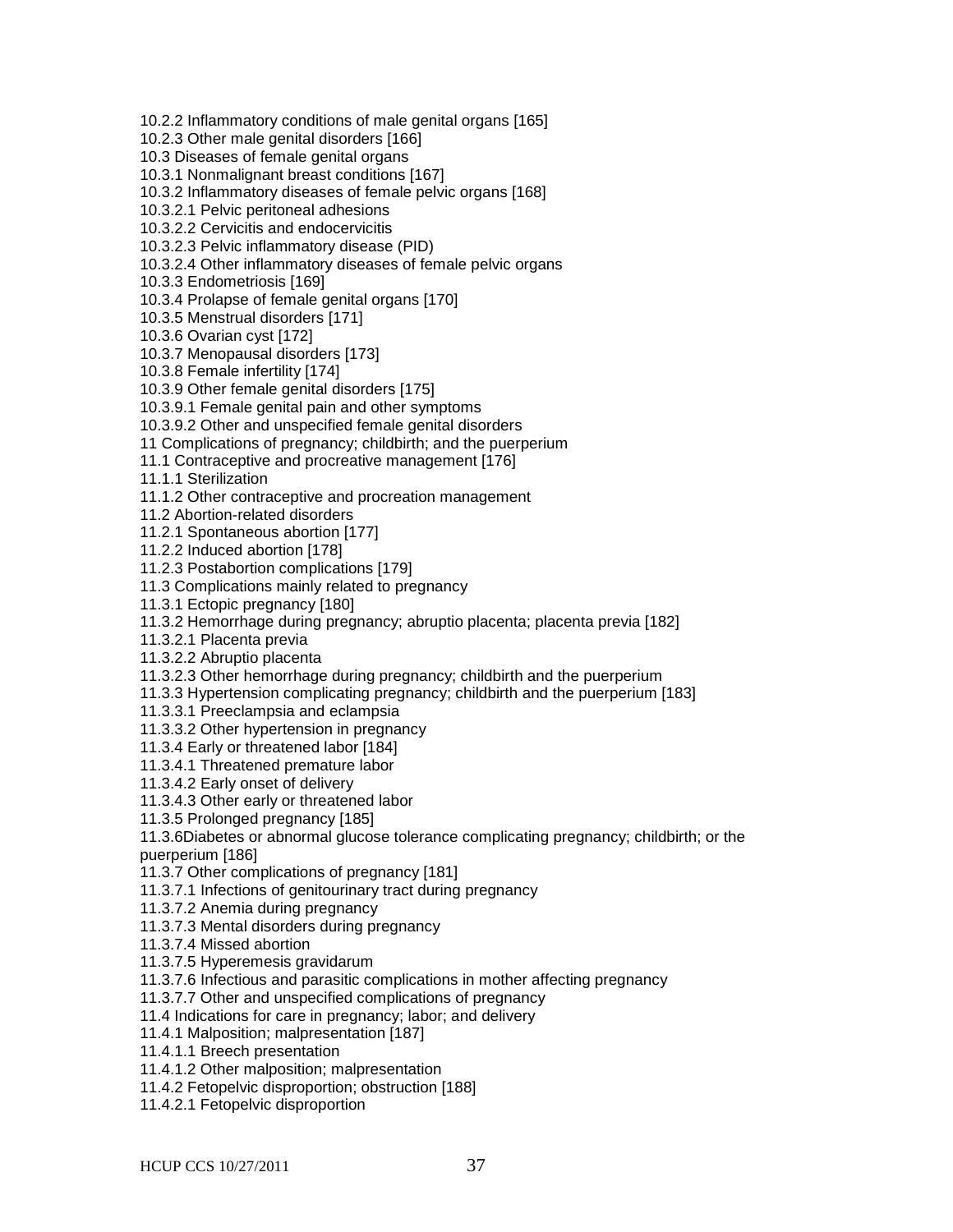11.4.2.2 Other disproportion or obstruction

11.4.3 Previous cesarean section [189]

11.4.4 Fetal distress and abnormal forces of labor [190]

11.4.4.1 Fetal distress

11.4.4.2 Uterine inertia

11.4.4.3 Precipitate labor

11.4.4.4 Other abnormal forces of labor

11.4.5 Polyhydramnios and other problems of amniotic cavity [191]

11.4.5.1 Premature rupture of membranes

11.4.5.2 Infection of amniotic cavity

11.4.5.3 Other problems of amniotic cavity

11.5 Complications during labor

11.5.1 Umbilical cord complication [192]

11.5.1.1 Cord around neck with compression

11.5.1.2 Other and unspecified cord entanglement with or without compression

11.5.1.3 Other umbilical cord complications

11.5.2 Trauma to perineum and vulva [193]

11.5.2.1 First degree perineal laceration

11.5.2.2 Second degree perineal laceration

11.5.2.3 Third degree perineal laceration

11.5.2.4 Fourth degree perineal laceration

11.5.2.5 Other perineal laceration and trauma

11.5.3 Forceps delivery [194]

11.6 Other complications of birth; puerperium affecting management of mother [195]

11.6.1 Postpartum hemorrhage

11.6.2 Complications of the puerperium

11.6.3 Cervical incompetence

11.6.4 Rhesus isoimmunization

11.6.5 Intrauterine death

11.6.6 Failed induction

11.6.7 Other obstetrical trauma

11.6.8 Other and unspecified complications of birth; puerperium affecting management of mother

11.7 Normal pregnancy and/or delivery [196]

11.7.1 Normal delivery

11.7.2 Multiple gestation

11.7.3 Outcome of delivery (V codes)

12 Diseases of the skin and subcutaneous tissue

12.1 Skin and subcutaneous tissue infections [197]

12.1.1 Cellulitis and abscess

12.1.1.1 Cellulitis and abscess of fingers and toes

12.1.1.2 Cellulitis and abscess of face

12.1.1.3 Cellulitis and abscess of arm

12.1.1.4 Cellulitis and abscess of hand

12.1.1.5 Cellulitis and abscess of leg

12.1.1.6 Cellulitis and abscess of foot

12.1.1.7 Other cellulitis and abscess

12.1.2 Other skin and subcutaneous infections

12.2 Other inflammatory condition of skin [198]

12.3 Chronic ulcer of skin [199]

12.3.1 Decubitus ulcer

12.3.2 Chronic ulcer of leg or foot

12.3.3 Other chronic skin ulcer

12.4 Other skin disorders [200]

13 Diseases of the musculoskeletal system and connective tissue

13.1 Infective arthritis and osteomyelitis (except that caused by TB or STD) [201]

13.2 Non-traumatic joint disorders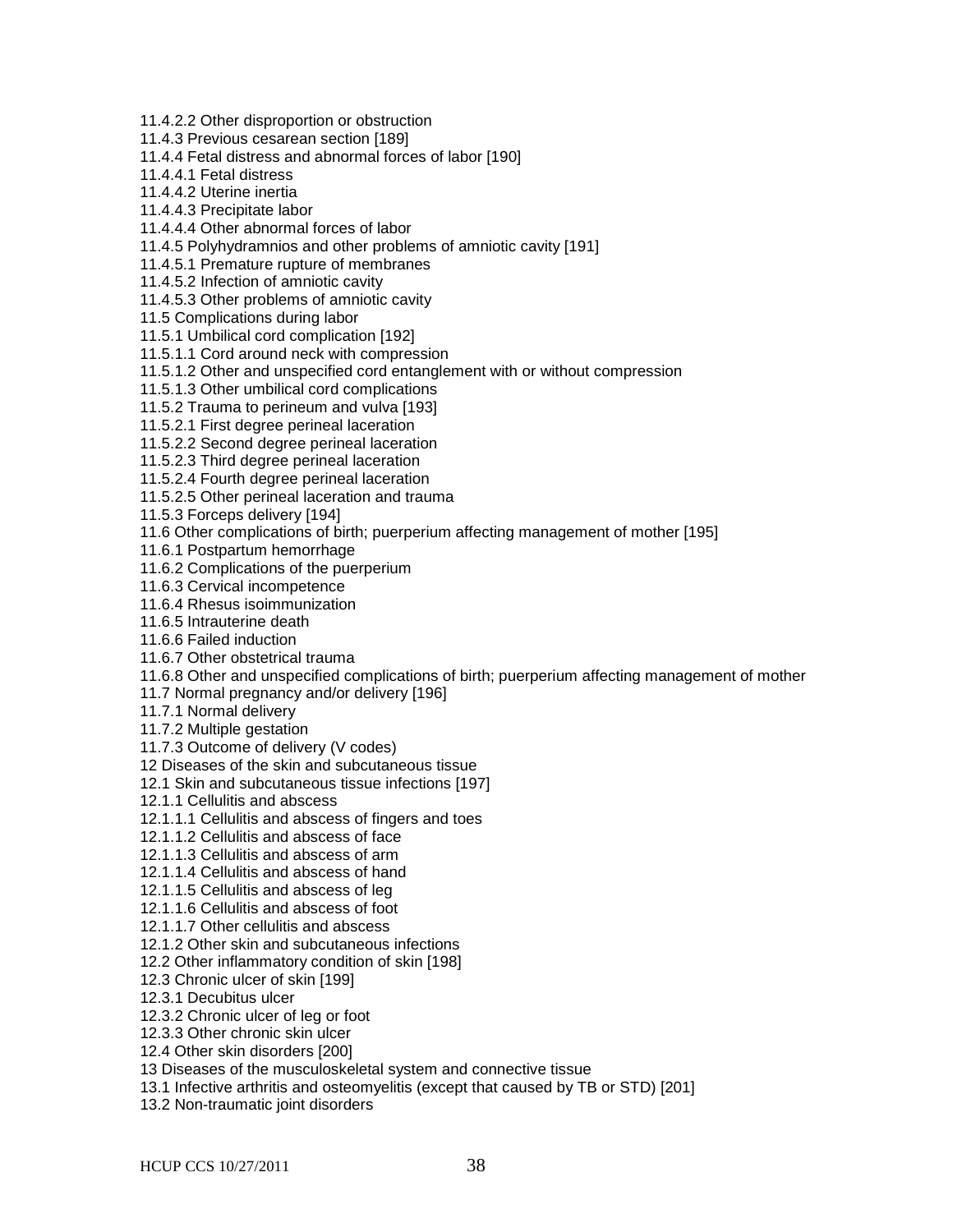13.2.1 Rheumatoid arthritis and related disease [202]

13.2.2 Osteoarthritis [203]

13.2.2.1 Osteoarthritis; localized

13.2.2.2 Osteoarthritis; generalized and unspecified

13.2.3 Other non-traumatic joint disorders [204]

13.3 Spondylosis; intervertebral disc disorders; other back problems [205]

13.3.1 Spondylosis and allied disorders

13.3.2 Intervertebral disc disorders

13.3.3 Other back problems

13.3.3.1 Cervical radiculitis

13.3.3.2 Spinal stenosis; lumbar region

13.3.3.3 Lumbago

13.3.3.4 Sciatica

13.3.3.5 Thoracic or lumbosacral neuritis or radiculitis; unspecified

13.3.3.6 Backache; unspecified

13.3.3.7 Other back pain and disorders

13.4 Osteoporosis [206]

13.5 Pathological fracture [207]

13.6 Acquired deformities

13.6.1 Acquired foot deformities [208]

13.6.2 Other acquired deformities [209]

13.7 Systemic lupus erythematosus and connective tissue disorders [210]

13.8 Other connective tissue disease [211]

13.9 Other bone disease and musculoskeletal deformities [212]

14 Congenital anomalies

14.1 Cardiac and circulatory congenital anomalies [213.]

14.1.1 Transposition of great vessels

14.1.2 Tetralogy of Fallot

14.1.3 Ventricular septal defect

14.1.4 Atrial septal defect

14.1.5 Endocardial cushion defects

14.1.6 Pulmonary valve atresia and stenosis

14.1.7 Aortic valve stenosis

14.1.8 Patent ductus arteriosus

14.1.9 Coarctation of aorta

14.1.10 Pulmonary artery anomalies

14.1.11 Cerebrovascular anomalies

14.1.12 Double outlet right ventricle

14.1.13 Common ventricle

14.1.14 Congenital insufficiency of aortic valve

14.1.15 Hypoplastic left heart syndrome

14.1.16 Gastrointestinal vessel congenital anomaly

14.1.17 Persistent fetal circulation

14.1.18 Other anomalies of bulbus cordis and cardiac septal closure

14.1.19 Other heart valve congenital anomalies

14.1.20 Other congenital anomalies of the heart

14.1.21 Other congenital anomalies of aorta

14.1.22 Other circulatory congenital anomalies

14.2 Digestive congenital anomalies [214.]

14.2.1 Esophageal atresia/tracheoesophageal fistula

14.2.2 Pyloric stenosis

14.2.3 Rectal and large intestine atresia/stenosis

14.2.4 Hirshsprungs disease

14.2.5 Meckels diverticulum

14.2.6 Atresia and stenosis of small intestine

14.2.7 Anomalies of intestinal fixation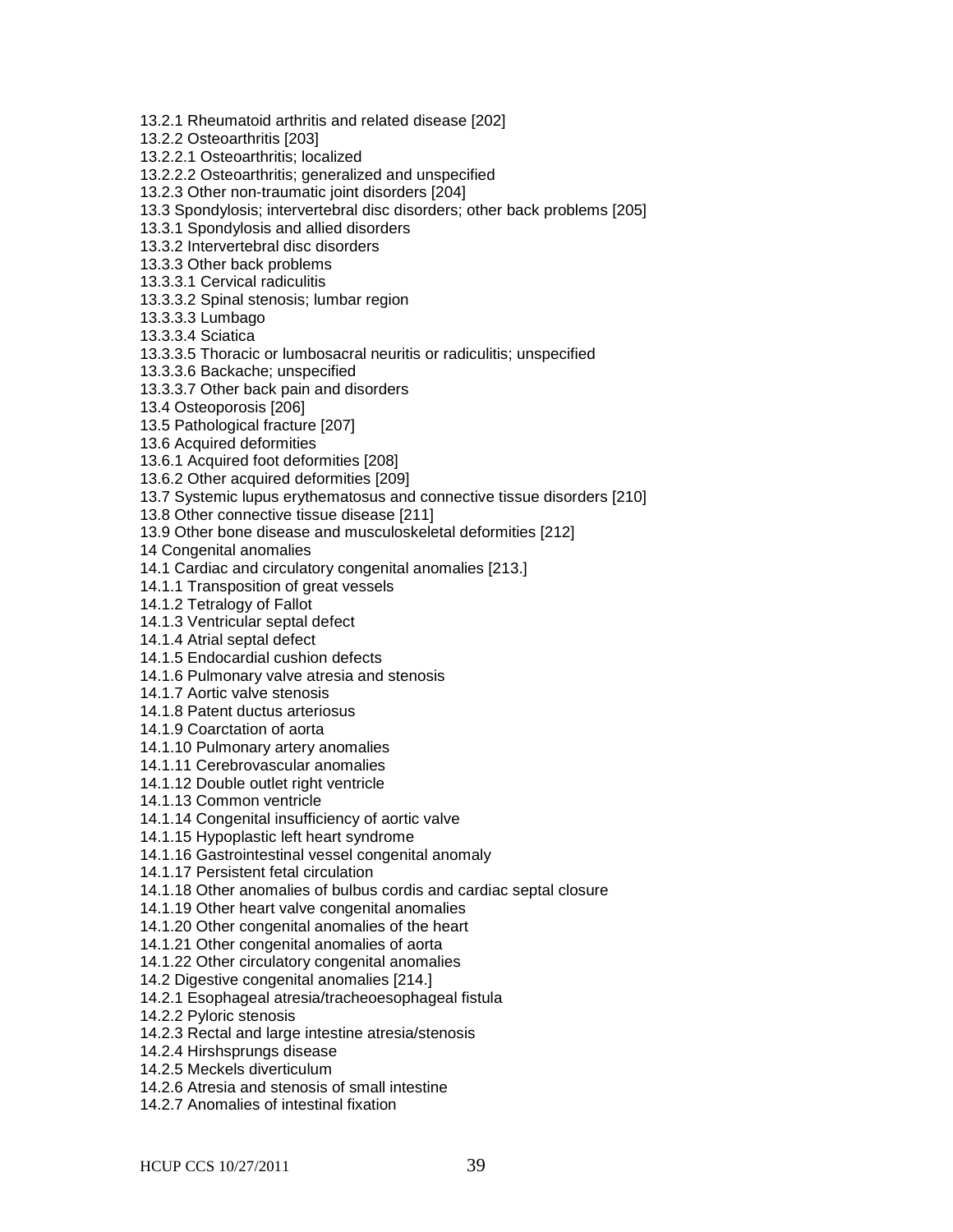14.2.8 Other upper gastrointestinal congenital anomalies

14.2.9 Other lower gastrointestinal congenital anomalies

14.3 Genitourinary congenital anomalies [215.]

14.3.1 Undescended testicle

14.3.2 Hypospadias and epispadias

14.3.3 Obstructive genitourinary defect

14.3.4 Polycystic kidney

14.3.5 Other cystic kidney disease

14.3.6 Embyronic cyst of fallopian tubes and broad ligaments

14.3.7 Other congenital anomalies of genitalia

14.3.8 Other congenital anomalies of urinary system

14.4 Nervous system congenital anomalies [216.]

14.4.1 Spina bifida

14.4.2 Congenital hydrocephalus

14.4.3 Other spinal cord congenital anomalies

14.4.4 Microcephalus

14.4.5 Other nervous system congenital anomalies

14.5 Other congenital anomalies [217.]

14.5.1 Cleft palate without cleft lip

14.5.2 Cleft lip with or without cleft palate

14.5.3 Congenital anomalies of the eye

14.5.4 Microtia (incomplete development of external ear)

14.5.5 Branchial cleft cyst or fistula

14.5.6 Other face and neck congenital anomalies

14.5.7 Congenital anomalies of larynx trachea and bronchus

14.5.8 Other respiratory congenital anomalies

14.5.9 Foot deformities

14.5.10 Congenital hip dislocation

14.5.11 Polydactyly (extra digits) and syndactyly (webbing between digits)

14.5.12 Congenital absence of lower limb

14.5.13 Congenital hip deformity

14.5.14 Other congenital anomalies of limbs

14.5.15 Congenital anomalies of skull and facial bones

14.5.16 Lumbosacral spondylolysis

14.5.17 Spondylolisthesis

14.5.18 Other spinal congenital anomalies

14.5.19 Osteogenesis imperfecta

14.5.20 Congenital anomalies of the diaphragm

14.5.21 Congenital anomalies of abdominal wall

14.5.22 Congenital pigmentary anomalies of skin

14.5.23 Other congenital anomalies of integument

14.5.24 Pectus excavatum

14.5.25 Downs Syndrome

14.5.26 All other congenital anomalies

15 Certain conditions originating in the perinatal period

15.1 Liveborn [218]

15.2 Short gestation; low birth weight; and fetal growth retardation [219]

15.3 Intrauterine hypoxia and birth asphyxia [220]

15.4 Respiratory distress syndrome [221]

15.5 Hemolytic jaundice and perinatal jaundice [222]

15.6 Birth trauma [223]

15.7 Other perinatal conditions [224]

15.7.1 Respiratory conditions of fetus and newborn; other than respiratory distress

15.7.2 Infections specific to the perinatal period

15.7.3 Endocrine and metabolic disturbances of fetus and newborn

15.7.4 Other and unspecified perinatal conditions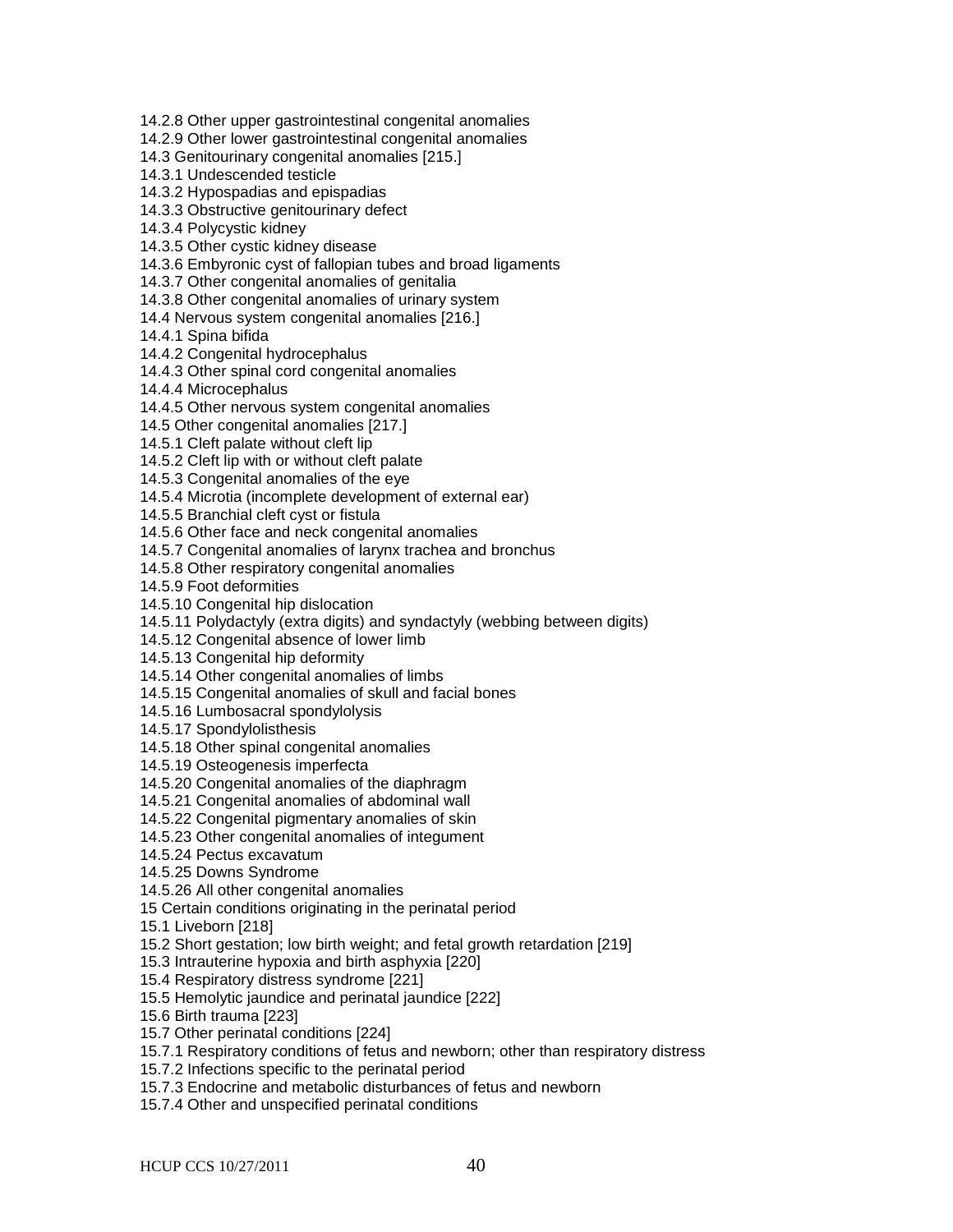16 Injury and poisoning 16.1 Joint disorders and dislocations; trauma-related [225] 16.2 Fractures 16.2.1 Fracture of neck of femur (hip) [226] 16.2.2 Skull and face fractures [228] 16.2.3 Fracture of upper limb [229] 16.2.3.1 Fracture of humerus 16.2.3.2 Fracture of radius and ulna 16.2.3.3 Other fracture of upper limb 16.2.4 Fracture of lower limb [230] 16.2.4.1 Fracture of tibia and fibula 16.2.4.2 Fracture of ankle 16.2.4.3 Other fracture of lower limb 16.2.5 Other fractures [231] 16.2.5.1 Fracture of vertebral column without mention of spinal cord injury 16.2.5.2 Fracture of ribs; closed 16.2.5.3 Fracture of pelvis 16.2.5.4 Other and unspecified fracture 16.3 Spinal cord injury [227] 16.4 Intracranial injury [233] 16.4.1 Concussion 16.4.2 Other intracranial injury 16.5 Crushing injury or internal injury [234] 16.6 Open wounds 16.6.1 Open wounds of head; neck; and trunk [235] 16.6.2 Open wounds of extremities [236] 16.7 Sprains and strains [232] 16.8 Superficial injury; contusion [239] 16.9 Burns [240] 16.1 Complications 16.10.1 Complication of device; implant or graft [237] 16.10.1.1 Malfunction of device; implant; and graft 16.10.1.2 Infection and inflammation--internal prosthetic device; implant; and graft 16.10.1.3 Other complications of internal prosthetic device; implant; and graft 16.10.1.4 Complications of transplants and reattached limbs 16.10.2 Complications of surgical procedures or medical care [238] 16.10.2.1 Cardiac complications 16.10.2.2 Respiratory complications 16.10.2.3 Gastrointestinal complications 16.10.2.4 Urinary complications 16.10.2.5 Hemorrhage or hematoma complicating a procedure 16.10.2.6 Postoperative infection 16.10.2.7 Other complications of surgical and medical procedures 16.11 Poisoning 16.11.1 Poisoning by psychotropic agents [241] 16.11.2 Poisoning by other medications and drugs [242] 16.11.3 Poisoning by nonmedicinal substances [243] 16.12 Other injuries and conditions due to external causes [244] 17 Symptoms; signs; and ill-defined conditions and factors influencing health status 17.1 Symptoms; signs; and ill-defined conditions 17.1.1 Syncope [245] 17.1.2 Fever of unknown origin [246] 17.1.3 Lymphadenitis [247] 17.1.4 Gangrene [248] 17.1.5 Shock [249] 17.1.6 Nausea and vomiting [250]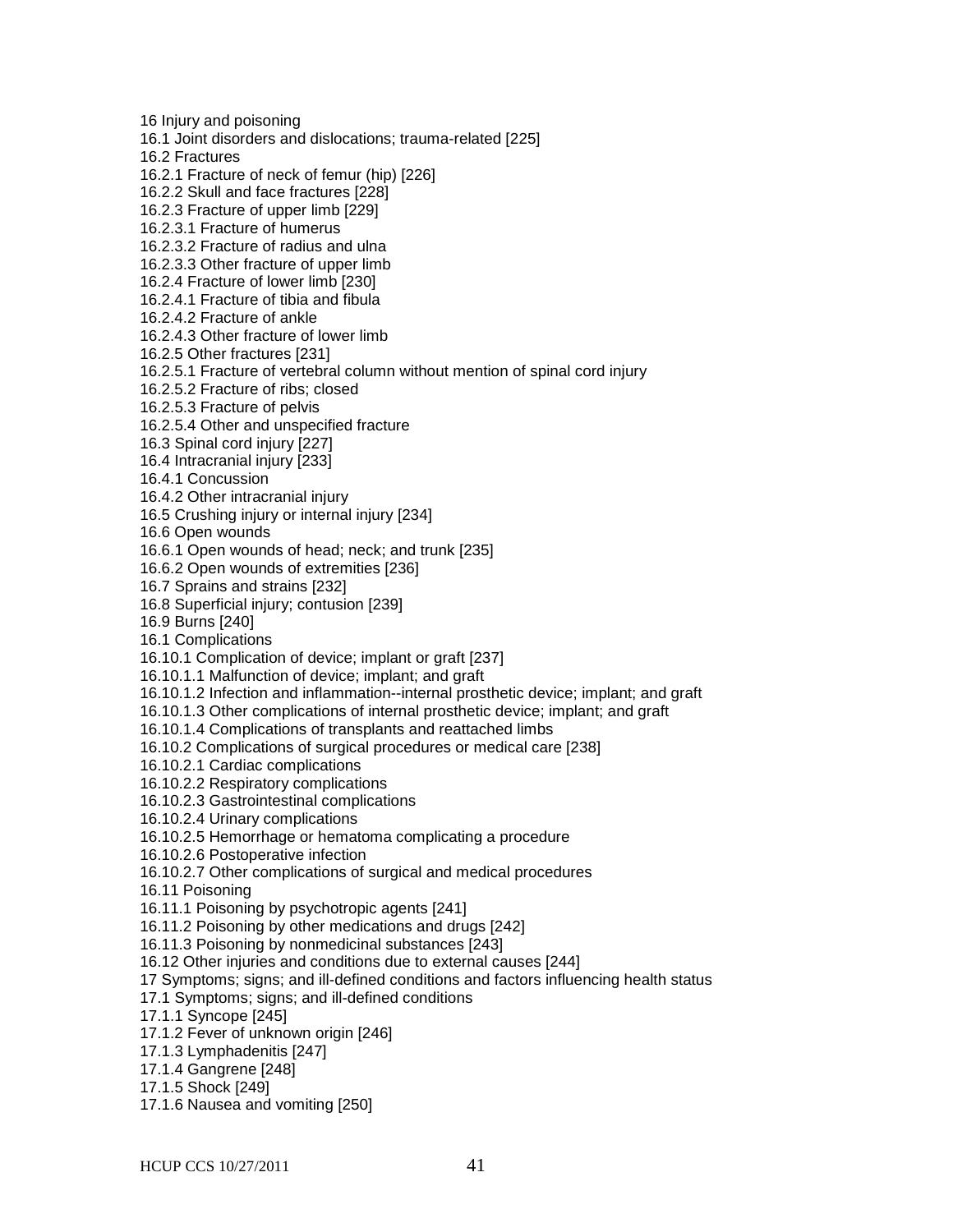17.1.7 Abdominal pain [251]

17.1.8 Malaise and fatigue [252]

17.1.9 Allergic reactions [253]

17.2 Factors influencing health care

17.2.1 Rehabilitation care; fitting of prostheses; and adjustment of devices [254]

17.2.2 Administrative/social admission [255]

17.2.3 Medical examination/evaluation [256]

17.2.4 Other aftercare [257]

17.2.5 Other screening for suspected conditions (not mental disorders or infectious disease) [258]

18 Residual codes; unclassified; all E codes [259 and 260]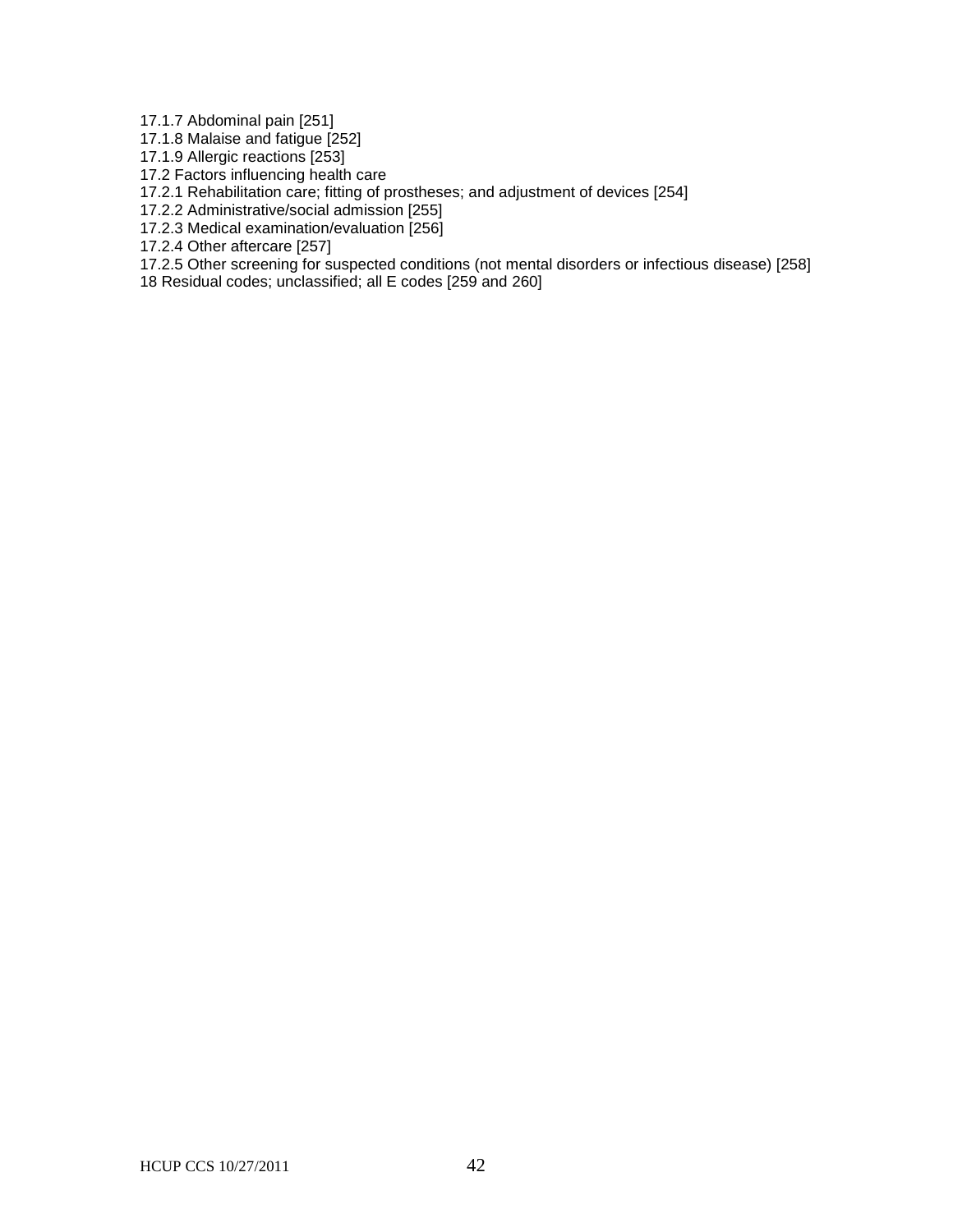# **Appendix D1**

# **Multi-Level CCS – Procedures**

MULTI-LEVEL CATEGORY LABELS [Single-Level CCS Procedure Category]

1 Operations on the nervous system

1.1 Incision and excision of CNS [1]

1.1.1 Craniotomy and craniectomy

1.1.2 Incision of cerebral meninges

1.1.3 Other incision and excision of CNS

1.2 Insertion; replacement; or removal of extracranial ventricular shunt [2]

1.3 Laminectomy; excision intervertebral disc [3]

1.3.1 Excision of intervertebral disc

1.3.2 Laminectomy

1.4 Diagnostic spinal tap [4]

1.5 Insertion of catheter or spinal stimulator and injection into spinal canal [5]

1.6 Decompression peripheral nerve [6]

1.6.1 Release of carpal tunnel

1.6.2 Other lysis of adhesion and decompression of peripheral nerves

1.7 Other diagnostic nervous system procedures [7]

1.8 Other non-OR or closed therapeutic nervous system procedures [8]

1.9 Other OR therapeutic nervous system procedures [9]

2 Operations on the endocrine system

2.1 Thyroidectomy; partial or complete [10]

2.2 Diagnostic endocrine procedures [11]

2.3 Other therapeutic endocrine procedures [12]

3 Operations on the eye

3.1 Corneal transplant [13]

3.2 Glaucoma procedures [14]

3.3 Lens and cataract procedures [15]

3.3.1 Insertion of prosthetic lens

3.3.2 Phacoemulsification and aspiration of cataract

3.3.3 Other extracapsular extraction of lens

3.3.4 Other lens and cataract procedures

3.4 Repair of retinal tear; detachment [16]

3.5 Destruction of lesion of retina and choroid [17]

3.6 Diagnostic procedures on eye [18]

3.7 Other therapeutic procedures on eyelids; conjunctiva; cornea [19]

3.8 Other intraocular therapeutic procedures [20]

3.9 Other extraocular muscle and orbit therapeutic procedures [21]

4 Operations on the ear

4.1 Tympanoplasty [22]

4.2 Myringotomy [23]

4.3 Mastoidectomy [24]

4.4 Diagnostic procedures on ear [25]

4.5 Other therapeutic ear procedures [26]

5 Operations on the nose; mouth; and pharynx

5.1 Control of epistaxis [27]

5.2 Plastic procedures on nose [28]

5.3 Dental procedures [29]

5.4 Tonsillectomy and/or adenoidectomy [30]

5.4.1 Tonsillectomy without adenoidectomy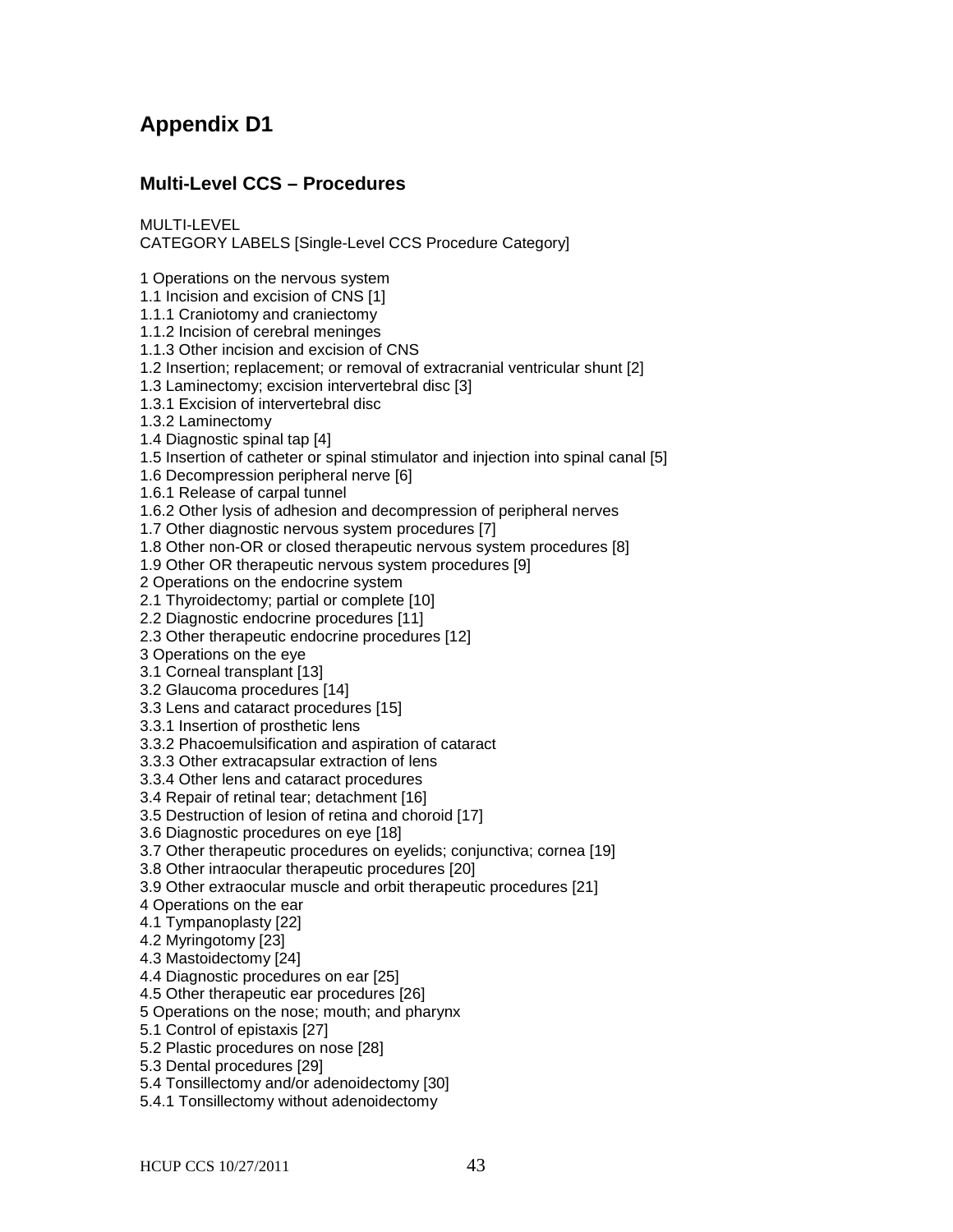5.4.2 Tonsillectomy with adenoidectomy

5.4.3 Adenoidectomy without tonsillectomy

5.4.4 Control of hemorrhage after tonsillectomy or adenoidectomy

5.5 Diagnostic procedures on nose; mouth and pharynx [31]

5.5.1 Diagnostic procedures on nasal sinuses

5.5.2 Other diagnostic procedures on nose; mouth and pharynx

5.6 Other non-OR therapeutic procedures on nose; mouth and pharynx [32]

5.6.1 Non-OR procedures on nasal sinuses

5.6.2 Other non-OR procedures on nasal sinuses

5.7 Other OR therapeutic procedures on nose; mouth and pharynx [33]

5.7.1 OR procedures on nasal sinuses

5.7.2 Excision salivary gland

5.7.3 Repair cleft lip

5.7.4 Correction cleft palate

5.7.5 Incision and drainage of tonsils

5.7.6 Other procedures on nose; mouth and pharynx

6 Operations on the respiratory system

6.1 Tracheostomy; temporary and permanent [34]

6.2 Tracheoscopy and laryngoscopy with biopsy [35]

6.3 Lobectomy or pneumonectomy [36]

6.4 Diagnostic bronchoscopy and biopsy of bronchus [37]

6.4.1 Bronchoscopy without biopsy

6.4.2 Endoscopic biopsy of bronchus

6.4.3 Needle biopsy of lung

6.4.4 Endoscopic biopsy of lung

6.5 Other diagnostic procedures on lung and bronchus [38]

6.6 Incision of pleura; thoracentesis; chest drainage [39]

6.6.1 Closed chest drainage

6.6.2 Open chest drainage

6.6.3 Thoracentesis

6.7 Other diagnostic procedures of respiratory tract and mediastinum [40]

6.8 Other non-OR therapeutic procedures on respiratory system [41]

6.9 Other OR therapeutic procedures on respiratory system [42]

7 Operations on the cardiovascular system

7.1 Heart valve procedures [43]

7.2 Coronary artery bypass graft (CABG) [44]

7.2.1 Bypass of one coronary artery

7.2.2 Bypass of two coronary arteries

7.2.3 Bypass of three coronary arteries

7.2.4 Bypass of four coronary arteries

7.2.5 Other bypass of coronary arteries

7.3 Percutaneous transluminal coronary angioplasty (PTCA) [45]

7.3.1 Single vessel PTCA

7.3.2 Multiple vessel PTCA

7.4 Coronary thrombolysis [46]

7.5 Diagnostic cardiac catheterization; coronary arteriography [47]

7.5.1 Coronary arteriography

7.5.2 Cardiac catheterization

7.6Insertion; revision; replacement; removal of cardiac pacemaker or cardioverter/defibrillator [48]

7.6.1 Insertion; revision; replacement; or removal of pacemaker leads

7.6.2 Insertion; revision; replacement; or removal of pacemaker device

7.6.3 Insertion; revision; replacement; or removal of cardioverter/defibrillator

7.7 Other OR heart procedures [49]

7.8 Extracorporeal circulation auxiliary to open heart procedures [50]

7.9 Endarterectomy; vessel of head and neck [51]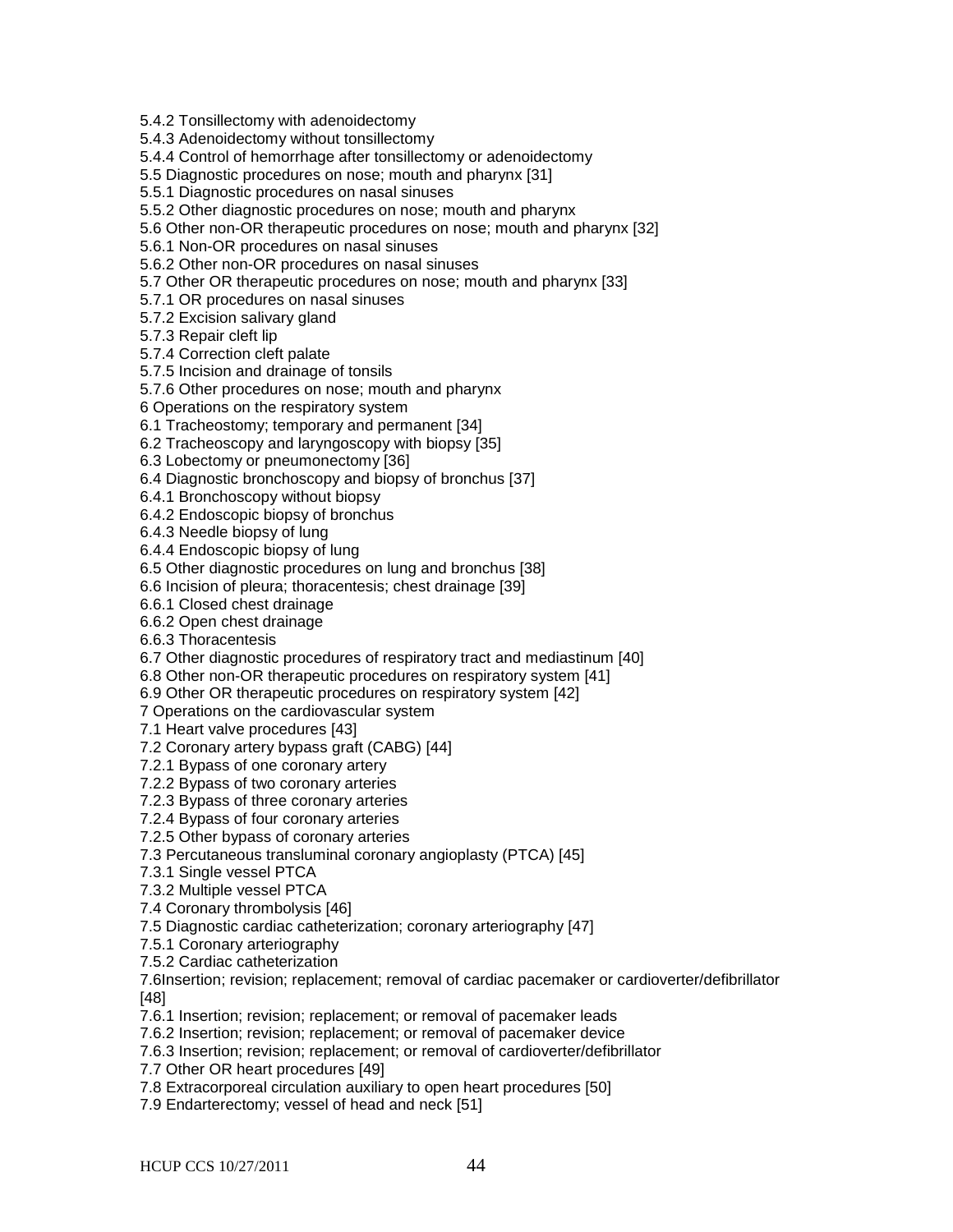7.1 Aortic resection; replacement or anastomosis [52]

7.11 Varicose vein stripping; lower limb [53]

7.12 Other vascular catheterization; not heart [54]

7.12.1 Arterial catheterization

7.12.2 Umbilical vein catheterization

7.12.3 Venous catheterization

7.13 Peripheral vascular bypass [55]

7.14 Other vascular bypass and shunt; not heart [56]

7.15Creation; revision and removal of arteriovenous fistula or vessel-to-vessel cannula for dialysis [57]

7.16 Hemodialysis [58]

7.17 Other OR procedures on vessels of head and neck [59]

7.18 Embolectomy and endarterectomy of lower limbs [60]

7.19 Other OR procedures on vessels other than head and neck [61]

7.19.1 Interrupt vena cava

7.19.2 Other OR procedures on blood vessels

7.2 Other diagnostic cardiovascular procedures [62]

7.21 Other non-OR therapeutic cardiovascular procedures [63]

8 Operations on the hemic and lymphatic system

8.1 Bone marrow transplant [64]

8.2 Bone marrow biopsy [65]

8.3 Procedures on spleen [66]

8.4 Other therapeutic procedures; hemic and lymphatic system [67]

8.4.1 Biopsy of lymphatic structure

8.4.2 Simple excision of lymphatic structure

8.4.3 Regional lymph node excision

8.4.4 Radical excision lymph nodes

8.4.5 Other hemic and lymphatic procedures

9 Operations on the digestive system

9.1 Therapeutic procedures on the esophagus

9.1.1 Injection or ligation of esophageal varices [68]

9.1.2 Esophageal dilatation [69]

9.2 Upper gastrointestinal endoscopy; biopsy [70]

9.2.1 Esophagoscopy

9.2.2 Gastroscopy

9.2.3 Esophagogastroduodenoscopy (EGD) without biopsy

9.2.4 Esophagogastroduodenoscopy (EGD) with biopsy

9.2.5 Endoscopic biopsy small intestine

9.3 Gastrostomy; temporary and permanent [71]

9.4 Colostomy; temporary and permanent [72]

9.5 Ileostomy and other enterostomy [73]

9.6 Gastrectomy; partial and total [74]

9.7 Small bowel resection [75]

9.8 Colonoscopy and biopsy [76]

9.8.1 Closed endoscopic biopsy of large intestine

9.8.2 Other endoscopy of large intestine

9.9 Proctoscopy and anorectal biopsy [77]

9.1 Colorectal resection [78]

9.10.1 Right hemicolectomy

9.10.2 Left hemicolectomy

9.10.3 Sigmoidectomy

9.10.4 Resection of rectum

9.10.5 Other colorectal resections

9.11 Local excision of large intestine lesion (not endoscopic) [79]

9.12 Appendectomy [80]

9.13 Hemorrhoid procedures [81]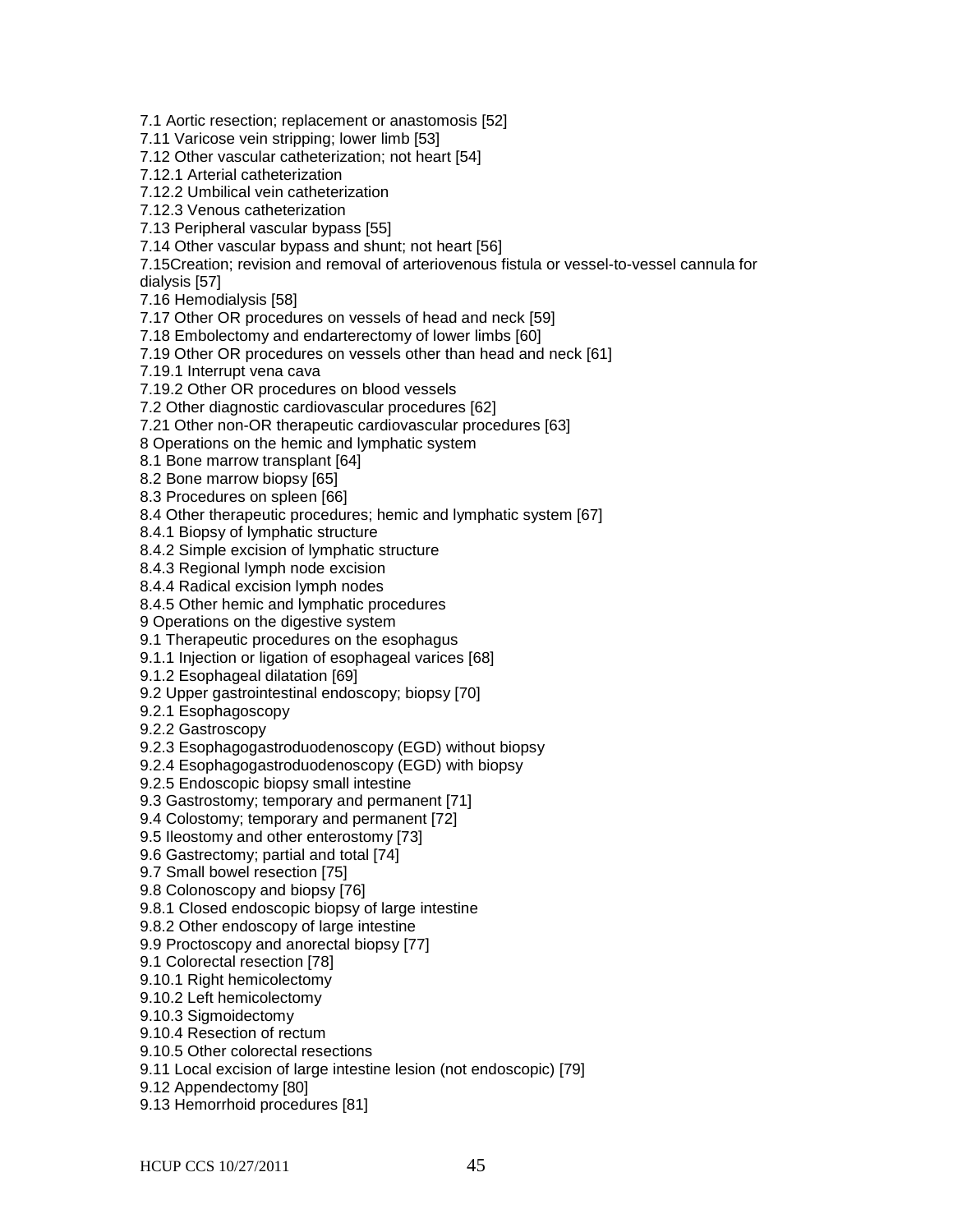9.14 Endoscopic retrograde cannulation of pancreas (ERCP) [82]

9.15 iopsy of liver [83]

9.16 Cholecystectomy and common duct exploration [84]

9.16.1 Open cholecystectomy

9.16.2 Laparoscopic cholecystectomy

9.16.3 Incision of bile duct

9.17 Inguinal and femoral hernia repair [85]

9.17.1 Unilateral repair inguinal hernia

9.17.2 Bilateral repair inguinal hernia

9.17.3 Femoral hernia repair

9.18 Other hernia repair [86]

9.18.1 Umbilical hernia repair

9.18.2 Incisional hernia repair

9.18.3 Other abdominal wall hernia repair

9.18.4 Other hernia repair

9.19 Laparoscopy [87]

9.2 Abdominal paracentesis [88]

9.21 Exploratory laparotomy [89]

9.22 Excision; lysis peritoneal adhesions [90]

9.23 Peritoneal dialysis [91]

9.24 Other bowel diagnostic procedures [92]

9.25 Other non-OR upper GI therapeutic procedures [93]

9.26 Other OR upper GI therapeutic procedures [94]

9.27 Other non-OR lower GI therapeutic procedures [95]

9.28 Other OR lower GI therapeutic procedures [96]

9.28.1 Closure of stoma of large intestine

9.28.2 Local excision of rectal lesion

9.28.3 Incision of perirectal tissue

9.28.4 Incision of perianal abscess

9.28.5 Incision/excision of anal fistula

9.28.6 Other lower GI procedures

9.29 Other gastrointestinal diagnostic procedures [97]

9.3 Other non-OR gastrointestinal therapeutic procedures [98]

9.31 Other OR gastrointestinal therapeutic procedures [99]

9.31.1 Radical pancreaticoduodenectomy

9.31.2 Incision abdominal wall

9.31.3 Excision or destruction of peritoneal tissue

9.31.4 Creation of cutaneoperitoneal fistula

9.31.5 Other gastrointestinal therapeutic procedures

10 Operations on the urinary system

10.1 Cystoscopy and other transurethral procedures

10.1.1 Endoscopy and endoscopic biopsy of the urinary tract [100]

10.1.2 Transurethral excision; drainage; or removal of urinary obstruction [101]

10.1.3 Ureteral catheterization [102]

10.2 Nephrotomy and nephrostomy [103]

10.3 Nephrectomy; partial or complete [104]

10.4 Kidney transplant [105]

10.5 Genitourinary incontinence procedures [106]

10.6 Extracorporeal lithotripsy; urinary [107]

10.7 Indwelling catheter [108]

10.8 Procedures on the urethra [109]

10.9 Other diagnostic procedures of urinary tract [110]

10.1 Other non-OR therapeutic procedures of urinary tract [111]

10.11 Other OR therapeutic procedures of urinary tract [112]

11 Operations on the male genital organs

11.1 Transurethral resection of prostate (TURP) [113]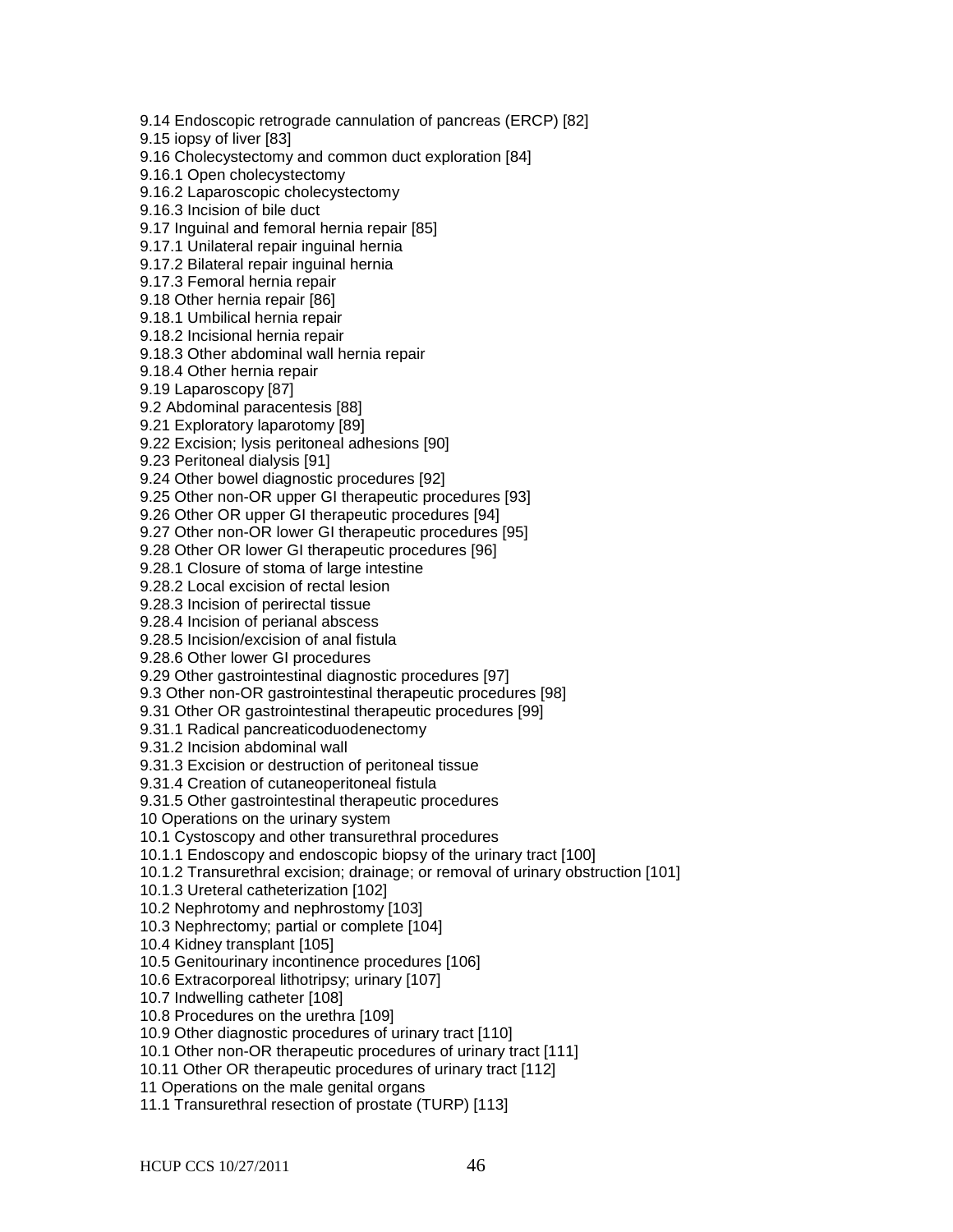11.2 Open prostatectomy [114] 11.3 Circumcision [115] 11.4 Diagnostic procedures; male genital [116] 11.5 Other non-OR therapeutic procedures; male genital [117] 11.6 Other OR therapeutic procedures; male genital [118] 11.6.1 Unilateral orchiectomy 11.6.2 Bilateral orchiectomy 11.6.3 Orchiopexy 11.6.4 Insert or replace penile prosthesis 11.6.5 Other male genital procedures 12 Operations on the female genital organs 12.1 Oophorectomy; unilateral and bilateral [119] 12.2 Other operations on ovary [120] 12.3 Ligation of fallopian tubes [121] 12.4 Other operations on fallopian tubes [123] 12.5 Hysterectomy; abdominal and vaginal [124] 12.5.1 Total abdominal hysterectomy 12.5.2 Vaginal hysterectomy 12.5.3 Other hysterectomy 12.6 Other excision of cervix and uterus [125] 12.7 Abortion (termination of pregnancy) [126] 12.8 Dilatation and curettage (D&C); aspiration after delivery or abortion [127] 12.9 Diagnostic dilatation and curettage (D&C) [128] 12.1 Repair of cystocele and rectocele; obliteration of vaginal vault [129] 12.11 Other diagnostic procedures; female organs [130] 12.12 Other non-OR therapeutic procedures; female organs [131] 12.13 Other OR therapeutic procedures; female organs [132] 13 Obstetrical procedures 13.1 Episiotomy [133] 13.2 Cesarean section [134] 13.3 forceps; vacuum; and breech delivery [135] 13.3.1 Low forceps delivery with episiotomy 13.3.2 Vacuum extraction with episiotomy 13.3.3 Other vacuum extraction 13.3.4 Other forceps or breech delivery 13.4 Artificial rupture of membranes to assist delivery [136] 13.4.1 Induction of labor by artificial rupture of membranes 13.4.2 Other artificial rupture of membranes 13.5 Other procedures to assist delivery [137] 13.5.2 Medical induction of labor 13.5.3 Other manually assisted labor 13.5.4 Other delivery procedures 13.6 Diagnostic amniocentesis [138] 13.7 Fetal monitoring [139] 13.8 Repair of current obstetric laceration [140] 13.8.1 Repair of obstetric laceration of uterus or cervix 13.8.2 Repair of obstetric laceration of bladder or urethra 13.8.3 Repair of obstetric laceration of rectum or sphincter 13.8.4 Repair of other obstetric laceration 13.9 Other therapeutic obstetrical procedures [141] 13.1 Removal of ectopic pregnancy [122] 14 Operations on the musculoskeletal system 14.1 Partial excision bone [142] 14.2 Bunionectomy or repair of toe deformities [143] 14.3 Treatment of fracture or dislocation 14.3.1 Treatment; facial fracture or dislocation [144]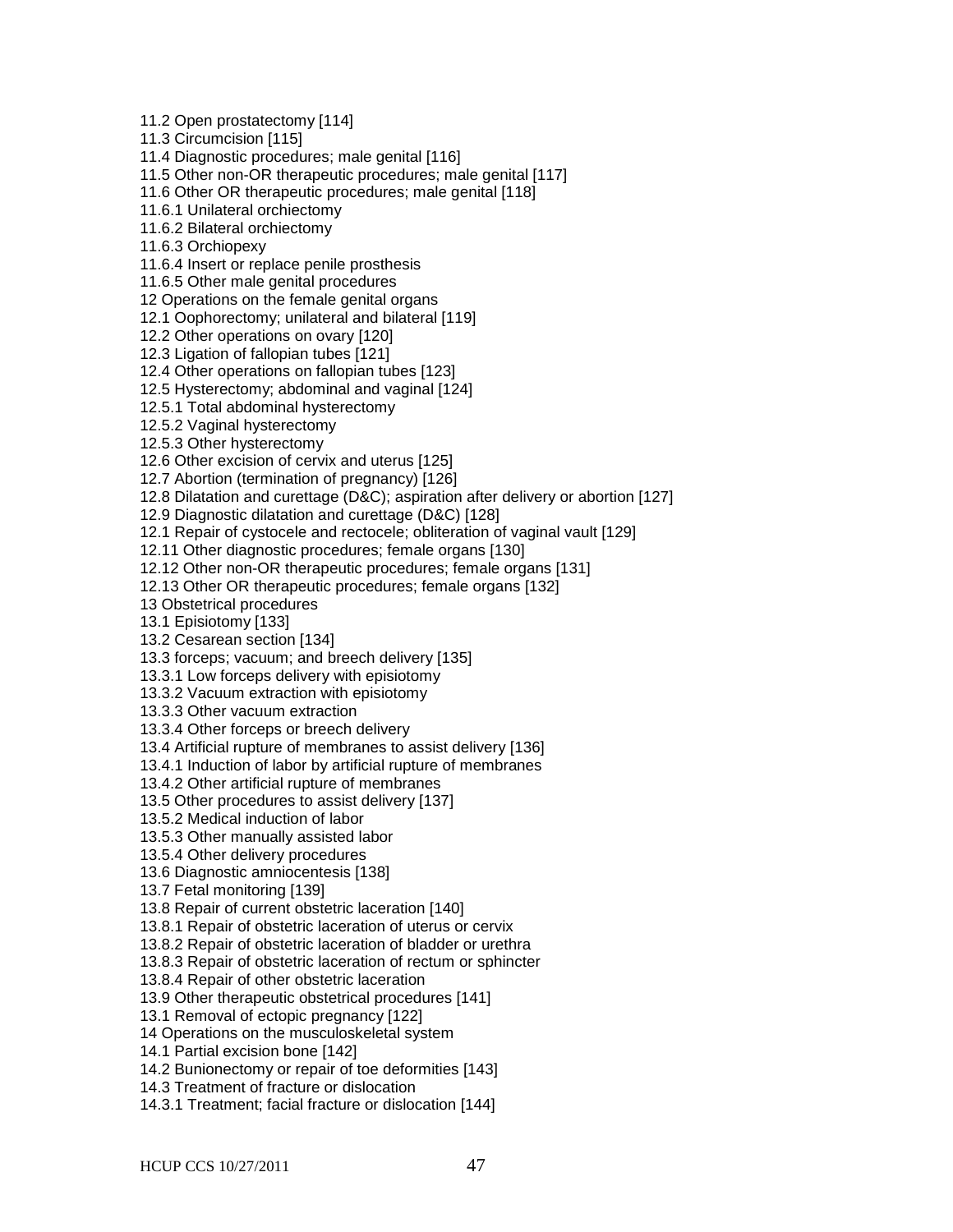14.3.2 Treatment; fracture or dislocation of radius and ulna [145] 14.3.3 Treatment; fracture or dislocation of hip and femur [146] 14.3.4 Treatment; fracture or dislocation of lower extremity (other than hip or femur) [147] 14.3.5 Other fracture and dislocation procedure [148] 14.4 Arthroscopy [149] 14.4.1 Arthroscopy of knee 14.4.2 Other arthroscopy 14.5 Division of joint capsule; ligament or cartilage [150] 14.6 Excision of semilunar cartilage of knee [151] 14.7 Arthroplasty 14.7.1 Arthroplasty knee [152] 14.7.2 Hip replacement; total and partial [153] 14.7.3 Arthroplasty other than hip or knee [154] 14.8 Arthrocentesis [155] 14.9 Injections and aspirations of muscles; tendons; bursa; joints and soft tissue [156] 14.1 Amputation of lower extremity [157] 14.10.1 Amputation of toe 14.10.2 Amputation through foot 14.10.3 Below knee amputation 14.10.4 Above knee amputation 14.10.5 Other lower extremity amputation 14.11 Spinal fusion [158] 14.12 Other diagnostic procedures on musculoskeletal system [159] 14.13 Other therapeutic procedures on muscles and tendons [160] 14.13.1 Rotator cuff repair 14.13.2 Other suture of muscle; tendon and fascia 14.13.3 Other muscle and tendon procedures 14.14 Other OR therapeutic procedures on bone [161 ] 14.15 Other OR therapeutic procedures on joints [162] 14.16 Other non-OR therapeutic procedures on musculoskeletal system [163] 14.17 Other OR therapeutic procedures on musculoskeletal system [164] 15 Operations on the integumentary system 15.1 Procedures on the breast 15.1.1 Breast biopsy and other diagnostic procedures on breast [165] 15.1.2 Lumpectomy; quadrantectomy of breast [166] 15.1.3 Mastectomy [167] 15.2 Incision and drainage; skin and subcutaneous tissue [168] 15.3 Debridement of wound; infection or burn [169] 15.4 Excision of skin lesion [170] 15.5 Suture of skin and subcutaneous tissue [171] 15.6 Skin graft [172] 15.7 Other diagnostic procedures on skin and subcutaneous tissue [173] 15.8 Other non-OR therapeutic procedures on skin and breast [174] 15.8.1 Aspiration of skin and subcutaneous tissue 15.8.2 Insertion of totally implantable vascular access device 15.8.3 Debridement of nail 15.8.4 Other skin and breast procedures; non-OR 15.9 Other OR therapeutic procedures on skin and breast [175] 15.9.1 Bilateral reduction mammoplasty 15.9.2 Excision pilonidal cyst or sinus 15.9.3 Other skin and breast procedures; OR 16 Miscellaneous diagnostic and therapeutic procedures 16.1 Other organ transplantation [176] 16.2 Computerized axial tomography (CT) scan 16.2.1 Computerized axial tomography (CT) scan head [177] 16.2.2 CT scan chest [178]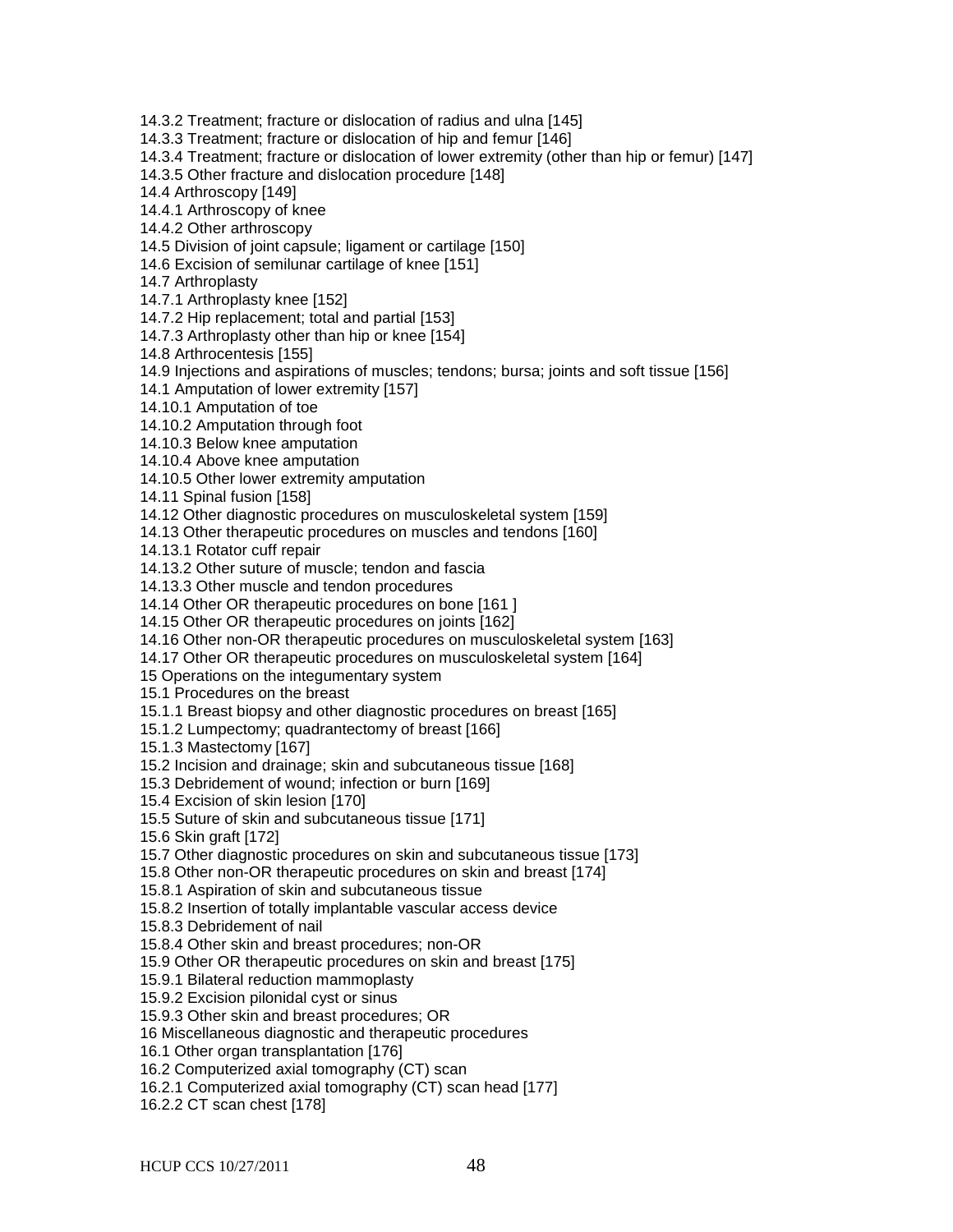16.2.3 CT scan abdomen [179] 16.2.4 Other CT scan [180] 16.3 Myelogram [181] 16.4 Mammography [182] 16.5 Routine chest X-ray [183] 16.6 Intraoperative cholangiogram [184] 16.7 Upper gastrointestinal X-ray [185] 16.8 Lower gastrointestinal X-ray [186] 16.9 Intravenous pyelogram [187] 16.1 Cerebral arteriogram [188] 16.11 Contrast aortogram [189] 16.12 Contrast arteriogram of femoral and lower extremity arteries [190] 16.13 Arterio or venogram (not heart and head) [191] 16.14 Diagnostic ultrasound 16.14.1 Diagnostic ultrasound of head and neck [192] 16.14.2 Diagnostic ultrasound of heart (echocardiogram) [193] 16.14.3 Diagnostic ultrasound of gastrointestinal tract [194] 16.14.4 Diagnostic ultrasound of urinary tract [195] 16.14.5 Diagnostic ultrasound of abdomen or retroperitoneum [196] 16.14.6 Other diagnostic ultrasound [197] 16.15 Magnetic resonance imaging [198] 16.16 Electroencephalogram (EEG) [199] 16.17 Nonoperative urinary system measurements [200] 16.18 Cardiac stress tests [201] 16.19 Electrocardiogram [202] 16.2 Electrographic cardiac monitoring [203] 16.21 Swan-Ganz catheterization for monitoring [204] 16.22 Arterial blood gases [205] 16.23 Microscopic examination (bacterial smear; culture; toxicology) [206] 16.24 Radioisotope scan 16.24.1 Radioisotope bone scan [207] 16.24.2 Radioisotope pulmonary scan [208] 16.24.3 Radioisotope scan and function studies [209] 16.24.4 Other radioisotope scan [210] 16.25 Therapeutic radiology [211] 16.26 Physical therapy 16.26.1 Diagnostic physical therapy [212] 16.26.2 Physical therapy exercises; manipulation; and other procedures [213] 16.26.3 Traction; splints; and other wound care [214] 16.26.4 Other physical therapy and rehabilitation [215] 16.27 Respiratory intubation and mechanical ventilation [216] 16.27.1 Endotracheal intubation 16.27.2 Continuous mechanical ventilation less than 96 hours 16.27.3 Continuous mechanical ventilation 96 hours or more 16.27.4 Other respiratory intubation and mechanical ventilation 16.28 Other respiratory therapy [217] 16.28.1 Respiratory medication administered by nebulizer 16.28.2 Oxygen therapy 16.28.3 Other respiratory treatments 16.29 Psychological and psychiatric evaluation and therapy [218] 16.29.1 Psychiatric drug therapy 16.29.2 Electroconvulsive therapy 16.29.3 Individual psychotherapy 16.29.4 Other psychological and psychiatric evaluation and therapy 16.3 Alcohol and drug rehabilitation/ detoxification [219] 16.30.1 Alcohol rehabilitation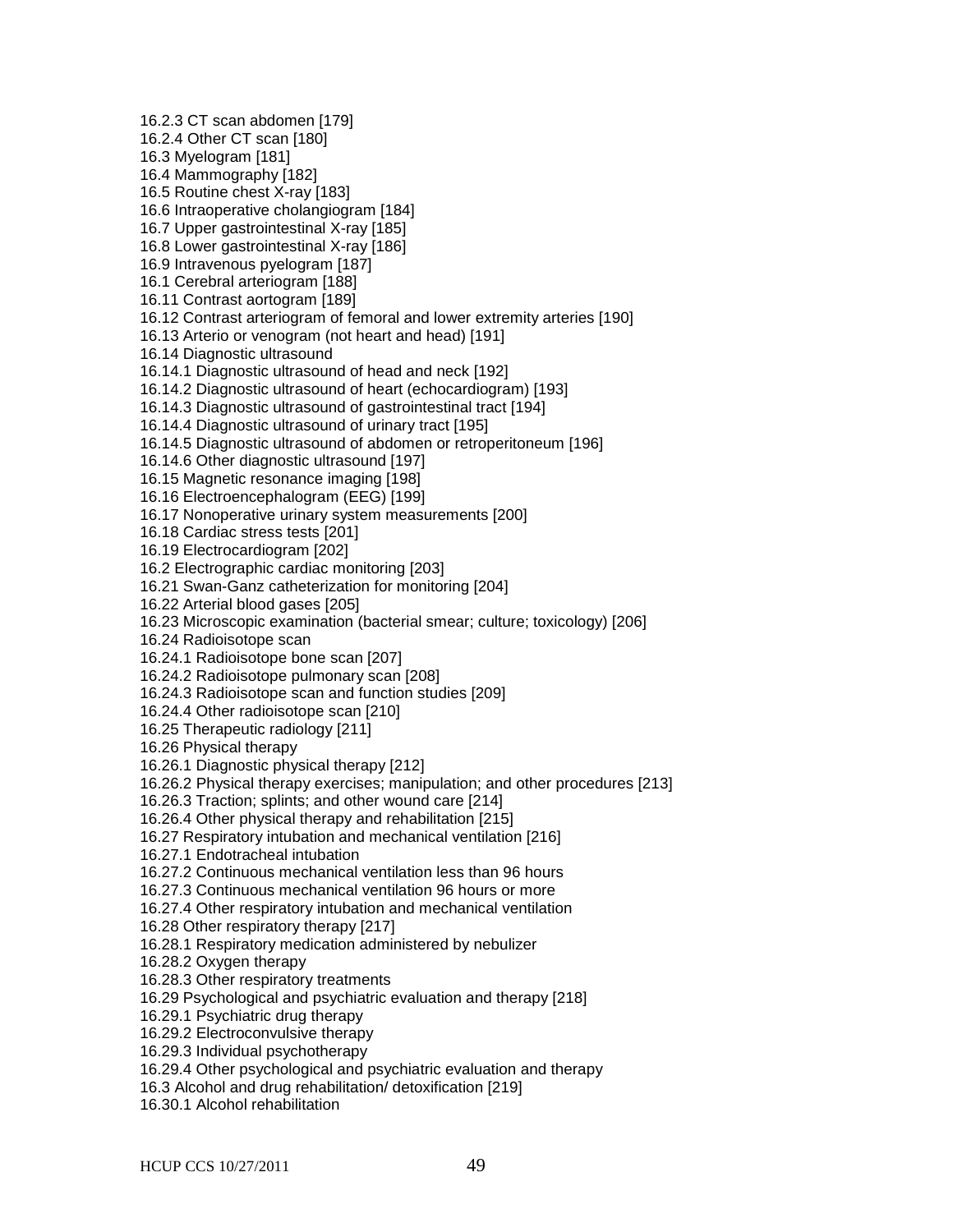16.30.2 Alcohol detoxification

16.30.3 Alcohol rehabilitation and detoxification

16.30.4 Drug rehabilitation

16.30.5 Drug detoxification

16.30.6 Drug rehabilitation and detoxification

16.30.7 Alcohol and drug rehabilitation

16.30.8 Alcohol and drug detoxification

16.30.9 Alcohol and drug rehabilitation and detoxification

16.31 Ophthalmologic and otologic diagnosis and treatment [220]

16.32 Nasogastric tube [221]

16.33 Blood transfusion [222]

16.34 Enteral and parenteral nutrition [223]

16.35 Cancer chemotherapy [224]

16.36 Conversion of cardiac rhythm [225]

16.37 Other diagnostic radiology and related techniques [226]

16.38 Other diagnostic procedures (interview; evaluation; consultation) [227]

16.39 Prophylactic vaccinations and inoculations [228]

16.4 Nonoperative removal of foreign body [229]

16.41 Extracorporeal shock wave lithotripsy; other than urinary [230]

16.42 Other therapeutic procedures [231]

16.42.1 Inject antibiotic

16.42.2 Other phototherapy (newborn)

16.42.3 Injection of Thromobolytic Agent (not coronary)

16.42.4 Other therapies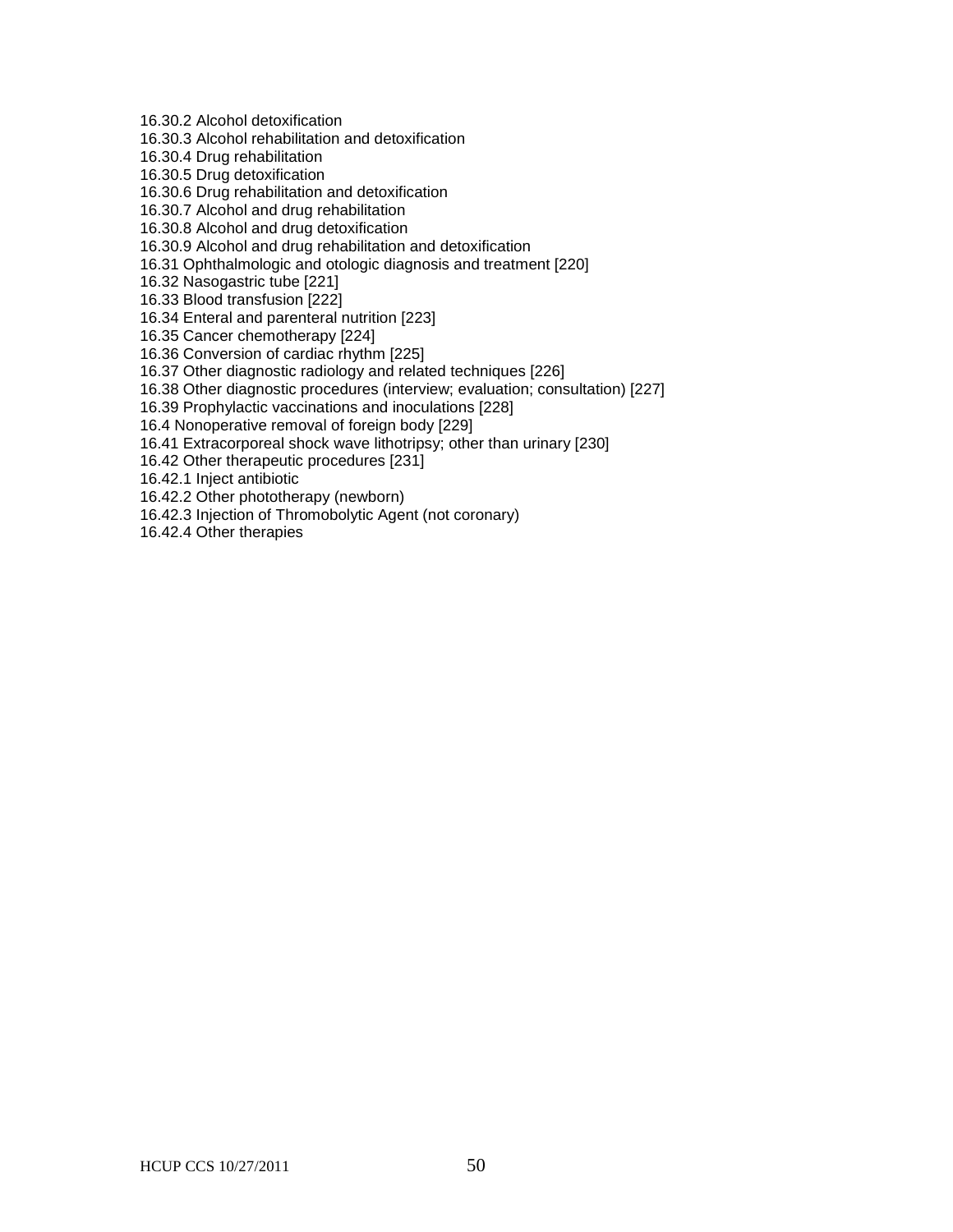# **Table A. Mapping CCS diagnosis categories into ICD-9-CM chapters**

| <b>CCS diagnosis numbers</b> | ICD-9-CM diagnosis chapters                                                  |
|------------------------------|------------------------------------------------------------------------------|
| $1 - 10$                     | 1 - Infectious and parasitic diseases                                        |
| 11-47                        | 2 - Neoplasms                                                                |
| 48-58                        | 3 - Endocrine, nutritional, and metabolic<br>diseases and immunity disorders |
| 59-64                        | 4 - Diseases of the blood and                                                |
|                              | blood-forming organs                                                         |
| 650-663,670                  | 5 - Mental illness                                                           |
| 76-95                        | 6 - Diseases of the nervous system and<br>sense organs                       |
| 96-121                       | 7 - Diseases of the circulatory system                                       |
| 122-134                      | 8 - Diseases of the respiratory system                                       |
| 135-155                      | 9 - Diseases of the digestive system                                         |
| 156-175                      | 10 - Diseases of the genitourinary                                           |
|                              | system                                                                       |
| 176-196                      | 11 - Complications of pregnancy,<br>childbirth, and the puerperium           |
| 197-200                      | 12 - Diseases of the skin and                                                |
|                              | subcutaneous tissue                                                          |
| 201-212                      | 13 - Diseases of the musculoskeletal                                         |
|                              | system and connective tissue                                                 |
| 213-217                      | 14 - Congenital anomalies                                                    |
| 218-224                      | 15 - Certain conditions originating in the                                   |
|                              | perinatal period                                                             |
| 225-244                      | 16 - Injury and poisoning                                                    |
| 245-260                      | 17 - Other conditions                                                        |

Note: CCS is Clinical Classifications for Health Policy Research. ICD-9-CM refers to the *International Classification of Diseases, 9th Revision, Clinical Modification.*